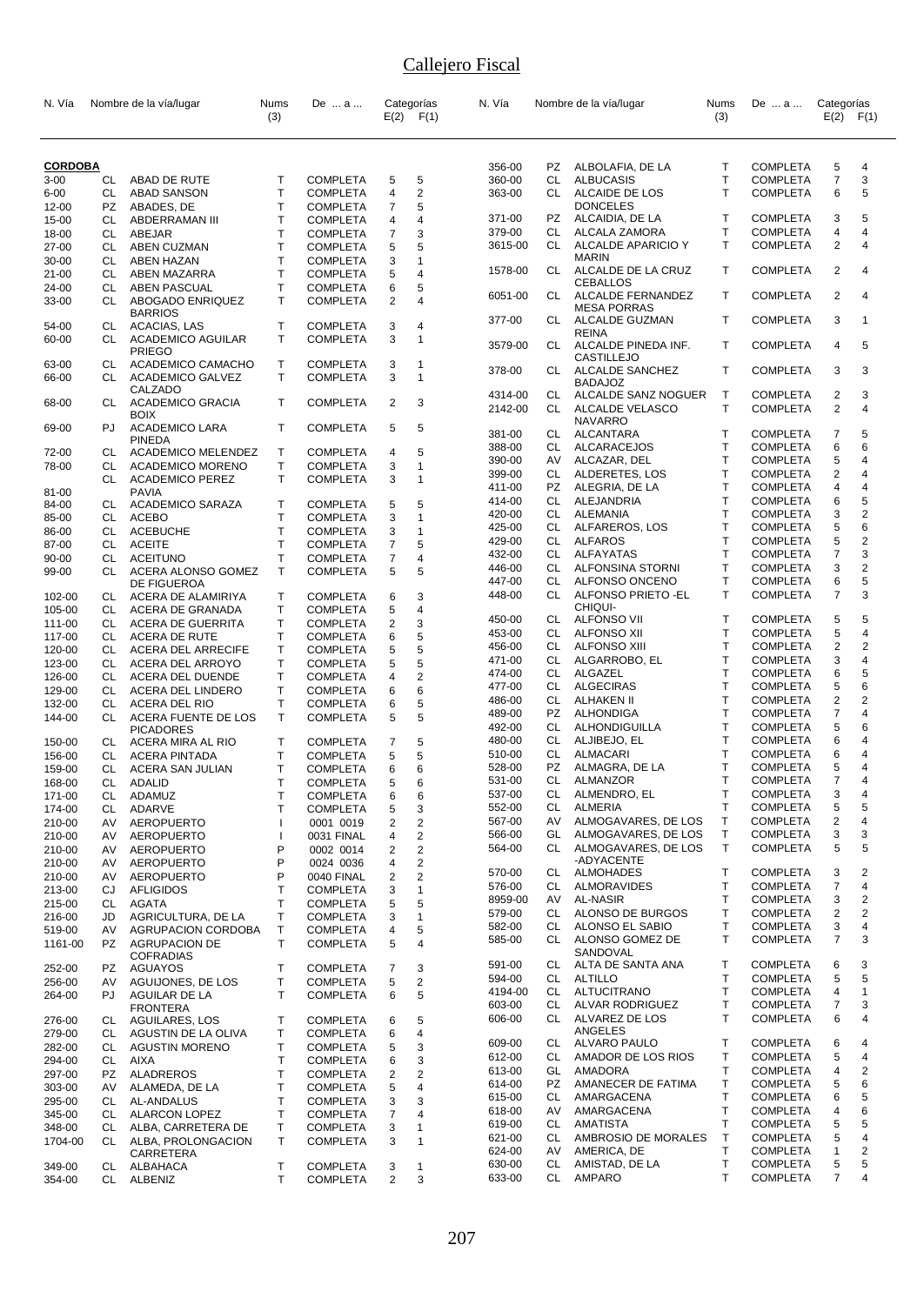| N. Vía           |           | Nombre de la vía/lugar                       | Nums         | De  a                              |                         | Categorías    | N. Vía             |           | Nombre de la vía/lugar                                | <b>Nums</b>        | De  a                              | Categorías     |                |
|------------------|-----------|----------------------------------------------|--------------|------------------------------------|-------------------------|---------------|--------------------|-----------|-------------------------------------------------------|--------------------|------------------------------------|----------------|----------------|
|                  |           |                                              | (3)          |                                    |                         | $E(2)$ $F(1)$ |                    |           |                                                       | (3)                |                                    | E(2)           | F(1)           |
|                  |           |                                              |              |                                    |                         |               |                    |           |                                                       |                    |                                    |                |                |
| 644-00           | CL        | ANASTASIO RELAÑO                             | Т            | <b>COMPLETA</b>                    | 2                       | 3             | 911-00             | CL        | ARTESANOS, LOS                                        | Т                  | <b>COMPLETA</b>                    | 5              | 6              |
| 639-00           | CL        | ANCHA DE LA                                  | $\mathsf{T}$ | <b>COMPLETA</b>                    | $\overline{7}$          | 4             | 912-00             | GL        | ARTILLEROS, DE LOS                                    | $\mathsf{T}$       | <b>COMPLETA</b>                    | $\mathbf{1}$   | $\overline{1}$ |
|                  |           | <b>MAGDALENA</b>                             |              |                                    |                         |               | 915-00             | CL        | ARZOBISPO BARRIOS                                     | T                  | <b>COMPLETA</b>                    | 5              | 5              |
| 642-00           | CL        | ANDALUCIA -<br>ELECTROMECANICAS-             | T            | <b>COMPLETA</b>                    | 6                       | 4             | 918-00             | PZ        | ARZOBISPO ROMERO<br><b>MENGIBAR</b>                   | T                  | <b>COMPLETA</b>                    | 5              | 5              |
| 645-00           | PZ        | ANDALUCIA, DE                                | Τ            | <b>COMPLETA</b>                    | 3                       | 5             | 919-00             | CL        | ASAMBLEA, DE LA                                       | Т                  | <b>COMPLETA</b>                    | 7              | 3              |
| 652-00           | CL        | ANDRES BARRERA                               | т            | <b>COMPLETA</b>                    | 5                       | 5             | 921-00             | CL        | <b>ASIN PALACIOS</b>                                  | T                  | <b>COMPLETA</b>                    | 5              | 4              |
| 666-00           | CL        | ANGEL AVILES                                 | T            | <b>COMPLETA</b>                    | 3                       | 4             | 922-00             | CL        | ASOCIACION, DE LA                                     | T                  | <b>COMPLETA</b>                    | 7              | 3              |
| 669-00           | CL.       | ANGEL DE SAAVEDRA                            | Т            | <b>COMPLETA</b>                    | 3                       | 2             | 924-00             | CL        | <b>ASOMADILLAS</b>                                    | $\mathsf{T}$       | <b>COMPLETA</b>                    | 3              | $\overline{1}$ |
| 672-00           | <b>PZ</b> | ANGEL DE TORRES                              | T            | <b>COMPLETA</b>                    | 5                       | 4             | 929-00             | CL        | <b>ASTILLEROS, LOS</b>                                | T                  | <b>COMPLETA</b>                    | 5              | 6              |
| 8319-00          | CL        | ANGEL GANIVET                                | T            | <b>COMPLETA</b>                    | 3                       | 3             | 930-00             | CL        | <b>ASTURIAS</b>                                       | $\mathsf{T}$       | <b>COMPLETA</b>                    | 5              | 5              |
| 675-00           | CL        | ANGEL MARIA DE                               | T.           | <b>COMPLETA</b>                    | $\overline{7}$          | 3             | 933-00             | CJ        | <b>ASTURIAS</b>                                       | T.                 | <b>COMPLETA</b>                    | 5              | 6              |
|                  |           | <b>BARCIA</b>                                |              |                                    |                         |               | 936-00             | CL        | <b>ATARFE</b>                                         | $\mathsf{T}$       | <b>COMPLETA</b>                    | 3              | $\overline{1}$ |
| 693-00<br>699-00 | CL<br>CL  | ANQUEDA<br>ANTEQUERA                         | Т<br>T       | <b>COMPLETA</b><br><b>COMPLETA</b> | 7<br>4                  | 5<br>4        | 940-00             | CL        | <b>ATLANTICO</b>                                      | T                  | <b>COMPLETA</b>                    | 6              | 3              |
| 711-00           | CL        | ANTON DE MONTORO                             | Т            | <b>COMPLETA</b>                    | 4                       | 5             | 941-00             | CL        | AULAGA                                                | T                  | <b>COMPLETA</b>                    | 3              | 1              |
| 713-00           | CL        | ANTONIO BARROSO Y                            | T.           | <b>COMPLETA</b>                    | 4                       | 4             | 942-00             | CL        | AUSTRIADA, LA                                         | T.                 | <b>COMPLETA</b>                    | 6              | 5              |
|                  |           | CASTILLO                                     |              |                                    |                         |               | 945-00             | CL        | AVELLANO, EL                                          | T<br>$\mathsf{T}$  | <b>COMPLETA</b>                    | 3              | 4              |
| 715-00           | CL        | ANTONIO BEJARANO                             | Т            | <b>COMPLETA</b>                    | 3                       | 1             | 951-00             | CL<br>PJ  | <b>AVERROES</b>                                       | T                  | <b>COMPLETA</b><br><b>COMPLETA</b> | 7<br>7         | 4<br>4         |
|                  |           | <b>NIETO</b>                                 |              |                                    |                         |               | 957-00             | PJ        | AXERQUIA, DE LA                                       | T                  |                                    | 6              | 5              |
| 714-00           | CL        | ANTONIO DE LA TORRE                          | T            | <b>COMPLETA</b>                    | 4                       | 5             | 960-00<br>962-00   | AV        | AYAMONTE, DE<br>AZABACHE                              | $\mathsf{T}$       | <b>COMPLETA</b><br><b>COMPLETA</b> | 5              | 5              |
|                  |           | Y DEL C.                                     |              |                                    |                         |               | 971-00             | PZ        | AZAHARES, DE LOS                                      | $\mathsf{T}$       | <b>COMPLETA</b>                    | 4              | 3              |
| 4552-00          | PJ        | ANTONIO DE NEBRIJA                           | Т            | <b>COMPLETA</b>                    | 6                       | 5             | 972-00             | CJ        | <b>AZONAICAS</b>                                      | T                  | <b>COMPLETA</b>                    | 3              | 2              |
| 717-00           | CL        | ANTONIO DEL CASTILLO                         | Т            | <b>COMPLETA</b>                    | 6                       | 3             | 978-00             | CL        | <b>BADALONA</b>                                       | T                  | <b>COMPLETA</b>                    | 6              | 5              |
| 720-00           | CL        | ANTONIO FERNANDEZ                            | Τ            | <b>COMPLETA</b>                    | 4                       | 5             | 981-00             | CL        | <b>BADANAS</b>                                        | $\mathsf{T}$       | <b>COMPLETA</b>                    | 7              | 3              |
| 723-00           | PZ        | <b>FOSFORITO</b><br><b>ANTONIO FERNANDEZ</b> | T            | <b>COMPLETA</b>                    | 2                       | 2             | 984-00             | CL        | <b>BADANILLAS</b>                                     | T                  | <b>COMPLETA</b>                    | $\overline{7}$ | 3              |
|                  |           | GRILO                                        |              |                                    |                         |               | 4208-00            | JD        | <b>BADEN POWELL, DE</b>                               | T                  | <b>COMPLETA</b>                    | 2              | 4              |
| 724-00           | CL        | <b>ANTONIO FRAGERO</b>                       | т            | <b>COMPLETA</b>                    | 2                       | 3             | 987-00             | CL        | <b>BAENA</b>                                          | T                  | <b>COMPLETA</b>                    | 6              | 5              |
| 725-00           | CL        | <b>ANTONIO GAUDI</b>                         | Т            | <b>COMPLETA</b>                    | $\overline{2}$          | 3             | 996-00             | CL        | <b>BAILEN</b>                                         | T                  | <b>COMPLETA</b>                    | 5              | 4              |
| 726-00           | <b>CL</b> | <b>ANTONIO MAURA</b>                         | Т            | <b>COMPLETA</b>                    | $\overline{\mathbf{c}}$ | 2             | 999-00             | CL        | <b>BAJADA DEL PUENTE</b>                              | $\mathsf{T}$       | <b>COMPLETA</b>                    | 6              | 4              |
| 729-00           | CL.       | AÑORA                                        | $\mathsf{T}$ | <b>COMPLETA</b>                    | 5                       | 6             | 1002-00            | CL        | <b>BALANZONA</b>                                      | T                  | <b>COMPLETA</b>                    | 5              | 6              |
| 740-00           | AV        | APREAMA                                      | $\mathsf T$  | <b>COMPLETA</b>                    | 5                       | 7             | 1029-00            | PZ        | <b>BANUELOS, DE LOS</b>                               | T                  | <b>COMPLETA</b>                    | 2              | 2              |
| 3594-00          | CL        | ARABISTA CASTEJON Y                          | Т            | <b>COMPLETA</b>                    | 3                       | $\mathbf{1}$  | 1053-00            | PJ        | <b>BARBERA JORNET</b>                                 | $\mathsf{T}$       | <b>COMPLETA</b>                    | 5              | 5              |
|                  |           | M. ARIZALA                                   |              |                                    |                         |               | 1062-00            | AV        | <b>BARCELONA</b>                                      | T                  | <b>COMPLETA</b>                    | 2              | 3              |
| 739-00           | CL        | ARABISTA MANUEL<br><b>OCANA JIMENEZ</b>      | Т            | <b>COMPLETA</b>                    | 6                       | 3             | 1064-00            | <b>CL</b> | <b>BARITONO JOSE</b><br>M.AGUILAR BLANCO              | T                  | <b>COMPLETA</b>                    | 6              | 3              |
| 741-00           | AV        | ARCANGEL, DEL                                | т            | <b>COMPLETA</b>                    | 3                       | 5             | 1065-00            | CL        | <b>BARON DE FUENTE</b>                                | T                  | <b>COMPLETA</b>                    | 3              | 1              |
| 756-00           | CJ        | <b>ARCOS</b>                                 | Т            | <b>COMPLETA</b>                    | $\overline{7}$          | 3             |                    |           | <b>QUINTOS</b>                                        |                    |                                    |                |                |
| 759-00           | CL        | ARCOS DE LA                                  | T.           | <b>COMPLETA</b>                    | 5                       | 5             | 3549-00            | CJ        | <b>BARQUEROS</b>                                      | $\mathsf{T}$       | <b>COMPLETA</b>                    | 2              | 2              |
| 798-00           | CL        | <b>FRONTERA</b><br>ARENILLAS                 | т            | <b>COMPLETA</b>                    | 7                       | 3             | 1080-00            | CL        | BARRANCO, DEL                                         | T                  | <b>COMPLETA</b>                    | 6              | 4              |
| 810-00           | CL        | ARFE                                         | Т            | <b>COMPLETA</b>                    | 3                       | 3             | 1095-00            | CL        | <b>BARRIONUEVO</b>                                    | T<br>$\mathsf{T}$  | <b>COMPLETA</b>                    | 7              | 4<br>4         |
| 813-00           | CL        | ARGOTES, LOS                                 | Т            | <b>COMPLETA</b>                    | 6                       | 5             | 1098-00<br>1101-00 | TR<br>CL  | <b>BARRIONUEVO</b><br><b>BARROSO</b>                  | T                  | <b>COMPLETA</b>                    | 7<br>5         | 3              |
| 816-00           | CL        | ARGUINAN                                     | Т            | <b>COMPLETA</b>                    | 3                       | 2             | 1116-00            | PJ        | BATALLA DE LEPANTO                                    | T                  | <b>COMPLETA</b><br><b>COMPLETA</b> | 6              | 5              |
| 819-00           | CL        | <b>ARMANDO DUFOORS</b>                       | Т            | <b>COMPLETA</b>                    | 3                       | 1             |                    | CL        |                                                       | T                  |                                    | 4              | 5              |
| 822-00           | CL        | <b>ARMAS</b>                                 | T            | <b>COMPLETA</b>                    | $\overline{7}$          | 4             | 1119-00            |           | <b>BATALLA DE LOS</b><br><b>CUEROS</b>                |                    | <b>COMPLETA</b>                    |                |                |
| 830-00           | CL        | ARQUEOLOGO ANTONIO                           | $\mathsf{T}$ | <b>COMPLETA</b>                    | 5                       | 3             | 1122-00            | CL        | <b>BATALLA DE LOS</b>                                 | T                  | <b>COMPLETA</b>                    | 5              | 5              |
|                  |           | BLANCO Y F.                                  |              |                                    |                         |               |                    |           | <b>PICONEROS</b>                                      |                    |                                    |                |                |
| 831-00           | PZ        | ARQUEOLOGO CASAS<br><b>MORALES</b>           | Т            | <b>COMPLETA</b>                    | 5                       | 4             | 1125-00            | CL<br>CL  | BATALLA DEL SALADO<br><b>BATANEROS</b>                | Т<br>T.            | <b>COMPLETA</b>                    | 5<br>7         | 5<br>3         |
|                  | CL.       | ARQUEOLOGO GARCIA Y                          | $\top$       | <b>COMPLETA</b>                    | 5                       | 3             | 1131-00            |           |                                                       |                    | <b>COMPLETA</b>                    |                |                |
| 832-00           |           | <b>BELLIDO</b>                               |              |                                    |                         |               | 1137-00<br>1140-00 | CJ<br>PZ  | <b>BEATAS</b>                                         | $\mathsf{T}$<br>T. | <b>COMPLETA</b>                    | 7<br>7         | 5<br>4         |
| 834-00           | CJ        | ARQUILLOS                                    | Τ            | <b>COMPLETA</b>                    | 7                       | 4             |                    | CL        | BEATILLAS, DE LAS<br><b>BEATO HENARES</b>             | т                  | <b>COMPLETA</b>                    | 5              | 5              |
| 837-00           | CL        | ARQUITECTO ASENSIO                           | T            | <b>COMPLETA</b>                    | 3                       | 1             | 1143-00            |           |                                                       | Т                  | <b>COMPLETA</b>                    |                | 5              |
| 839-00           | PJ.       | <b>ARQUITECTO FELIX</b>                      | T            | <b>COMPLETA</b>                    | 5                       | 6             | 1146-00<br>1149-00 | CL<br>CL  | <b>BEATO JUAN BAUTISTA</b><br><b>BEATRIZ ENRIQUEZ</b> | Т                  | <b>COMPLETA</b><br><b>COMPLETA</b> | 6<br>4         | 4              |
|                  |           | HERNANDEZ                                    |              |                                    |                         |               | 1155-00            | PJ        | <b>BELALCAZAR</b>                                     | т                  | <b>COMPLETA</b>                    | 6              | 6              |
| 840-00           | CL.       | ARQUITECTO HURTADO                           | Т            | <b>COMPLETA</b>                    | 6                       | 5             | 1158-00            | PZ        | <b>BELLAVISTA</b>                                     | T.                 | <b>COMPLETA</b>                    | 3              | 5              |
|                  |           | <b>IZQUIERDO</b>                             |              |                                    |                         |               | 1159-00            | CL        | <b>BELMEZ</b>                                         | T                  | <b>COMPLETA</b>                    | 3              | 1              |
| 846-00           | CL        | ARQUITECTO JUAN                              | Τ            | <b>COMPLETA</b>                    | 3                       | 1             | 1164-00            | CL        | BENAYAN                                               | T                  | <b>COMPLETA</b>                    | 5              | 5              |
|                  |           | <b>OCHOA</b>                                 |              |                                    |                         |               | 1168-00            | PZ        | <b>BENIGNO LACORT</b>                                 | Τ                  | <b>COMPLETA</b>                    | 7              | 4              |
| 852-00           | PJ        | ARQUITECTO MANUEL                            | Т            | <b>COMPLETA</b>                    | 6                       | 4             | 1170-00            | CL.       | <b>BENITO PEREZ GALDOS</b>                            | Т                  | <b>COMPLETA</b>                    | 2              | 2              |
| 855-00           | CL        | PASTOR MAD.<br>ARQUITECTO SAENZ              | T            | <b>COMPLETA</b>                    | 5                       | 5             | 1179-00            | CL        | <b>BETIS</b>                                          | т                  | <b>COMPLETA</b>                    | 6              | 6              |
|                  |           | SANTAMARIA                                   |              |                                    |                         |               | 1182-00            | CL        | <b>BILBAO</b>                                         | $\mathsf{T}$       | <b>COMPLETA</b>                    | 6              | 4              |
| 858-00           | CL        | ARRABAL DEL MEDIODIA                         | T            | <b>COMPLETA</b>                    | 6                       | 5             | 1185-00            | CL        | <b>BLANCO BELMONTE</b>                                | Т                  | <b>COMPLETA</b>                    | 5              | 3              |
| 861-00           | CL .      | ARRABAL DEL MEDIODIA,                        | T            | <b>COMPLETA</b>                    | 5                       | 6             | 3576-00            | AV        | <b>BLAS INFANTE</b>                                   | Т                  | <b>COMPLETA</b>                    | 4              | 5              |
|                  |           | PROL.                                        |              |                                    |                         |               | 1197-00            | CL        | BODEGA, LA                                            | T                  | <b>COMPLETA</b>                    | 2              | 2              |
| 864-00           | CL        | ARRAYANES, LOS                               | Τ            | <b>COMPLETA</b>                    | 3                       | 1             | 1203-00            | CL        | BREZO, DEL                                            | Т                  | <b>COMPLETA</b>                    | 3              | $\mathbf{1}$   |
| 884-00           | PJ.       | ARROYO DE                                    | Т            | <b>COMPLETA</b>                    | 5                       | 6             | 1209-00            | AV        | BRILLANTE, DEL                                        | T                  | <b>COMPLETA</b>                    | 2              | 2              |
|                  |           | <b>PEDROCHES</b>                             |              |                                    |                         |               | 1213-00            | CL        | <b>BRUSELAS</b>                                       | T                  | <b>COMPLETA</b>                    | 3              | 1              |
| 885-00           | CL        | ARROYO DE SAN                                | Т            | <b>COMPLETA</b>                    | 5                       | 3             | 1215-00            | CL        | <b>BUEN PASTOR</b>                                    | т                  | <b>COMPLETA</b>                    | 5              | 4              |
|                  |           | ANDRES                                       |              |                                    |                         |               | 1218-00            | CL        | <b>BUEN SUCESO</b>                                    | Т                  | <b>COMPLETA</b>                    | 5              | 4              |
| 888-00           | CL        | ARROYO DE SAN<br><b>LORENZO</b>              | Τ            | <b>COMPLETA</b>                    | 5                       | 3             | 1221-00            | PJ        | <b>BUENAVISTA -</b><br>PEATONAL-                      | T                  | <b>COMPLETA</b>                    | 6              | 5              |
| 890-00           | AV        | ARROYO DEL MORO                              | Т            | <b>COMPLETA</b>                    | 4                       | 3             | 1224-00            | CL        | <b>BUENOS AIRES</b>                                   | Т                  | <b>COMPLETA</b>                    | 4              | 4              |
| 897-00           | CL        | ARROYO SAN RAFAEL                            | Τ            | <b>COMPLETA</b>                    | 5                       | 4             | 1227-00            | CJ        | <b>BUENOS VINOS</b>                                   | т                  | <b>COMPLETA</b>                    | 7              | 3              |
| 900-00           | CL.       | ARROYO, DEL                                  | Τ            | <b>COMPLETA</b>                    | 3                       | 2             | 1230-00            | PJ        | <b>BUJALANCE</b>                                      | Т                  | <b>COMPLETA</b>                    | 6              | 5              |
| 906-00           | AV        | ARRUZAFA, DE LA                              | Τ            | <b>COMPLETA</b>                    | $\overline{2}$          | $\mathbf{1}$  | 1233-00            | CL        | <b>BURELL</b>                                         | T                  | <b>COMPLETA</b>                    | 3              | 2              |
| 910-00           | AV        | ARRUZAFILLA, DE LA                           | Τ            | <b>COMPLETA</b>                    | 3                       | 2             |                    |           |                                                       |                    |                                    |                |                |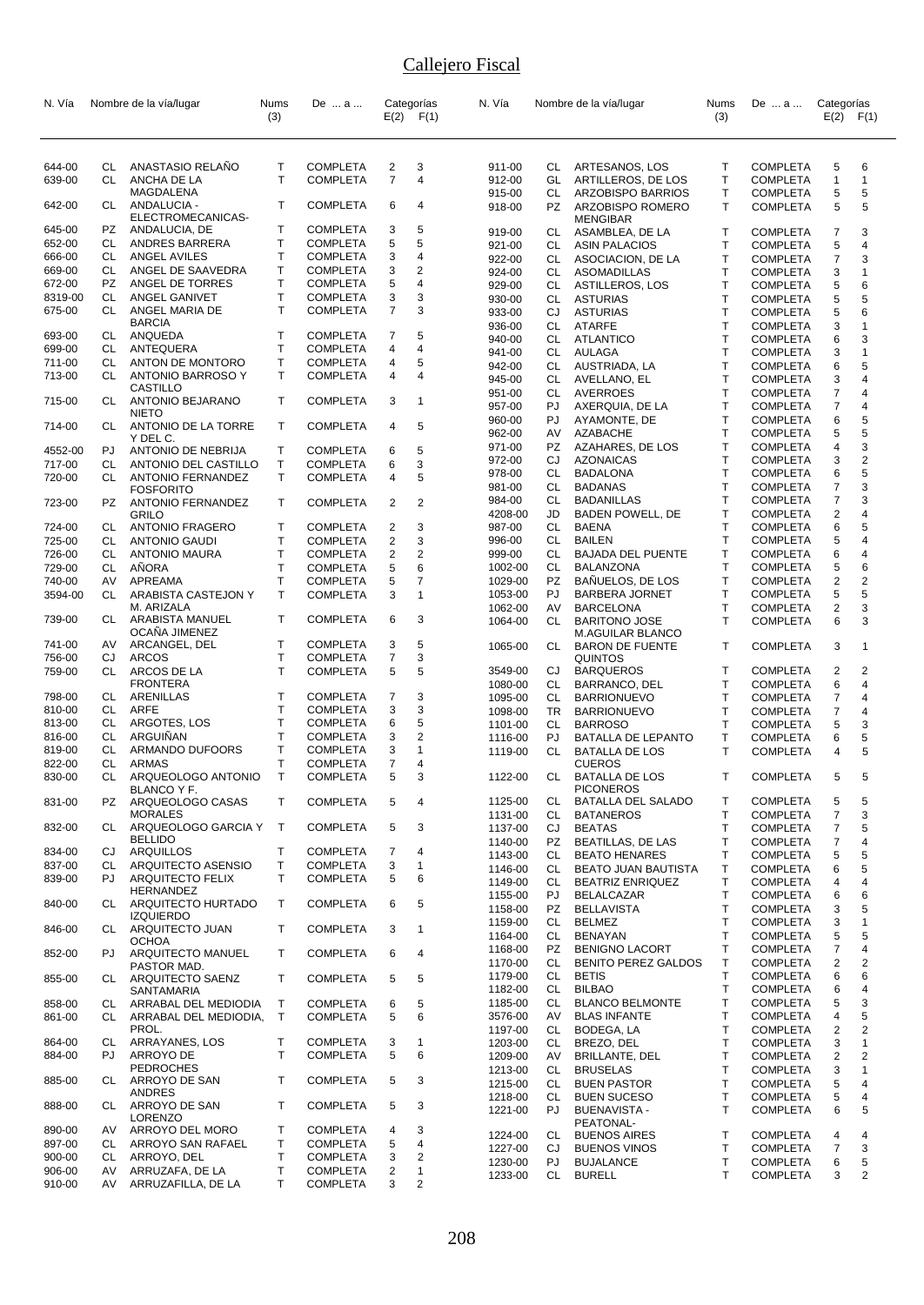| N. Vía             |           | Nombre de la vía/lugar                     | Nums<br>(3)  | De  a                              |                         | Categorías<br>$E(2)$ $F(1)$ | N. Vía             |           | Nombre de la vía/lugar                          | Nums<br>(3)                  | De  a                       | Categorías<br>$E(2)$ $F(1)$ |                         |
|--------------------|-----------|--------------------------------------------|--------------|------------------------------------|-------------------------|-----------------------------|--------------------|-----------|-------------------------------------------------|------------------------------|-----------------------------|-----------------------------|-------------------------|
|                    |           |                                            |              |                                    |                         |                             |                    |           |                                                 |                              |                             |                             |                         |
| 1234-00            | CL        | <b>BURGOS</b>                              | т            | <b>COMPLETA</b>                    | 5                       | 6                           | 1875-00            | CL        | CARRETERA DE CASTRO                             | $\top$                       | <b>COMPLETA</b>             | 7                           | 5                       |
| 6057-00            | CR        | C-431 CORDOBA - PALMA                      | $\mathsf{T}$ | <b>COMPLETA</b>                    | 6                       | $\overline{7}$              | 1713-00            | CL        | <b>CARRIL DEL PARAISO</b>                       | T                            | <b>COMPLETA</b>             | 4                           | 1                       |
|                    |           | DEL RIO                                    |              |                                    |                         |                             | 1716-00            | CL        | <b>CARRILLO SOTOMAYOR</b>                       | T                            | <b>COMPLETA</b>             | 3                           | 2                       |
| 1248-00            | CL<br>PZ. | CABALLERIZAS REALES                        | т<br>Т       | <b>COMPLETA</b>                    | 7<br>7                  | 4<br>3                      | 1719-00            | PZ        | CARRILLOS, DE LOS                               | T                            | COMPLETA                    | 3                           | 2                       |
| 1251-00<br>1266-00 | CL        | CABALLOS, DE LOS<br>CABEZAS                | т            | <b>COMPLETA</b><br><b>COMPLETA</b> | 7                       | 3                           | 1722-00<br>1836-00 | CL<br>CL  | CARTAGO<br>CASTAÑO, EL                          | $\mathsf{T}$<br>$\mathsf T$  | COMPLETA                    | 5<br>3                      | 5<br>4                  |
| 1278-00            | CL        | CABRA                                      | т            | <b>COMPLETA</b>                    | 6                       | 6                           | 1838-00            | CL        | CASTELLO D'EMPURIES                             | $\mathsf{T}$                 | COMPLETA<br>COMPLETA        | 4                           | 5                       |
| 1284-00            | CL        | <b>CABRERA</b>                             | T            | <b>COMPLETA</b>                    | $\overline{2}$          | $\overline{2}$              | 1842-00            | GL        | CASTILLEJA, DE LA                               | $\top$                       | COMPLETA                    | 3                           | 1                       |
| 1290-00            | AV        | CADIZ, DE                                  | т            | <b>COMPLETA</b>                    | 4                       | 5                           | 1878-00            | CL        | CATEDRATICO                                     | $\mathsf{T}$                 | <b>COMPLETA</b>             | 3                           | 1                       |
| 1296-00            | AV        | CAIRO, DEL                                 | т            | <b>COMPLETA</b>                    | 4                       | $\overline{4}$              |                    |           | <b>ESQUIVEL</b>                                 |                              |                             |                             |                         |
| 1299-00            | CL        | <b>CAIRUAN</b>                             | т            | <b>COMPLETA</b>                    | 5                       | 3                           | 1887-00            | CL        | <b>CEA</b>                                      | $\mathsf{T}$                 | COMPLETA                    | 7                           | 4                       |
| 1302-00            | <b>CR</b> | CALASANCIO, DEL                            | T            | <b>COMPLETA</b>                    | $\overline{2}$          | $\mathbf{1}$                | 1894-00            | CL        | <b>CECILIO VALVERDE</b>                         | $\mathsf{T}$                 | <b>COMPLETA</b>             | $\overline{2}$              | 3                       |
| 1305-00<br>1308-00 | CL<br>CL  | CALATAÑAZOR<br>CALDEREROS                  | т<br>т       | <b>COMPLETA</b><br><b>COMPLETA</b> | 5<br>$\overline{7}$     | 5<br>3                      | 1899-00            | CL        | MAZUELAS<br><b>CEDACEROS</b>                    | Τ                            | COMPLETA                    | 7                           | 3                       |
| 1320-00            | AV        | CALDERON DE LA                             | T            | <b>COMPLETA</b>                    | 5                       | 5                           | 1927-00            | CL        | CENTRO DE SALUD                                 | $\mathsf{T}$                 | <b>COMPLETA</b>             | 6                           | 4                       |
|                    |           | <b>BARCA</b>                               |              |                                    |                         |                             | 1932-00            | CL        | <b>CEPAS</b>                                    | $\mathsf{T}$                 | COMPLETA                    | 7                           | 3                       |
| 1323-00            | PJ        | CALERIN DE ELOY                            | т            | <b>COMPLETA</b>                    | 5                       | 6                           | 1935-00            | CL        | <b>CERAMICA</b>                                 | $\mathsf{T}$                 | <b>COMPLETA</b>             | 7                           | 5                       |
| 1331-00            | PZ        | CALIFAS, DE LOS                            | т            | <b>COMPLETA</b>                    | 3                       | 3                           | 1944-00            | CL        | <b>CERINOLA</b>                                 | $\mathsf{T}$                 | <b>COMPLETA</b>             | 6                           | 4                       |
| 1332-00            | CL        | <b>CALIFATO</b>                            | т            | <b>COMPLETA</b>                    | 6                       | 3                           | 1947-00            | EX        | CERRILLO, EL                                    | T                            | <b>COMPLETA</b>             | 6                           | 1                       |
| 1056-00<br>5172-00 | CL<br>CL. | CAMINO DE LA BARCA<br><b>CAMINO DE LOS</b> | т<br>T       | <b>COMPLETA</b><br><b>COMPLETA</b> | 4<br>$\overline{2}$     | 4<br>3                      | 1956-00<br>1965-00 | CL<br>AV  | CERRO, DEL<br>CERVANTES, DE                     | $\mathsf{T}$<br>$\mathsf{T}$ | COMPLETA<br><b>COMPLETA</b> | 6<br>1                      | 4<br>2                  |
|                    |           | <b>SASTRES</b>                             |              |                                    |                         |                             | 1968-00            | CL        | <b>CESPEDES</b>                                 | $\mathsf{T}$                 | <b>COMPLETA</b>             | 5                           | 3                       |
| 558-00             | CL        | CAMINO VIEJO DE                            | T            | <b>COMPLETA</b>                    | 4                       | 2                           | 1971-00            | CL        | <b>CEUTA</b>                                    | T                            | COMPLETA                    | 5                           | 6                       |
|                    |           | <b>ALMODOVAR</b>                           |              |                                    |                         |                             | 2004-00            | CL        | <b>CHAPARRO</b>                                 | $\mathsf{T}$                 | COMPLETA                    | 7                           | 5                       |
| 1429-00            | AV        | CAMPO DE LA VERDAD                         | Т            | <b>COMPLETA</b>                    | 5                       | 4                           | 2007-00            | PJ        | CHICLANA, DE                                    | $\top$                       | COMPLETA                    | 5                           | 5                       |
| 1431-00<br>1431-00 | CL<br>CL  | CAMPO MADRE DE DIOS<br>CAMPO MADRE DE DIOS | ı<br>P       | 0001 FINAL                         | 4<br>5                  | 4<br>4                      | 2009-00            | AV        | CHINALES, DE                                    | $\mathsf{T}$                 | COMPLETA                    | 5                           | $\overline{7}$          |
| 1434-00            | CL        | <b>CAMPO SAN ANTON</b>                     | т            | 0002 FINAL<br><b>COMPLETA</b>      | 5                       | 4                           | 2013-00            | PZ        | CHIRINOS, DE                                    | T                            | COMPLETA                    | 3                           | 2                       |
| 1437-00            | PZ        | CAMPO SANTO DE LOS                         | T            | <b>COMPLETA</b>                    | 5                       | $\overline{4}$              | 2019-00            | CL        | CHOPOS, LOS                                     | $\mathsf{T}$                 | <b>COMPLETA</b>             | 3                           | 4                       |
|                    |           | <b>MARTIRES</b>                            |              |                                    |                         |                             | 2031-00<br>2034-00 | CL<br>CL. | <b>CIDROS</b><br><b>CIEGOS</b>                  | $\mathsf{T}$<br>$\mathsf{T}$ | COMPLETA<br><b>COMPLETA</b> | 7<br>7                      | 3<br>4                  |
| 1440-00            | CL        | CAMPO, DEL                                 | т            | <b>COMPLETA</b>                    | 5                       | 4                           | 2052-00            | CL        | <b>CINCO CABALLEROS</b>                         | $\mathsf{T}$                 | <b>COMPLETA</b>             | 5                           | 5                       |
| 1452-00            | CL        | CANAL, DEL                                 | T            | <b>COMPLETA</b>                    | $\overline{7}$          | $\overline{4}$              | 2061-00            | CL        | CISNE, EL                                       | $\mathbf{I}$                 | 0001 FINAL                  | 6                           | 4                       |
| 1458-00            | CL        | CANDELARIA                                 | T            | <b>COMPLETA</b>                    | $\overline{7}$          | 3                           | 2061-00            | CL        | CISNE, EL                                       | P                            | 0002 FINAL                  | 5                           | 4                       |
| 1464-00            | CL        | CANONIGO ALVARO<br><b>PIZANO</b>           | т            | <b>COMPLETA</b>                    | 3                       | 1                           | 2067-00            | GL        | CISNEROS, DE                                    | $\mathsf T$                  | COMPLETA                    | 2                           | 4                       |
| 1467-00            | PZ        | <b>CANONIGO TORRES</b>                     | T            | <b>COMPLETA</b>                    | 7                       | 3                           | 2572-00            | PJ        | CIUDAD DE ARCHIDONA                             | $\mathsf{T}$                 | COMPLETA                    | 5                           | 5                       |
|                    |           | <b>MOLINA</b>                              |              |                                    |                         |                             | 3654-00            | CL        | CIUDAD DE BUCKARA                               | T                            | COMPLETA                    | 5                           | 5                       |
| 1480-00            | PJ        | CANTABRIA, DE                              | Т            | <b>COMPLETA</b>                    | 4                       | 4                           | 2070-00<br>2073-00 | CL<br>CL  | CIUDAD DE CARMONA<br><b>CIUDAD DE LINARES</b>   | $\mathsf{T}$<br>$\mathsf{T}$ | COMPLETA<br><b>COMPLETA</b> | 6<br>6                      | 5<br>5                  |
| 1487-00            | CL        | CANTABRICO                                 | т            | <b>COMPLETA</b>                    | 6                       | 3                           | 417-00             | CL        | <b>CIUDAD DE</b>                                | $\mathsf{T}$                 | <b>COMPLETA</b>             | 5                           | 6                       |
| 1481-00            | CL        | <b>CANTAOR ANTONIO</b><br><b>MAIRENA</b>   | Τ            | <b>COMPLETA</b>                    | 6                       | 5                           |                    |           | MANCHESTER                                      |                              |                             |                             |                         |
| 1483-00            | CL        | CANTAOR C.MURIEL                           | T            | <b>COMPLETA</b>                    | 4                       | 5                           | 2076-00            | CL        | <b>CIUDAD DE MENGIBAR</b>                       | Τ                            | COMPLETA                    | 4                           | 5                       |
|                    |           | NINO DE CABRA                              |              |                                    |                         |                             | 2079-00            | CL.       | CIUDAD DE MONCADA                               | $\mathsf{T}$                 | COMPLETA                    | 3                           | 1                       |
| 1484-00            | CL        | CANTAOR JUANITO                            | T            | <b>COMPLETA</b>                    | 4                       | 5                           | 2082-00            | CL        | CIUDAD DE MONTILLA                              | Т                            | COMPLETA                    | 6                           | 5                       |
|                    |           | <b>MARAVILLAS</b>                          |              |                                    |                         |                             | 2084-00            | CL        | CIUDAD DE NULES                                 | T                            | COMPLETA                    | 5                           | 5                       |
| 1513-00            | CL<br>СL  | <b>CANTUESO</b><br>CANADA REAL MESTAS      | т<br>т       | <b>COMPLETA</b>                    | 3<br>7                  | 1<br>4                      | 2085-00<br>267-00  | CL<br>GL  | CIUDAD DEL CUZCO<br><b>CIUDADES HIROSHIMA Y</b> | $\mathsf{T}$<br>$\mathsf{T}$ | COMPLETA<br><b>COMPLETA</b> | 6<br>1                      | 7<br>1                  |
| 1516-00<br>1515-00 | CL        | CAÑAMO                                     | T            | <b>COMPLETA</b><br><b>COMPLETA</b> | 5                       | 6                           |                    |           | NAGASHAKI                                       |                              |                             |                             |                         |
| 1518-00            | PZ.       | CANAS, DE LAS                              | Τ            | <b>COMPLETA</b>                    | 7                       | 4                           | 2090-00            | CL        | CLARA CAMPOAMOR                                 | T                            | COMPLETA 3                  |                             | $\overline{2}$          |
| 5898-00            | PZ        | CAÑERO, DE                                 | т            | <b>COMPLETA</b>                    | 4                       | 6                           | 2091-00            | CL        | <b>CLAUDIO MARCELO</b>                          | Τ                            | <b>COMPLETA</b>             | 1                           | $\overline{\mathbf{c}}$ |
| 1539-00            | CL        | CAÑETE DE LAS TORRES                       | Τ            | <b>COMPLETA</b>                    | 6                       | 6                           | 2094-00            | CL        | <b>CLAUSTRO</b>                                 | T                            | COMPLETA                    | 7                           | 5                       |
| 1547-00            | AV        | CAÑITO BAZAN                               | т            | <b>COMPLETA</b>                    | 3                       | 3                           | 2106-00            | CL        | COBO DE GUZMAN                                  | Τ                            | COMPLETA                    | 5                           | 5                       |
| 3885-00            | CL        | CAÑO                                       | Т            | <b>COMPLETA</b>                    | $\overline{c}$          | $\overline{c}$              | 2133-00            | SD        | <b>COLEGIO MAYOR CAJA</b><br>DE AHORROS         | $\mathsf{T}$                 | <b>COMPLETA</b>             | 5                           | 6                       |
| 1548-00            | CL        | CAÑO QUEBRADO                              | т            | <b>COMPLETA</b>                    | 7                       | 3                           | 2151-00            | CL        | <b>COLOMBIA</b>                                 | $\mathsf T$                  | <b>COMPLETA</b>             | 5                           | 4                       |
| 5152-00            | CL        | CAPELLAN EVANG.<br><b>MIGUEL ORTI</b>      | T.           | <b>COMPLETA</b>                    | 3                       | $\mathbf{1}$                | 2154-00            | PZ        | COLON, DE                                       | $\mathsf{T}$                 | <b>COMPLETA</b>             | 1                           | 2                       |
| 1584-00            | CL        | <b>CAPITULARES</b>                         | Т            | <b>COMPLETA</b>                    | 2                       | 3                           | 2166-00            | CL        | <b>COLONIA PATRICIA</b>                         | T                            | COMPLETA                    | 6                           | 6                       |
| 1590-00            | PZ        | CAPUCHINAS, DE                             | Т            | <b>COMPLETA</b>                    | $\overline{\mathbf{c}}$ | $\mathbf{1}$                | 2178-00            | CL        | COMANDANTE                                      | $\mathsf{T}$                 | COMPLETA                    | 3                           | 3                       |
| 1593-00            | PZ        | CAPUCHINOS, DE                             | Т            | <b>COMPLETA</b>                    | 3                       | $\overline{\mathbf{c}}$     |                    |           | VELAZQUEZ                                       |                              |                             |                             |                         |
| 1596-00            | CL        | CARA                                       | т            | <b>COMPLETA</b>                    | $\overline{7}$          | 3                           | 2184-00            | PZ        | COMPANIA, DE LA                                 | Τ                            | COMPLETA                    | 3                           | 2                       |
| 1599-00            | CL        | CARAVACA DE LA CRUZ                        | Т            | <b>COMPLETA</b>                    | 4                       | 5                           | 2187-00            | CL        | <b>COMPAS DE SAN</b><br><b>FRANCISCO</b>        | T                            | <b>COMPLETA</b>             | $\overline{7}$              | 4                       |
| 1608-00            | CL        | <b>CARBONELL Y MORAND</b>                  | т            | <b>COMPLETA</b>                    | 3                       | $\overline{\mathbf{c}}$     | 2190-00            | CL        | <b>COMPOSITOR GOMEZ</b>                         | Τ                            | <b>COMPLETA</b>             | 6                           | 5                       |
| 1614-00            | CL        | CARCABUEY                                  | т            | <b>COMPLETA</b>                    | 6                       | 6                           |                    |           | <b>NAVARRO</b>                                  |                              |                             |                             |                         |
| 1617-00<br>1620-00 | CL.<br>CL | CARCAMO<br>CARDENAL GONZALEZ               | т<br>Т       | <b>COMPLETA</b><br><b>COMPLETA</b> | 7<br>5                  | 4<br>4                      | 2192-00            | AV        | <b>COMPOSITOR RAFAEL</b>                        | Т                            | <b>COMPLETA</b>             | 5                           | 4                       |
| 1623-00            | CL        | CARDENAL HERRERO                           | т            | <b>COMPLETA</b>                    | 3                       | 3                           |                    |           | <b>CASTRO</b>                                   |                              |                             |                             |                         |
| 1626-00            | CL        | CARDENAL                                   | T.           | <b>COMPLETA</b>                    | 3                       | $\overline{2}$              | 2193-00            | CL        | <b>COMPOSITOR RAMON</b><br><b>MEDINA</b>        | Τ                            | <b>COMPLETA</b>             | 3                           | 5                       |
|                    |           | PORTOCARRERO                               |              |                                    |                         |                             | 2196-00            | CL        | COMPOSITOR SERRANO                              | $\mathsf T$                  | <b>COMPLETA</b>             | 5                           | 5                       |
| 1630-00            | CL        | CARDENAL SALAZAR                           | т            | <b>COMPLETA</b>                    | 7                       | 4                           |                    |           | LUCENA                                          |                              |                             |                             |                         |
| 1632-00            | PZ        | CARDENAL TOLEDO                            | т            | <b>COMPLETA</b>                    | 3                       | $\overline{\mathbf{c}}$     | 4497-00            | PJ        | COMUNEROS, DE LOS                               | Т                            | COMPLETA                    | 5                           | 5                       |
| 1576-00            | CL        | CARDEÑA                                    | т            | <b>COMPLETA</b>                    | 3                       | 2                           | 2197-00            | CL        | COMUNIDADES, DE LAS                             | T                            | <b>COMPLETA</b>             | 7                           | 4                       |
| 1653-00<br>1654-00 | CL<br>CL. | <b>CARLOS ARRUZA</b><br>CARLOS CANO        | т<br>т       | <b>COMPLETA</b><br><b>COMPLETA</b> | 7<br>3                  | 3<br>3                      | 2199-00            | CL        | CONCEPCION                                      | T                            | COMPLETA                    | 1                           | 1                       |
| 1656-00            | CL        | <b>CARLOS III</b>                          | Т            | COMPLETA                           | 3                       | 4                           | 2202-00            | CL<br>PZ  | <b>CONCEPCION ARENAL</b><br>CONCHA, DE LA       | T<br>T                       | COMPLETA                    | 5<br>7                      | 6<br>4                  |
| 1659-00            | CL        | <b>CARLOS RUBIO</b>                        | Т            | <b>COMPLETA</b>                    | 7                       | 4                           | 2211-00<br>2212-00 | CL        | <b>CONCHITA CITRON</b>                          | Τ                            | COMPLETA<br>COMPLETA        | 3                           | 3                       |
| 1675-00            | CL        | CARMEN RICO GODOY                          | Т            | <b>COMPLETA</b>                    | 3                       | $\overline{\mathbf{c}}$     | 2220-00            | CL        | CONCILIO DE NICEA                               | Τ                            | <b>COMPLETA</b>             | 6                           | 5                       |
| 1686-00            | CL        | CARPIO, EL                                 | T            | <b>COMPLETA</b>                    | 6                       | 6                           | 2223-00            | CL        | <b>CONDE DE ARENALES</b>                        | Т                            | <b>COMPLETA</b>             | 7                           | 3                       |
| 1689-00            | PJ        | CARRAHOLERO, DEL                           | Τ            | <b>COMPLETA</b>                    | 5                       | 6                           | 2226-00            | CL        | CONDE DE CARDENAS                               | T                            | COMPLETA                    | 2                           | 2                       |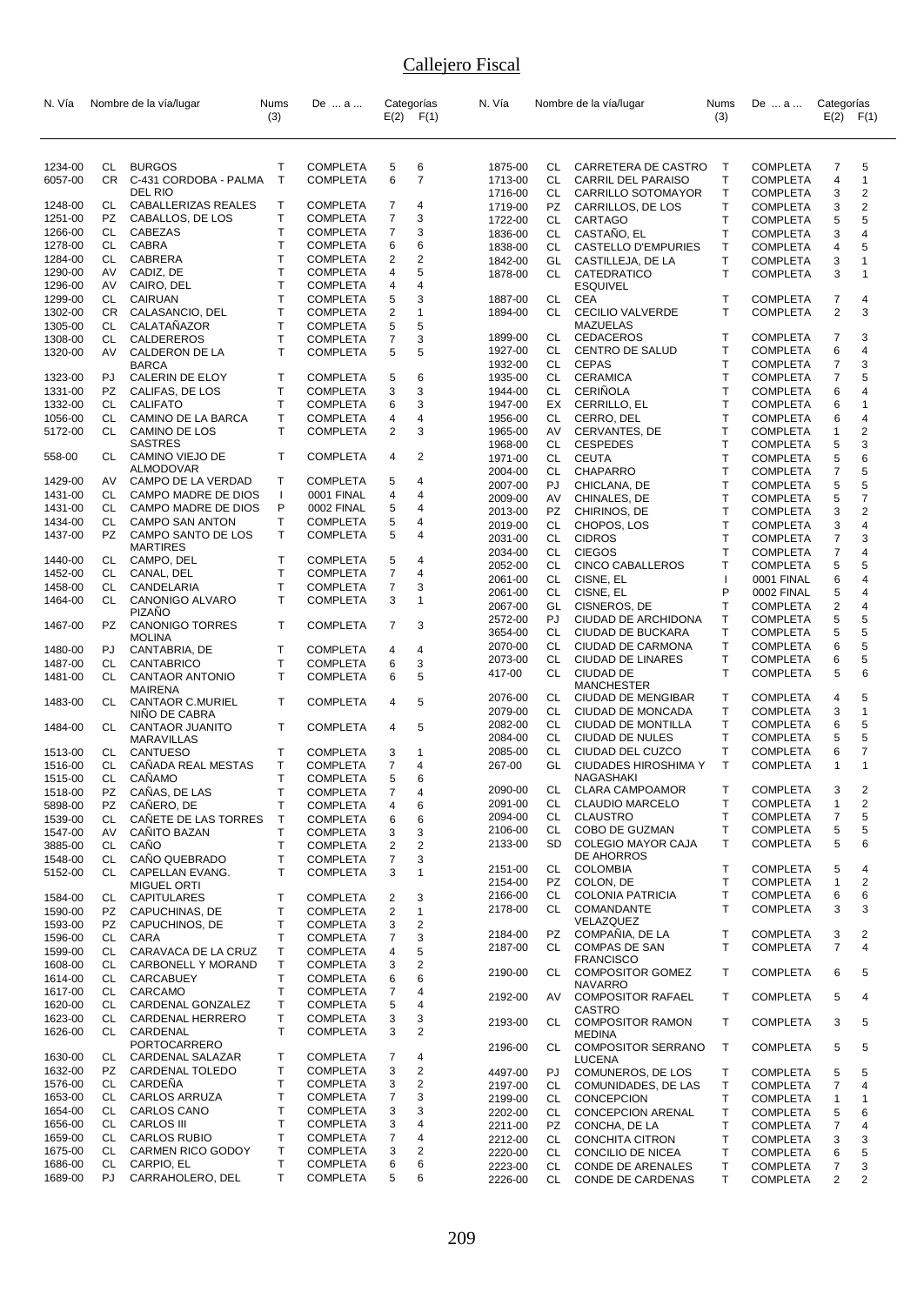| N. Vía             |          | Nombre de la vía/lugar                             | Nums              | De  a                              |                     | Categorías              | N. Vía             |           | Nombre de la vía/lugar                         | <b>Nums</b>  | De  a                              | Categorías     |                |
|--------------------|----------|----------------------------------------------------|-------------------|------------------------------------|---------------------|-------------------------|--------------------|-----------|------------------------------------------------|--------------|------------------------------------|----------------|----------------|
|                    |          |                                                    | (3)               |                                    |                     | $E(2)$ $F(1)$           |                    |           |                                                | (3)          |                                    | $E(2)$ $F(1)$  |                |
|                    |          |                                                    |                   |                                    |                     |                         |                    |           |                                                |              |                                    |                |                |
| 2229-00            | PZ       | <b>CONDE DE GAVIA</b>                              | т                 | <b>COMPLETA</b>                    | 7                   | 4                       | 2610-00            | PJ.       | DELINEANTES, DE LOS                            | Т            | <b>COMPLETA</b>                    | 4              | 5              |
| 2232-00            | CL       | CONDE DE GONDOMAR                                  | т                 | <b>COMPLETA</b>                    | $\mathbf{1}$        | $\mathbf{1}$            | 2611-00            | CL        | DEMOCRACIA, DE LA                              | Τ            | <b>COMPLETA</b>                    | 7              | 3              |
| 2235-00            | GL       | <b>CONDE DE</b>                                    | T                 | <b>COMPLETA</b>                    | $\overline{2}$      | 1                       | 2616-00            | CL        | DEPORTE, DEL                                   | T            | <b>COMPLETA</b>                    | 5              | 4              |
|                    |          | <b>GUADALHORCE</b>                                 |                   |                                    |                     |                         | 2614-00            | CL        | DESCUBRIDOR ALONSO                             | T            | <b>COMPLETA</b>                    | 6              | 5              |
| 2238-00            | PZ.      | CONDE DE PRIEGO                                    | т                 | <b>COMPLETA</b>                    | 5                   | 4                       |                    |           | DE OJEDA                                       |              |                                    |                |                |
| 2241-00<br>2244-00 | CL<br>CL | CONDE DE ROBLEDO<br><b>CONDE DE TORRES</b>         | Т<br>T            | <b>COMPLETA</b><br><b>COMPLETA</b> | 2<br>3              | 2<br>$\overline{2}$     | 2615-00            | CL        | <b>DESCUBRIDOR AMERICO</b><br><b>VESPUCCIO</b> | $\top$       | <b>COMPLETA</b>                    | 6              | 5              |
|                    |          | <b>CABRERA</b>                                     |                   |                                    |                     |                         | 2617-00            | CL        | DESCUBRIDOR FCO.                               | T            | <b>COMPLETA</b>                    | 6              | 5              |
| 2247-00            | AV       | CONDE DE VALLELLANO                                | T                 | <b>COMPLETA</b>                    | 2                   | 2                       |                    |           | HDEZ. CORDOBA                                  |              |                                    |                |                |
| 2250-00            | CL       | CONDE Y LUQUE                                      | Т                 | <b>COMPLETA</b>                    | 5                   | 4                       | 2618-00            | CL        | <b>DESCUBRIDOR JUAN</b>                        | T            | <b>COMPLETA</b>                    | 6              | 5              |
| 2263-00            | CL       | CONFERENCIA, DE LA                                 | т                 | <b>COMPLETA</b>                    | 7                   | 3                       |                    |           | <b>DIAZ SOLIS</b>                              | т            |                                    | 6              | 5              |
| 2265-00            | CL       | CONQUISTADOR BENITO                                | T                 | <b>COMPLETA</b>                    | 3                   | 5                       | 2620-00            | CL        | <b>DESCUBRIDOR JUAN</b><br>PONCE DE LEON       |              | <b>COMPLETA</b>                    |                |                |
| 2268-00            | CL       | DE BANOS<br><b>CONQUISTADOR</b>                    | т                 | <b>COMPLETA</b>                    | 5                   | 4                       | 2621-00            | CL.       | DESCUBRIDOR P.                                 | T            | <b>COMPLETA</b>                    | 6              | 5              |
|                    |          | ORDONO ALVAREZ                                     |                   |                                    |                     |                         |                    |           | ALVAREZ CABRAL                                 |              |                                    |                |                |
| 2271-00            | CL       | CONQUISTADOR RUIZ                                  | т                 | <b>COMPLETA</b>                    | 3                   | 5                       | 2623-00            | CL        | DESCUBRIDOR VCTE.                              | T            | <b>COMPLETA</b>                    | 6              | 5              |
|                    |          | <b>TAFUR</b>                                       |                   |                                    |                     |                         | 2633-00            | CL        | YANEZ PINZON<br><b>DIAMANTE</b>                | Т            | <b>COMPLETA</b>                    | 5              | 5              |
| 2272-00            | CL       | CONSEJO DE DISTRITO                                | т                 | <b>COMPLETA</b>                    | 7                   | 3                       | 2632-00            | PZ        | <b>DIAMANTINO GARCIA</b>                       | T            | <b>COMPLETA</b>                    | 5              | 5              |
| 2274-00<br>2277-00 | CL<br>PZ | <b>CONSOLACION</b><br>CONSTANCIA, DE LA            | Т<br>т            | <b>COMPLETA</b><br><b>COMPLETA</b> | $\overline{7}$<br>3 | 3<br>5                  | 2634-00            | CL.       | DIARIO DE CORDOBA                              | T            | <b>COMPLETA</b>                    | 5              | 3              |
| 555-00             | PZ.      | CONSTITUCION, DE LA                                | T                 | <b>COMPLETA</b>                    | 2                   | $\overline{\mathbf{c}}$ | 2643-00            | CL        | <b>DIAZ HUERTAS</b>                            | T            | <b>COMPLETA</b>                    | 5              | 5              |
| 2288-00            | PS       | COPLA, DE LA                                       | T                 | <b>COMPLETA</b>                    | 6                   | 5                       | 2646-00            | CL.       | DIEGO DE LEON                                  | $\mathsf{T}$ | <b>COMPLETA</b>                    | 1              | 2              |
| 2292-00            | CL.      | CORDEL DE ECIJA                                    | T                 | <b>COMPLETA</b>                    | 6                   | 5                       | 2647-00            | CL        | DIEGO GALVAN                                   | T            | <b>COMPLETA</b>                    | 5              | 5              |
| 4353-00            | PJ.      | <b>CORDOBA</b>                                     | T                 | <b>COMPLETA</b>                    | 5                   | 5                       | 2649-00            | CL        | DIEGO MENDEZ                                   | T            | <b>COMPLETA</b>                    | 7              | 4              |
| 2309-00            | PS       | CORDOBA, DE                                        | Т                 | <b>COMPLETA</b>                    | 2                   | 3                       | 2652-00            | CL        | DIEGO SERRANO                                  | $\mathsf{T}$ | <b>COMPLETA</b>                    | $\overline{2}$ | 4              |
| 2301-00            | CL.      | <b>CORDOBA DE</b>                                  | T                 | <b>COMPLETA</b>                    | 1                   | $\overline{2}$          | 2656-00            | CL        | DIONISIO ORTIZ JUAREZ                          | $\mathsf{T}$ | <b>COMPLETA</b>                    | 6              | 3              |
|                    |          | VERACRUZ                                           |                   |                                    |                     |                         | 2658-00            | AV        | DIPUTACION, DE LA                              | T            | <b>COMPLETA</b>                    | 5              | 5              |
| 2325-00            | CL       | CORDOVAS, LOS                                      | т                 | <b>COMPLETA</b>                    | 6                   | 5                       | 2667-00            | PZ        | DOBLAS, DE LAS                                 | $\top$       | <b>COMPLETA</b>                    | 3              | $\overline{2}$ |
| 2352-00            | PZ       | CORREDERA, DE LA                                   | т                 | <b>COMPLETA</b>                    | 5                   | 4                       | 2670-00            | CL        | DOBLE DE CEPA                                  | $\mathsf{T}$ | <b>COMPLETA</b>                    | 6              | 5              |
| 2354-00            | CL       | <b>CORREGIDOR LUIS DE</b>                          | т                 | <b>COMPLETA</b>                    | 5                   | 5                       | 2673-00<br>2676-00 | CL<br>CL  | DOCE DE OCTUBRE<br><b>DOCTOR ANGEL</b>         | T<br>T       | <b>COMPLETA</b><br><b>COMPLETA</b> | 1<br>6         | 2<br>4         |
| 2355-00            | CL       | LA CERDA<br><b>CORREGIDOR ZAPATA</b>               | т                 | <b>COMPLETA</b>                    | 6                   | 5                       |                    |           | CASTINEIRA                                     |              |                                    |                |                |
| 2358-00            | AV       | CORREGIDOR, DEL                                    | т                 | <b>COMPLETA</b>                    | 3                   | $\overline{4}$          | 2677-00            | CL        | DOCTOR ANTONIO                                 | $\mathsf{T}$ | <b>COMPLETA</b>                    | 5              | 6              |
| 3600-00            | PZ       | COSTA DEL SOL, DE LA                               | т                 | <b>COMPLETA</b>                    | $\overline{c}$      | 2                       |                    |           | MANZANARES                                     |              |                                    |                |                |
| 2367-00            | CL       | COSTANILLAS                                        | т                 | <b>COMPLETA</b>                    | 7                   | 4                       | 2679-00            | CL        | DOCTOR BARRAQUER                               | $\mathsf{T}$ | <b>COMPLETA</b>                    | 2              | 3              |
| 2373-00            | CL       | <b>CRETA</b>                                       | T                 | <b>COMPLETA</b>                    | 6                   | 5                       | 2682-00            | CL        | DOCTOR BLANCO SOLER                            | $\mathsf{T}$ | <b>COMPLETA</b>                    | 2              | 2              |
| 2376-00            | CL       | <b>CRISTO</b>                                      | Т                 | <b>COMPLETA</b>                    | $\overline{7}$      | 5                       | 2685-00            | PZ        | DOCTOR EMILIO LUQUE                            | т            | <b>COMPLETA</b>                    | $\overline{2}$ | 2              |
| 2289-00            | PZ.      | <b>CRISTO DE GRACIA</b>                            | т                 | <b>COMPLETA</b>                    | 5                   | 4                       | 2686-00            | CL        | <b>DOCTOR ENRIQUE</b><br>LUQUE                 | T.           | <b>COMPLETA</b>                    | 2              | 1              |
| 2379-00            | PJ       | <b>CRISTO DEL AMOR</b>                             | т                 | <b>COMPLETA</b>                    | 5                   | 6                       | 2688-00            | AV        | <b>DOCTOR FLEMING</b>                          | $\mathsf{T}$ | <b>COMPLETA</b>                    | $\overline{2}$ | 3              |
| 2380-00            | PS       | <b>CRISTO DEL</b>                                  | T                 | <b>COMPLETA</b>                    | 5                   | 0                       | 2689-00            | CL        | DOCTOR FRANCISCO                               | T.           | <b>COMPLETA</b>                    | 3              | $\mathbf{1}$   |
| 2382-00            | PJ       | <b>DESCENDIMIENTO</b><br><b>CRISTO DEL REMEDIO</b> | т                 | <b>COMPLETA</b>                    | 6                   | 4                       |                    |           | <b>BUENO</b>                                   |              |                                    |                |                |
|                    |          | <b>DE ANIMAS</b>                                   |                   |                                    |                     |                         | 2690-00            | CL        | DOCTOR FRANCISCO                               | Τ            | <b>COMPLETA</b>                    | 3              | 1              |
| 2385-00            | CL       | <b>CRONISTA MARAVER</b>                            | т                 | <b>COMPLETA</b>                    | 5                   | 5                       |                    |           | CALZADILLA L.                                  |              |                                    |                |                |
| 2388-00            | CL       | <b>CRONISTA REY DIAZ</b>                           | T                 | <b>COMPLETA</b>                    | 3                   | 4                       | 2691-00            | CL        | DOCTOR GOMEZ<br><b>AGUADO</b>                  | Τ            | <b>COMPLETA</b>                    | 4              | 5              |
| 3831-00            | CL       | <b>CRONISTA SALCEDO</b>                            | т                 | <b>COMPLETA</b>                    | 2                   | $\overline{2}$          | 2697-00            | <b>CL</b> | <b>DOCTOR GREGORIO</b>                         | Τ            | <b>COMPLETA</b>                    | $\overline{2}$ | 3              |
|                    |          | <b>HIERRO</b>                                      |                   |                                    |                     |                         |                    |           | <b>MARANON</b>                                 |              |                                    |                |                |
| 2397-00            | CL       | <b>CRUCIFIJO</b>                                   | т                 | <b>COMPLETA</b>                    | 7                   | 3                       | 2700-00            | CL.       | DOCTOR JIMENEZ DIAZ                            | т            | COMPLETA                           | 2              | 2              |
| 2400-00<br>2406-00 | AV<br>PZ | CRUZ DE JUAREZ<br><b>CRUZ DEL RASTRO</b>           | т<br>т            | <b>COMPLETA</b><br><b>COMPLETA</b> | 3<br>5              | 3<br>4                  | 2703-00            | CL        | DOCTOR JOSE                                    | T.           | <b>COMPLETA</b>                    | 6              | 4              |
| 2409-00            | CL       | <b>CRUZ ROJA</b>                                   | T                 | <b>COMPLETA</b>                    | 3                   | $\overline{\mathbf{c}}$ |                    |           | <b>ALTOLAGUIRRE</b>                            |              |                                    |                |                |
| 438-00             | GL       | CRUZ ROJA, DE LA                                   | Т                 | <b>COMPLETA</b>                    | 2                   | 3                       | 2705-00            | CL        | <b>DOCTOR JUAN</b><br><b>BARBUDO ORTIZ</b>     | T.           | <b>COMPLETA</b>                    | 5              | 6              |
| 2415-00            | CL       | <b>CRUZ VERDE</b>                                  | Т                 | <b>COMPLETA</b>                    | 7                   | 3                       | 2706-00            | CL.       | DOCTOR JULIAN RUIZ                             | Τ            | <b>COMPLETA</b>                    | 6              | 5              |
| 2418-00            | CJ       | CRUZ, DE LA                                        | Т                 | <b>COMPLETA</b>                    | 7                   | 3                       |                    |           | <b>MARTIN</b>                                  |              |                                    |                |                |
| 2430-00            | PJ       | CRUZ, DE LA                                        | т                 | <b>COMPLETA</b>                    | 5                   | 5                       | 6389-00            | CL        | <b>DOCTOR MANUEL</b>                           | T            | <b>COMPLETA</b>                    | 3              | $\overline{1}$ |
| 2479-00            | PZ       | CUBA, DE                                           | T                 | <b>COMPLETA</b>                    | 4                   | 6                       |                    |           | <b>CONCHA RUIZ</b>                             |              |                                    |                |                |
| 2487-00            | CL       | CUESTA DE LA POLVORA                               | T                 | <b>COMPLETA</b>                    | 4                   | 5                       | 2708-00            | CL        | DOCTOR MANUEL RUIZ                             | T.           | <b>COMPLETA</b>                    | 3              | 2              |
| 2490-00            | CL       | <b>CUESTA DE LUJAN</b>                             | т                 | <b>COMPLETA</b>                    | 3                   | 3                       | 2709-00            | CL        | MAYA<br>DOCTOR MANUEL                          | Τ            | <b>COMPLETA</b>                    | 5              | 5              |
| 2493-00            | CL       | <b>CUESTA DE PERAMATO</b>                          | т<br>T            | <b>COMPLETA</b>                    | 7                   | 5                       |                    |           | <b>VILLEGAS</b>                                |              |                                    |                |                |
| 2496-00            | CL.      | <b>CUESTA DE SAN</b><br>CAYETANO                   |                   | <b>COMPLETA</b>                    | 3                   | 3                       | 2712-00            | CL.       | DOCTOR NEVADO DEL                              | T            | <b>COMPLETA</b>                    | 5              | 5              |
| 2508-00            | CL       | CUESTA, DE LA                                      | т                 | <b>COMPLETA</b>                    | 5                   | 5                       |                    |           | REY                                            |              |                                    |                |                |
| 2527-00            | CL.      | CUEVAS DE LA GRAN                                  | т                 | <b>COMPLETA</b>                    | 3                   | $\mathbf{1}$            | 2713-00            | CL        | <b>DOCTOR RAFAEL</b>                           | T            | <b>COMPLETA</b>                    | 6              | 5              |
|                    |          | ROMA                                               |                   |                                    |                     |                         |                    |           | BLANCO LEÓN                                    | T            |                                    |                | $\overline{2}$ |
| 2553-00            | CL       | CURSILLOS, DE LOS                                  | т                 | <b>COMPLETA</b>                    | 3                   | 2                       | 2715-00            | CL        | DOCTOR SEVERO<br>OCHOA                         |              | <b>COMPLETA</b>                    | 2              |                |
| 2556-00            | CL.      | CURSILLOS,                                         | T                 | <b>COMPLETA</b>                    | 3                   | $\mathbf{1}$            | 2718-00            | CL        | DOCTORA DE ALCALA                              | $\mathsf{T}$ | <b>COMPLETA</b>                    | 4              | 5              |
|                    |          | PROLONGACION DE LOS                                |                   |                                    |                     | 6                       | 2720-00            | CL        | <b>DOLORES IBARRURI</b>                        | Т            | <b>COMPLETA</b>                    | 3              | 3              |
| 2557-00<br>2559-00 | CL<br>CL | <b>CURTIDORES, LOS</b><br><b>CUSTODIO</b>          | Т<br>т            | <b>COMPLETA</b><br><b>COMPLETA</b> | 5<br>$\overline{7}$ | 3                       | 2724-00            | CL.       | DOMINGO BADIA                                  | T.           | <b>COMPLETA</b>                    | 5              | 5              |
| 2561-00            | AV       | <b>CUSTODIOS, DE LOS</b>                           | т                 | <b>COMPLETA</b>                    | 4                   | 3                       | 2725-00            | CL.       | DOMINGO BAÑOS                                  | $\mathsf{T}$ | <b>COMPLETA</b>                    | 6              | 3              |
| 2565-00            | CL       | <b>DALMACIA</b>                                    | т                 | <b>COMPLETA</b>                    | 4                   | 5                       |                    |           | 'DOMINGON'                                     |              |                                    |                |                |
| 2568-00            | CL       | <b>DAMASCO</b>                                     | T                 | <b>COMPLETA</b>                    | 2                   | $\overline{c}$          | 2727-00            | CL        | DOMINGO MUÑOZ                                  | $\mathsf{T}$ | <b>COMPLETA</b>                    | 3              | 1              |
| 2571-00            | CL       | DAMIAN DE CASTRO                                   | т                 | <b>COMPLETA</b>                    | 5                   | 5                       | 2730-00            | CL        | DON ALONSO DE                                  | $\mathsf{T}$ | <b>COMPLETA</b>                    | $\overline{2}$ | 2              |
| 2574-00            | CL       | DAZA DE VALDES                                     | т                 | <b>COMPLETA</b>                    | 4                   | 4                       | 2732-00            | CL        | <b>AGUILAR</b><br>DON ANTONIO CHACON           | Т            | <b>COMPLETA</b>                    | 5              | 5              |
| 2577-00            | CL       | <b>DEAN FRANCISCO</b>                              | т                 | <b>COMPLETA</b>                    | 5                   | 5                       | 2731-00            | CL        | DON ANTONIO GOMEZ                              | T.           | <b>COMPLETA</b>                    | 4              | $\mathbf{1}$   |
|                    |          | JAVIER                                             |                   |                                    |                     |                         |                    |           | <b>AGUILAR</b>                                 |              |                                    |                |                |
| 2580-00            | CL<br>CL | <b>DEANES</b><br>DECANO FERNANDEZ DE               | т<br>$\mathsf{T}$ | <b>COMPLETA</b><br><b>COMPLETA</b> | 3<br>3              | 4<br>$\overline{2}$     | 2733-00            | PZ        | <b>DON ARIAS</b>                               | $\top$       | <b>COMPLETA</b>                    | 7              | 3              |
| 2585-00            |          |                                                    |                   |                                    |                     |                         | 2736-00            | CL        | DON CARLOS ROMERO                              | T.           | <b>COMPLETA</b>                    | 5              | 4              |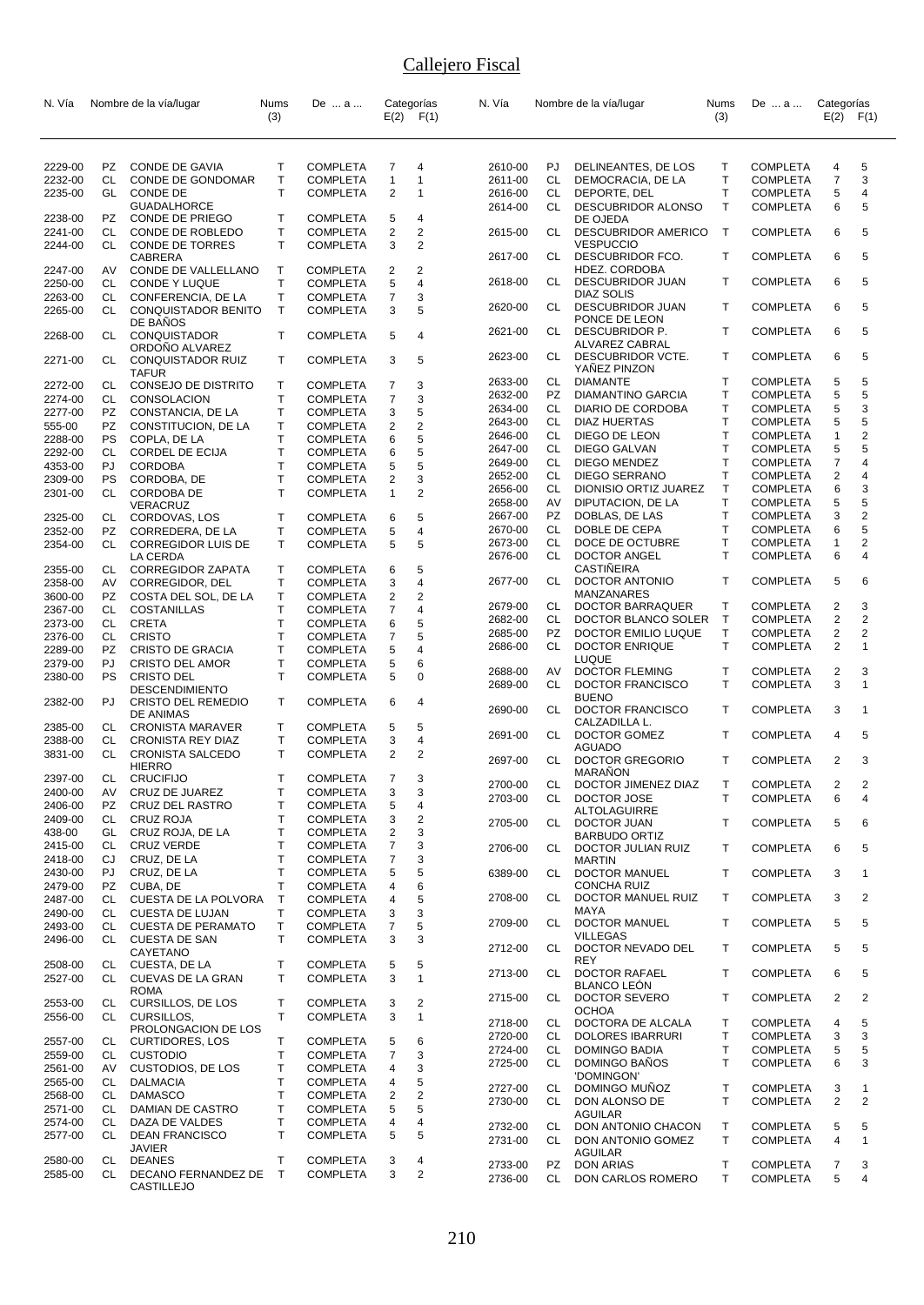| N. Vía             |                  | Nombre de la vía/lugar                       | Nums                        | De  a                              |                              | Categorías          | N. Vía  |      | Nombre de la vía/lugar                        | Nums         | De  a           | Categorías   |                |
|--------------------|------------------|----------------------------------------------|-----------------------------|------------------------------------|------------------------------|---------------------|---------|------|-----------------------------------------------|--------------|-----------------|--------------|----------------|
|                    |                  |                                              | (3)                         |                                    |                              | $E(2)$ $F(1)$       |         |      |                                               | (3)          |                 | E(2)         | F(1)           |
|                    |                  |                                              |                             |                                    |                              |                     |         |      |                                               |              |                 |              |                |
| 2748-00            | PZ               | DON GOME, DE                                 | Т                           | <b>COMPLETA</b>                    | 5                            | 4                   | 2997-00 | CL   | <b>ESCRITOR GOMEZ DE</b>                      | т            | <b>COMPLETA</b> | 5            | 5              |
| 2751-00            | CL               | DON LOPE DE LOS RIOS                         | Т                           | <b>COMPLETA</b>                    | 5                            | $\overline{4}$      |         |      | <b>RIVERA</b>                                 |              |                 |              |                |
| 2754-00<br>2755-00 | <b>CL</b><br>PZ. | DON LOPE DE SOSA<br>DON LUIS VENEGAS         | T<br>Т                      | <b>COMPLETA</b><br><b>COMPLETA</b> | $\overline{\mathbf{c}}$<br>6 | 4<br>3              | 3000-00 | CL   | <b>ESCRITOR GONZALEZ</b><br><b>GUEVARA</b>    | т            | <b>COMPLETA</b> | 4            | 5              |
| 2756-00            | PZ.              | <b>DON MATIAS PRATS</b>                      | $\mathsf{T}$                | <b>COMPLETA</b>                    | 3                            | 3                   | 3006-00 | CL   | <b>ESCRITOR GONZALO</b>                       | Τ            | <b>COMPLETA</b> | 4            | 5              |
|                    |                  | CANETE                                       |                             |                                    |                              |                     |         |      | SERRANO                                       |              |                 |              |                |
| 2757-00            | CL               | DON PASCUAL<br><b>GALLANGOS</b>              | $\mathsf{T}$                | <b>COMPLETA</b>                    | 6                            | 5                   | 3009-00 | CL   | <b>ESCRITOR GREGORIO</b><br><b>ALFARO</b>     | Τ            | <b>COMPLETA</b> | 4            | 5              |
| 2760-00            | CL.              | DON PEDRO DE                                 | $\mathsf{T}$                | <b>COMPLETA</b>                    | 6                            | 5                   | 3012-00 | CL   | <b>ESCRITOR HOYOS</b>                         | Τ            | <b>COMPLETA</b> | 5            | 5              |
|                    |                  | <b>MADRAZO</b>                               |                             |                                    |                              |                     | 3015-00 | CL   | <b>NORIEGA</b><br><b>ESCRITOR JIMENEZ</b>     | $\mathsf{T}$ | <b>COMPLETA</b> | 6            | 5              |
| 2763-00<br>2766-00 | CL<br>CL         | DON QUIJOTE<br><b>DON RODRIGO</b>            | $\mathsf T$<br>$\mathsf T$  | <b>COMPLETA</b><br><b>COMPLETA</b> | 6<br>5                       | 5<br>$\overline{4}$ |         |      | LORA                                          |              |                 |              |                |
| 6429-00            | CL               | DON RUFINO BLANCO Y                          | $\mathsf{T}$                | <b>COMPLETA</b>                    | $\overline{7}$               | 3                   | 3018-00 | CL.  | <b>ESCRITOR JOSE DE LA</b><br><b>VEGA</b>     | Τ            | <b>COMPLETA</b> | 4            | 5              |
| 2772-00            | CL.              | SANCHEZ<br><b>DON TEODOMIRO</b>              | T                           | <b>COMPLETA</b>                    | 6                            | 5                   | 3021-00 | CL   | <b>ESCRITOR JOSE DE LOS</b>                   | $\mathsf{T}$ | <b>COMPLETA</b> | 5            | 5              |
| 2774-00            | CL               | DONANTES DE SANGRE                           | Т                           | <b>COMPLETA</b>                    | 5                            | 4                   |         |      | <b>HEROS</b>                                  |              |                 |              |                |
| 2775-00            | CL               | DONA ALDONZA                                 | Т                           | <b>COMPLETA</b>                    | 6                            | 5                   | 3022-00 | CL   | <b>ESCRITOR JOSE</b><br>M.CABALL.BONALD       | т            | <b>COMPLETA</b> | 5            | 6              |
| 2778-00            | <b>CL</b>        | DOÑA BERENGUELA                              | T                           | <b>COMPLETA</b>                    | 3                            | 4                   | 3024-00 | CL   | <b>ESCRITOR JUAN</b>                          | Τ            | <b>COMPLETA</b> | 4            | 5              |
| 2781-00<br>2796-00 | CL<br><b>CL</b>  | DOÑA ENGRACIA<br>DOÑA MENCIA                 | Т<br>T                      | <b>COMPLETA</b><br><b>COMPLETA</b> | $\overline{7}$<br>6          | 5<br>6              |         |      | ALFONSO DE BAENA                              |              |                 |              | 5              |
| 2818-00            | CL               | <b>DOS TORRES</b>                            | T                           | <b>COMPLETA</b>                    | 3                            | 1                   | 3025-00 | CL   | <b>ESCRITOR JULIO</b><br><b>CORTAZAR</b>      | Τ            | <b>COMPLETA</b> | 4            |                |
| 2826-00            | CL               | <b>DUARTAS</b>                               | T                           | <b>COMPLETA</b>                    | 7                            | 4                   | 3030-00 | CL   | <b>ESCRITOR LEON</b>                          | $\mathsf{T}$ | <b>COMPLETA</b> | 5            | 5              |
| 2844-00            | CL               | <b>DULCINEA</b>                              | T<br>T                      | <b>COMPLETA</b>                    | 6<br>$\overline{7}$          | 5<br>5              | 3033-00 | CL   | <b>MANSILLA</b><br><b>ESCRITOR LOPEZ DE</b>   | Τ            | <b>COMPLETA</b> | 4            | 5              |
| 2847-00<br>2853-00 | CL<br>CL         | DUQUE CORNEJO<br><b>DUQUE DE FERNAN</b>      | $\mathsf{T}$                | <b>COMPLETA</b><br><b>COMPLETA</b> | $\overline{2}$               | $\overline{2}$      |         |      | CARDENAS                                      |              |                 |              |                |
|                    |                  | <b>NUÑEZ</b>                                 |                             |                                    |                              |                     | 3036-00 | CL   | <b>ESCRITOR LUIS</b>                          | $\mathsf{T}$ | <b>COMPLETA</b> | 6            | 5              |
| 2856-00            | CL               | DUQUE DE<br><b>HORNACHUELOS</b>              | $\mathsf{T}$                | <b>COMPLETA</b>                    | 2                            | $\overline{2}$      | 3039-00 | CL   | <b>BANUELOS</b><br><b>ESCRITOR MERCADO</b>    | Τ            | <b>COMPLETA</b> | 5            | 4              |
| 2859-00            | CL               | DUQUE DE LA VICTORIA                         | Т                           | <b>COMPLETA</b>                    | 7                            | 3                   |         |      | SOLIS                                         |              |                 |              |                |
| 2862-00            | PJ               | <b>EBANISTA SOTO</b>                         | $\mathsf{T}$                | <b>COMPLETA</b>                    | 5                            | 5                   | 3040-00 | CL   | <b>ESCRITOR MIGUEL</b>                        | Τ            | <b>COMPLETA</b> | 3            | 1              |
| 2865-00            | CL               | <b>MORENO</b><br>EBRO                        | т                           | <b>COMPLETA</b>                    | 3                            | 1                   | 3042-00 | PJ   | <b>DELIBES</b><br><b>ESCRITOR NARBONA</b>     | T            | <b>COMPLETA</b> | 5            | 4              |
| 2869-00            | CL               | <b>EDUARDO BARRON</b>                        | T                           | <b>COMPLETA</b>                    | 5                            | $\overline{4}$      | 3048-00 | CL   | <b>ESCRITOR PEDRO</b>                         | $\mathsf{T}$ | <b>COMPLETA</b> | 4            | 5              |
|                    |                  | <b>GONZALEZ</b>                              |                             |                                    |                              |                     |         | PZ.  | <b>MESSIA</b>                                 | Τ            |                 |              | 5              |
| 2871-00<br>2874-00 | CL.<br>CL        | <b>EDUARDO DATO</b><br>EDUARDO LUCENA        | T<br>Т                      | <b>COMPLETA</b><br><b>COMPLETA</b> | 2<br>$\overline{\mathbf{c}}$ | 2<br>$\overline{2}$ | 3051-00 |      | <b>ESCRITOR PENA</b><br><b>AGUAYO</b>         |              | <b>COMPLETA</b> | 4            |                |
| 2883-00            | CL               | <b>EGIDO</b>                                 | $\mathsf T$                 | <b>COMPLETA</b>                    | 5                            | $\overline{4}$      | 3054-00 | CL   | <b>ESCRITOR PEREZ DE</b>                      | т            | <b>COMPLETA</b> | 5            | $\overline{7}$ |
| 2889-00            | PZ.              | <b>ELECTRO MECANICAS</b>                     | Т                           | <b>COMPLETA</b>                    | 6                            | 5                   | 3057-00 | PJ   | <b>GUZMAN</b><br><b>ESCRITOR PEREZ DE</b>     | Т            | <b>COMPLETA</b> | 5            | 4              |
| 2901-00            | CL               | <b>EMPEDRADA</b>                             | T.                          | COMPLETA                           | $\overline{7}$               | 3                   |         |      | <b>RIVAS</b>                                  |              |                 |              |                |
| 2907-00<br>2910-00 | CL<br>CL         | <b>ENCARNACION</b><br><b>ENCARNACION</b>     | T<br>$\mathsf{T}$           | <b>COMPLETA</b><br><b>COMPLETA</b> | 5<br>$\overline{7}$          | 3<br>$\overline{4}$ | 3059-00 | CL   | <b>ESCRITOR PIO BAROJA</b>                    | т            | <b>COMPLETA</b> | 2            | $\overline{2}$ |
|                    |                  | <b>AGUSTINA</b>                              |                             |                                    |                              |                     | 3060-00 | CL   | <b>ESCRITOR RAFAEL</b><br><b>PAVON</b>        | T            | <b>COMPLETA</b> | 5            | 5              |
| 2930-00            | CL               | ENEA                                         | Τ                           | <b>COMPLETA</b>                    | 3                            | 1                   | 3061-00 | CL   | <b>ESCRITOR RAFAEL</b>                        | Τ            | <b>COMPLETA</b> | 5            | 5              |
| 2931-00<br>2934-00 | CL<br>CL         | <b>ENMEDIO</b><br><b>ENRIQUE II</b>          | $\mathsf T$<br>$\mathsf{T}$ | <b>COMPLETA</b><br><b>COMPLETA</b> | $\overline{7}$<br>6          | $\overline{4}$<br>5 |         |      | SCHEZ.FERLOSIO                                |              |                 |              |                |
| 2937-00            | CL               | <b>ENRIQUE REDEL</b>                         | T                           | <b>COMPLETA</b>                    | 5                            | 3                   | 3063-00 | CL   | <b>ESCRITOR RAMIREZ</b><br>GONGORA            | т            | <b>COMPLETA</b> | 5            | 6              |
| 2940-00            | CL               | <b>ENRIQUE ROMERO DE</b>                     | т                           | <b>COMPLETA</b>                    | $\overline{7}$               | 3                   | 8337-00 | CL   | <b>ESCRITOR SEBASTIAN</b>                     | Τ            | <b>COMPLETA</b> | 3            | 4              |
| 2945-00            | AV               | <b>TORRES</b><br><b>EQUIPO CINCUENTA Y</b>   | Т                           | <b>COMPLETA</b>                    | 3                            | 2                   | 3066-00 | CL   | <b>CUEVAS</b><br><b>ESCRITOR TOMAS</b>        | Т            | <b>COMPLETA</b> |              | 5              |
|                    |                  | <b>SIETE</b>                                 |                             |                                    |                              |                     |         |      | <b>SANCHEZ</b>                                |              |                 | 4            |                |
| 2946-00            | CR.              | <b>ERMITAS, DE LAS</b>                       | T                           | <b>COMPLETA</b>                    | 3                            | 1                   | 3069-00 | CL   | <b>ESCRITOR</b>                               | т            | <b>COMPLETA</b> | 5            | 5              |
| 2952-00<br>2955-00 | CL.<br>CL.       | ESCAÑUELA<br>ESCAÑUELA,                      | T<br>$\mathsf{T}$           | <b>COMPLETA</b><br><b>COMPLETA</b> | $\overline{7}$<br>5          | $\overline{4}$<br>5 | 3072-00 | CL.  | <b>TORQUEMADA</b><br><b>ESCRITOR</b>          | т            | <b>COMPLETA</b> | 4            | 5              |
|                    |                  | <b>PROLONGACION</b>                          |                             |                                    |                              |                     |         |      | <b>TORREBLANCA</b>                            |              |                 |              |                |
| 2958-00            |                  | CL ESCRITOR AGUAYO                           | T                           | <b>COMPLETA</b>                    | 5                            | 5                   | 3075-00 | CL - | <b>ESCRITOR VARGAS</b>                        | T            | <b>COMPLETA</b> | 5            | 5              |
| 2959-00            | CL.              | <b>GODOY</b><br><b>ESCRITOR ALMEIDA</b>      | T                           | <b>COMPLETA</b>                    | 5                            | 5                   | 3074-00 | CL   | <b>MACHUCA</b><br><b>ESCRITORA</b>            | T            | <b>COMPLETA</b> | 6            | 4              |
|                    |                  | <b>GARRET</b>                                |                             |                                    |                              |                     |         |      | DULCENOMBRE CHACON                            |              |                 |              |                |
| 2960-00            | CL.              | <b>ESCRITOR AZORIN</b>                       | T                           | <b>COMPLETA</b>                    | 2                            | $\overline{2}$      | 3073-00 | CL   | ESCRITORA ANA MARIA<br><b>MATUTES</b>         | Τ            | <b>COMPLETA</b> | 5            | 5              |
| 2961-00            |                  | CL ESCRITOR CARDENAS<br>ANGULO               | T                           | <b>COMPLETA</b>                    | 5                            | 5                   | 3076-00 | CL   | <b>ESCRITORA GLORIA</b>                       | т            | <b>COMPLETA</b> | 4            | 3              |
| 2964-00            | CL.              | <b>ESCRITOR CARRILLO</b>                     | T                           | <b>COMPLETA</b>                    | 5                            | 5                   |         |      | <b>FUERTES</b>                                |              |                 |              |                |
|                    |                  | LASSO<br>CL ESCRITOR CASTILLA                |                             | <b>COMPLETA</b>                    |                              |                     | 3077-00 | CL   | <b>ESCRITORA ROSA</b><br><b>CHACEL</b>        | T            | <b>COMPLETA</b> | 2            | 2              |
| 2967-00            |                  | <b>AGUAYO</b>                                | T                           |                                    | 5                            | 5                   | 3078-00 | PZ   | ESCUDO, DEL                                   | T            | <b>COMPLETA</b> | $\mathbf{1}$ | 2              |
| 2970-00            |                  | CL ESCRITOR CONDE DE                         | T.                          | <b>COMPLETA</b>                    | 5                            | 5                   | 3081-00 | SD.  | ESCUELA DE A.T.S.                             | $\mathsf{T}$ | <b>COMPLETA</b> | 5            | 5              |
| 2976-00            |                  | ZAMORA<br>CL ESCRITOR CORTES                 | $\mathsf{T}$                | <b>COMPLETA</b>                    | 5                            | 6                   | 3088-00 | CL   | <b>POLITECNICA</b><br><b>ESCULTOR ALBERTO</b> | T            | <b>COMPLETA</b> | 3            | 2              |
|                    |                  | <b>RUANO</b>                                 |                             |                                    |                              |                     |         |      | SANCHEZ                                       |              |                 |              |                |
| 2979-00            |                  | CL ESCRITOR CRISTOBAL                        | T                           | <b>COMPLETA</b>                    | 4                            | 5                   | 3090-00 | CL   | <b>ESCULTOR ALVAREZ</b>                       | т            | <b>COMPLETA</b> | 3            | 2              |
| 2982-00            |                  | DE CASTRO<br>CL ESCRITOR CRISTOBAL           | $\mathsf{T}$                | <b>COMPLETA</b>                    | 5                            | 5                   | 3091-00 | CL   | <b>ESCULTOR ANGEL</b><br><b>FERNAT</b>        | $\mathsf{T}$ | <b>COMPLETA</b> | 3            | 2              |
|                    |                  | DE MESA                                      |                             |                                    |                              |                     | 3093-00 | PJ   | <b>ESCULTOR BENLLIURE</b>                     | $\mathsf{T}$ | <b>COMPLETA</b> | 5            | 5              |
| 2985-00            | PJ               | <b>ESCRITOR DIEGO</b>                        | T                           | <b>COMPLETA</b>                    | 5                            | 5                   | 3099-00 | PJ   | <b>ESCULTOR COLLAUT</b>                       | $\mathsf{T}$ | <b>COMPLETA</b> | 4            | 5              |
| 2991-00            | CL               | <b>SIMANCAS</b><br><b>ESCRITOR FERNANDEZ</b> | Τ                           | <b>COMPLETA</b>                    | 4                            | 5                   | 3102-00 | PJ   | VALERA<br><b>ESCULTOR FELIPE</b>              | т            | <b>COMPLETA</b> | 4            | 5              |
|                    |                  | <b>FRANCO</b>                                |                             |                                    |                              |                     |         |      | <b>RIVAS</b>                                  |              |                 |              |                |
| 2994-00            |                  | CL ESCRITOR GARCIA DE<br>CERECEDA            | T                           | <b>COMPLETA</b>                    | 5                            | 5                   | 3108-00 | CL   | <b>ESCULTOR FERNANDEZ</b><br>MARQUEZ          | $\perp$      | 0001 FINAL      | 3            | 2              |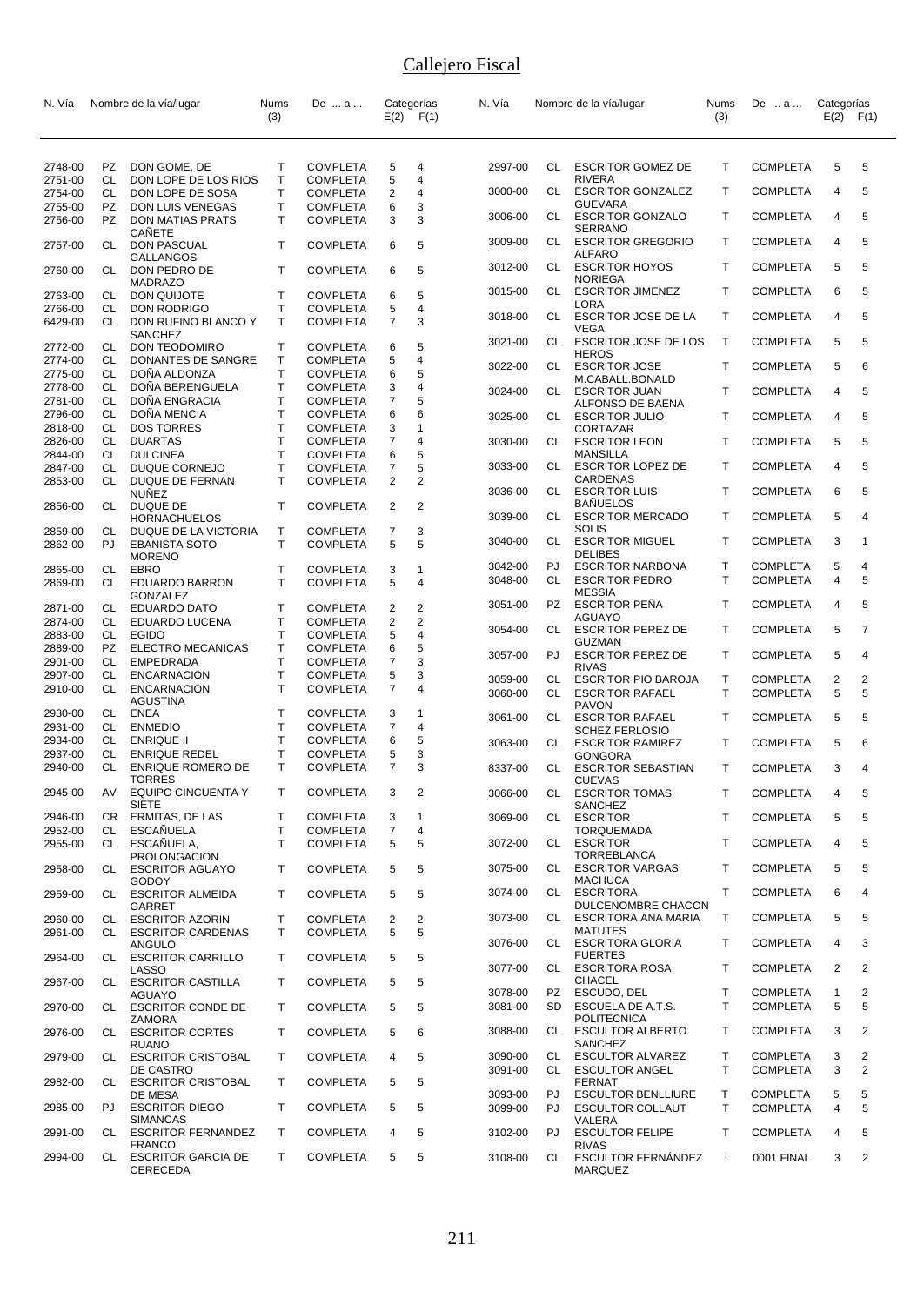| N. Vía             |           | Nombre de la vía/lugar                        | Nums<br>(3)       | De  a                              |                     | Categorías<br>$E(2)$ $F(1)$ | N. Vía             |          | Nombre de la vía/lugar                              | Nums<br>(3)       | De  a                              | Categorías<br>$E(2)$ $F(1)$      |                   |
|--------------------|-----------|-----------------------------------------------|-------------------|------------------------------------|---------------------|-----------------------------|--------------------|----------|-----------------------------------------------------|-------------------|------------------------------------|----------------------------------|-------------------|
| 3108-00            | CL        | <b>ESCULTOR FERNANDEZ</b>                     | P                 | 0002 FINAL                         | 3                   | 3                           | 3378-00            |          | CL FERNANDO DE                                      | T                 | <b>COMPLETA</b>                    | 2                                | $\overline{2}$    |
| 3114-00            | CL        | <b>MARQUEZ</b><br><b>ESCULTOR FREILA</b>      | т                 | <b>COMPLETA</b>                    | 3                   | 2                           | 3381-00            | CL       | <b>CORDOBA</b><br>FERNANDO DE LARA                  | т                 | <b>COMPLETA</b>                    | 7                                | 4                 |
|                    |           | <b>GUEVARA</b>                                |                   |                                    |                     |                             | 3384-00            | CL       | FERNANDO FERNANDEZ                                  | $\mathsf{T}$      | <b>COMPLETA</b>                    | 5                                | 5                 |
| 2850-00            | PZ.       | <b>ESCULTOR GARCIA</b><br><b>RUEDA</b>        | т                 | <b>COMPLETA</b>                    | 5                   | 6                           | 3387-00            | CL       | <b>MARTINEZ</b><br><b>FERNANDO IV</b>               | T                 | <b>COMPLETA</b>                    | 5                                | 5                 |
| 3117-00            | CL        | <b>ESCULTOR GOMEZ DEL</b><br><b>RIO</b>       | T.                | <b>COMPLETA</b>                    | $\overline{7}$      | 2                           | 3399-00            | CL       | FEZ                                                 | T                 | <b>COMPLETA</b>                    | 6                                | 5                 |
| 3123-00            | CL        | <b>ESCULTOR JOSE DE</b>                       | T.                | <b>COMPLETA</b>                    | 3                   | $\mathbf{1}$                | 3406-00<br>3413-00 | CL<br>PZ | <b>FIRNAS</b><br>FLOR DEL OLIVO, DE LA              | T<br>Τ            | <b>COMPLETA</b><br><b>COMPLETA</b> | 6<br>2                           | 6<br>2            |
| 3129-00            | CL        | <b>TOME</b><br><b>ESCULTOR JUAN DE</b>        | т                 | <b>COMPLETA</b>                    | 5                   | 3                           | 3414-00            | CJ       | FLORES, DE LAS                                      | T                 | <b>COMPLETA</b>                    | 6                                | 3                 |
|                    |           | <b>MESA</b>                                   |                   |                                    |                     |                             | 3435-00<br>3446-00 | CL<br>CL | <b>FRAILES</b><br><b>FRANCISCO AZORIN</b>           | T<br>T            | <b>COMPLETA</b><br><b>COMPLETA</b> | 7<br>5                           | 4<br>3            |
| 3130-00            | CL        | <b>ESCULTOR JULIO</b><br>GONZALEZ             | т                 | <b>COMPLETA</b>                    | 3                   | $\overline{2}$              | 3447-00            | CL       | <b>IZQUIERDO</b>                                    | T                 | <b>COMPLETA</b>                    | 7                                | 4                 |
| 3133-00            | CL.       | <b>ESCULTOR MARTINEZ</b><br>CERRILLO          | т                 | <b>COMPLETA</b>                    | 3                   | 2                           |                    |          | <b>FRANCISCO BORJA</b><br><b>PAVON</b>              |                   |                                    |                                  |                   |
| 3135-00            | CL        | <b>ESCULTOR MEJIAS</b>                        | T                 | <b>COMPLETA</b>                    | 3                   | 1                           | 3449-00            | CL       | <b>FRANCISCO CHICO</b><br>MENDEZ                    | T                 | <b>COMPLETA</b>                    | 5                                | 1                 |
| 3136-00            | CL        | <b>ESCULTOR PABLO</b><br><b>GARGALLO</b>      | т                 | <b>COMPLETA</b>                    | 3                   | $\overline{2}$              | 3450-00            | CL       | <b>FRANCISCO DE TOLEDO</b>                          | $\mathsf{T}$      | <b>COMPLETA</b>                    | 4                                | 4                 |
| 3137-00            | CL        | <b>ESCULTOR PABLO</b>                         | т                 | <b>COMPLETA</b>                    | 3                   | 2                           | 3453-00<br>3455-00 | CL<br>PJ | <b>FRANCISCO DEL ROSAL</b><br>FRANCISCO GONZALEZ    | Т<br>T            | <b>COMPLETA</b><br><b>COMPLETA</b> | 7<br>4                           | 4<br>3            |
| 3138-00            | CL        | <b>SERRANO</b><br><b>ESCULTOR PEDRAJAS</b>    | т                 | <b>COMPLETA</b>                    | 3                   | 1                           |                    |          | <b>PANCHON</b>                                      |                   |                                    |                                  |                   |
| 3141-00            | CL        | <b>ESCULTOR PEDRO DE</b><br><b>PAZ</b>        | $\mathsf{T}$      | <b>COMPLETA</b>                    | 3                   | $\mathbf{1}$                | 3454-00            | CL       | <b>FRANCISCO JIMENEZ</b><br>'CURRELES'              | Т                 | <b>COMPLETA</b>                    | 6                                | 3                 |
| 3144-00            | CL        | <b>ESCULTOR RAMON</b>                         | т                 | <b>COMPLETA</b>                    | 3                   | $\overline{2}$              | 3452-00            | CL.      | <b>FRANCISCO MORENO</b><br>ANGUITA                  | Т                 | <b>COMPLETA</b>                    | 5                                | 4                 |
| 3145-00            | PZ        | <b>BARBA</b><br><b>ESCULTOR RUIZ OLMOS</b>    | Т                 | <b>COMPLETA</b>                    | 5                   | 5                           | 3451-00            | CL       | <b>FRANCISCO ORTEGA</b>                             | T                 | <b>COMPLETA</b>                    | 3                                | 4                 |
| 3147-00            | CL        | <b>ESCULTOR TEODOSIO</b>                      | T                 | <b>COMPLETA</b>                    | 3                   | $\overline{2}$              | 3456-00            | CL       | 'PACO PEÑAS'<br><b>FRANCISCO PIZARRO</b>            | Т                 | <b>COMPLETA</b>                    | 5                                | 5                 |
| 3150-00            | CL        | <b>SANCHEZ</b><br><b>ESCULTOR VERDIGUIER</b>  | Т                 | <b>COMPLETA</b>                    | 4                   | 6                           | 3457-00            | CL       | <b>FRANCISCO RABAL</b>                              | T<br>T            | <b>COMPLETA</b>                    | 2<br>5                           | 3<br>6            |
| 3152-00            | CL        | <b>ESMERALDA</b>                              | Т                 | <b>COMPLETA</b>                    | 5                   | 5                           | 3458-00            | CL       | <b>FRANCISCO ZUERAS</b><br><b>TORRENS</b>           |                   | <b>COMPLETA</b>                    |                                  |                   |
| 3159-00<br>3165-00 | CL<br>CL  | <b>ESPALDA SANTO CRISTO</b><br><b>ESPARTA</b> | T<br>T            | COMPLETA<br><b>COMPLETA</b>        | $\overline{7}$<br>5 | 4<br>5                      | 3461-00            | PJ       | FRATERNIDAD                                         | Т                 | <b>COMPLETA</b>                    | 5                                | 4                 |
| 3171-00            | CL        | <b>ESPECIEROS</b>                             | Т                 | <b>COMPLETA</b>                    | 7                   | 5                           | 2259-00<br>3460-00 | AV<br>CL | <b>FRAY ALBINO</b><br>FRAY BARTOLOME DE             | T<br>T            | <b>COMPLETA</b><br><b>COMPLETA</b> | 5<br>6                           | 3<br>6            |
| 3174-00            | CL        | <b>ESPEJO</b>                                 | Т                 | <b>COMPLETA</b>                    | 7                   | 3                           |                    |          | LAS CASAS                                           |                   |                                    |                                  |                   |
| 3177-00<br>3180-00 | CL<br>CL  | <b>ESPEJO BLANCAS</b><br>ESPERANZA            | T<br>T            | <b>COMPLETA</b><br><b>COMPLETA</b> | 4<br>5              | 5<br>$\overline{4}$         | 3462-00            | CL       | FRAY DIEGO DE CADIZ                                 | T                 | <b>COMPLETA</b>                    | 3                                | 3                 |
| 3183-00            | CL        | <b>ESPIEL</b>                                 | Т                 | <b>COMPLETA</b>                    | 5                   | 6                           | 3465-00            | CL.      | FRAY JUAN DE<br>ALMOGUERA                           | T                 | <b>COMPLETA</b>                    | 5                                | 4                 |
| 3184-00            | CL        | <b>ESPINO NEGRO</b>                           | Т                 | <b>COMPLETA</b>                    | 3                   | 1                           | 3468-00            |          | CL FRAY JULIAN DE AVILA                             | T                 | <b>COMPLETA</b>                    | 6                                | 5                 |
| 3186-00            | CL        | <b>ESPIRITU SANTO</b>                         | T<br>$\mathsf{T}$ | COMPLETA                           | 6                   | 5<br>$\mathbf{1}$           | 3469-00            | CL       | <b>FRAY JUNIPERO SERRA</b>                          | т                 | <b>COMPLETA</b>                    | 6                                | 6                 |
| 3187-00<br>3188-00 | CL<br>CL  | <b>ESPLIEGO</b><br>ESPOZ Y MINAS              | $\mathsf{T}$      | <b>COMPLETA</b><br><b>COMPLETA</b> | 3<br>5              | 5                           | 3471-00<br>3474-00 | CL<br>CL | FRAY LUIS DE GRANADA<br><b>FRAY MARTIN DE</b>       | $\mathsf{T}$<br>T | <b>COMPLETA</b><br><b>COMPLETA</b> | $\overline{2}$<br>$\overline{4}$ | 2<br>5            |
| 3250-00            | CL        | ESTATUTO, DEL                                 | Т                 | <b>COMPLETA</b>                    | $\overline{7}$      | 3                           |                    |          | CORDOBA                                             |                   |                                    |                                  |                   |
| 3251-00<br>3258-00 | CL<br>PJ. | ESTEBAN DE CABRERA<br><b>ESTEPONA</b>         | т<br>T            | COMPLETA<br><b>COMPLETA</b>        | 5<br>5              | 5<br>5                      | 3477-00            | CL       | FRAY PEDRO DE<br><b>CORDOBA</b>                     | T                 | <b>COMPLETA</b>                    | 5                                | 5                 |
| 3261-00            | CL        | <b>ESTRELLA ALTAIR</b>                        | T                 | <b>COMPLETA</b>                    | 5                   | 5                           | 3480-00            | CL.      | <b>FRAY VASCO</b>                                   | т                 | <b>COMPLETA</b>                    | 7                                | 4                 |
| 3264-00            | CL        | <b>ESTRELLA SIRIO</b>                         | Т                 | <b>COMPLETA</b>                    | 5                   | 5                           | 3481-00            | CL       | <b>FRESADORES</b>                                   | T                 | <b>COMPLETA</b>                    | 5                                | $\overline{7}$    |
| 3267-00            | CL        | <b>ESTRELLA VEGA</b>                          | Т                 | <b>COMPLETA</b>                    | 5                   | 6                           | 3486-00            | CL       | <b>FRIAS</b>                                        | T                 | <b>COMPLETA</b>                    | 7                                | 3                 |
| 3270-00<br>3273-00 | PJ        | ESTRELLA, DE LA<br><b>EUCALIPTUS</b>          | Т<br>Τ            | COMPLETA<br><b>COMPLETA</b>        | 5                   | 3<br>$\mathbf{1}$           | 2861-00<br>3495-00 | PS       | FUENSANTA, DE LA<br>PZ FUENSECA, DE LA              | Т<br>Т            | <b>COMPLETA</b><br><b>COMPLETA</b> | 5<br>5                           | 5<br>4            |
| 3274-00            | CL<br>CL  | EUGENIO D- ORS                                | т                 | <b>COMPLETA</b>                    | 3<br>4              | 3                           | 141-00             | CL       | FUENTE DE LA SALUD                                  | T                 | <b>COMPLETA</b>                    | 5                                | 4                 |
| 3282-00            | CL        | EVANGELIO, DEL                                | Т                 | <b>COMPLETA</b>                    | 5                   | 4                           | 3501-00            | CL       | <b>FUENTE OBEJUNA</b>                               | T.                | <b>COMPLETA</b>                    | 6                                | 4                 |
| 3285-00            | CL        | <b>EVARISTO ESPINO</b>                        | Т                 | <b>COMPLETA</b>                    | 6                   | 5                           | 4260-00            | CL       | <b>FUNCIONARIO LAZARO</b><br><b>NAVAJAS</b>         | т                 | <b>COMPLETA</b>                    | 6                                | 5                 |
| 3300-00<br>3321-00 | AV<br>CL  | FABRICA, DE LA<br><b>FAMILIA ANNEA</b>        | Т<br>т            | <b>COMPLETA</b><br><b>COMPLETA</b> | 6<br>5              | 4<br>6                      | 3509-00            | CL       | <b>GABRIEL RAMOS</b>                                | т                 | <b>COMPLETA</b>                    | 5                                | 5                 |
| 3323-00            | GL.       | <b>FARMACEUTICO PEREZ</b>                     | Τ                 | <b>COMPLETA</b>                    | 5                   | 5                           |                    |          | <b>BEJARANO</b>                                     |                   |                                    |                                  |                   |
|                    |           | <b>GIMENEZ</b>                                |                   |                                    |                     |                             | 3508-00<br>3544-00 | CL<br>PZ | GACETA<br>GAMO, DEL                                 | т<br>Τ            | <b>COMPLETA</b><br><b>COMPLETA</b> | 5<br>5                           | 6<br>3            |
| 3327-00<br>3329-00 | CL<br>CL  | FARSALIA, LA<br><b>FAUSTO GARCIA TENA</b>     | Т<br>Т            | <b>COMPLETA</b><br><b>COMPLETA</b> | 4<br>5              | 5<br>5                      | 3546-00            |          | CL GARCIA LOVERA                                    | т                 | <b>COMPLETA</b>                    | 2                                | 2                 |
| 3331-00            | CL        | FEDERACION, DE LA                             | Т                 | <b>COMPLETA</b>                    | 7                   | 3                           | 3552-00            | CL       | <b>GARELLANO</b>                                    | Т                 | <b>COMPLETA</b>                    | 3                                | 3                 |
| 3333-00            | CL        | <b>FEDERICO LEDOUX</b>                        | Τ                 | <b>COMPLETA</b>                    | 6                   | 4                           | 3560-00            | CL       | <b>GEMA</b>                                         | T                 | <b>COMPLETA</b>                    | 5                                | 5                 |
| 3336-00            | CL        | <b>FEDERICO MAYO</b>                          | т                 | <b>COMPLETA</b>                    | 6                   | 5                           | 3567-00<br>3602-00 | CL<br>CL | <b>GENERAL ARGOTE</b><br><b>GENERAL LAZARO</b>      | Т<br>T            | <b>COMPLETA</b><br><b>COMPLETA</b> | 6<br>7                           | 1<br>5            |
| 3339-00<br>3340-00 | CL<br>CL. | <b>FELIPE II</b><br><b>FELIPE MELLIZO</b>     | T<br>T            | <b>COMPLETA</b><br><b>COMPLEYA</b> | 2<br>6              | 4<br>3                      |                    |          | CARDENAS                                            |                   |                                    |                                  |                   |
|                    |           | <b>CUADRADO</b>                               |                   |                                    |                     |                             | 3606-00<br>3625-00 | AV<br>CL | <b>GENERAL PERON, DEL</b><br>GENISTA                | Τ<br>T            | <b>COMPLETA</b><br><b>COMPLETA</b> | 6<br>3                           | 6<br>$\mathbf{1}$ |
| 3342-00            | PZ.       | FELIX RODRIGUEZ DE LA<br><b>FUENTE</b>        | $\mathsf{T}$      | <b>COMPLETA</b>                    | 4                   | 4                           | 3630-00            |          | CL GENOVESES, LOS                                   | т                 | <b>COMPLETA</b>                    | 5                                | 5                 |
| 3345-00            | CL        | <b>FERIA</b>                                  | Т                 | <b>COMPLETA</b>                    | 5                   | 2                           | 3633-00            | CL       | <b>GIBRALTAR</b>                                    | Τ                 | <b>COMPLETA</b>                    | 5                                | 6                 |
| 3351-00            | CL        | FERNAN DIAÑEZ                                 | Τ                 | COMPLETA                           | 4                   | 6                           | 3639-00            | CL<br>CL | GINES DE SEPULVEDA<br>GITANOS - CAMPO DE LA         | Т<br>т            | <b>COMPLETA</b>                    | 4                                | 5<br>5            |
| 3363-00            | CL        | FERNAN PEREZ DE<br>OLIVA                      | T                 | <b>COMPLETA</b>                    | 5                   | 3                           | 3645-00            |          | VERDAD-                                             |                   | <b>COMPLETA</b>                    | 7                                |                   |
| 3366-00            | CL        | <b>FERNANDEZ DE</b><br><b>CORDOBA</b>         | T.                | <b>COMPLETA</b>                    | 7                   | 4                           | 3660-00<br>3666-00 | CL<br>CL | GOLONDRINA<br><b>GOMEZ BRAVO</b>                    | Т<br>Τ            | <b>COMPLETA</b><br><b>COMPLETA</b> | 5<br>5                           | 4<br>4            |
| 3369-00            | CL        | FERNANDEZ RUANO                               | Т                 | <b>COMPLETA</b>                    | 7                   | 4                           | 3669-00            | CL       | GONGORA                                             | T                 | <b>COMPLETA</b>                    | 2                                | 2                 |
| 3371-00            | CL.       | FERNANDO AMOR Y                               | Τ                 | <b>COMPLETA</b>                    | 5                   | 3                           | 3681-00            | CL       | <b>GONZALEZ AURIOLES</b>                            | т                 | <b>COMPLETA</b>                    | 6                                | 3                 |
| 3372-00            | CL        | <b>MAYOR</b><br>FERNANDO CAMACHO              | Т                 | <b>COMPLETA</b>                    | 6                   | 5                           | 3684-00            | PJ<br>CL | GONZALEZ DEL CAMPO                                  | T<br>Т            | <b>COMPLETA</b>                    | 5<br>3                           | 5                 |
| 3375-00            | CL        | FERNANDO COLON                                | T                 | COMPLETA                           | 5                   | 3                           | 3687-00<br>3689-00 | CL       | GONZALEZ LOPEZ<br><b>GONZALO ANTONIO</b><br>SERRANO | т                 | <b>COMPLETA</b><br><b>COMPLETA</b> | 5                                | 2<br>5            |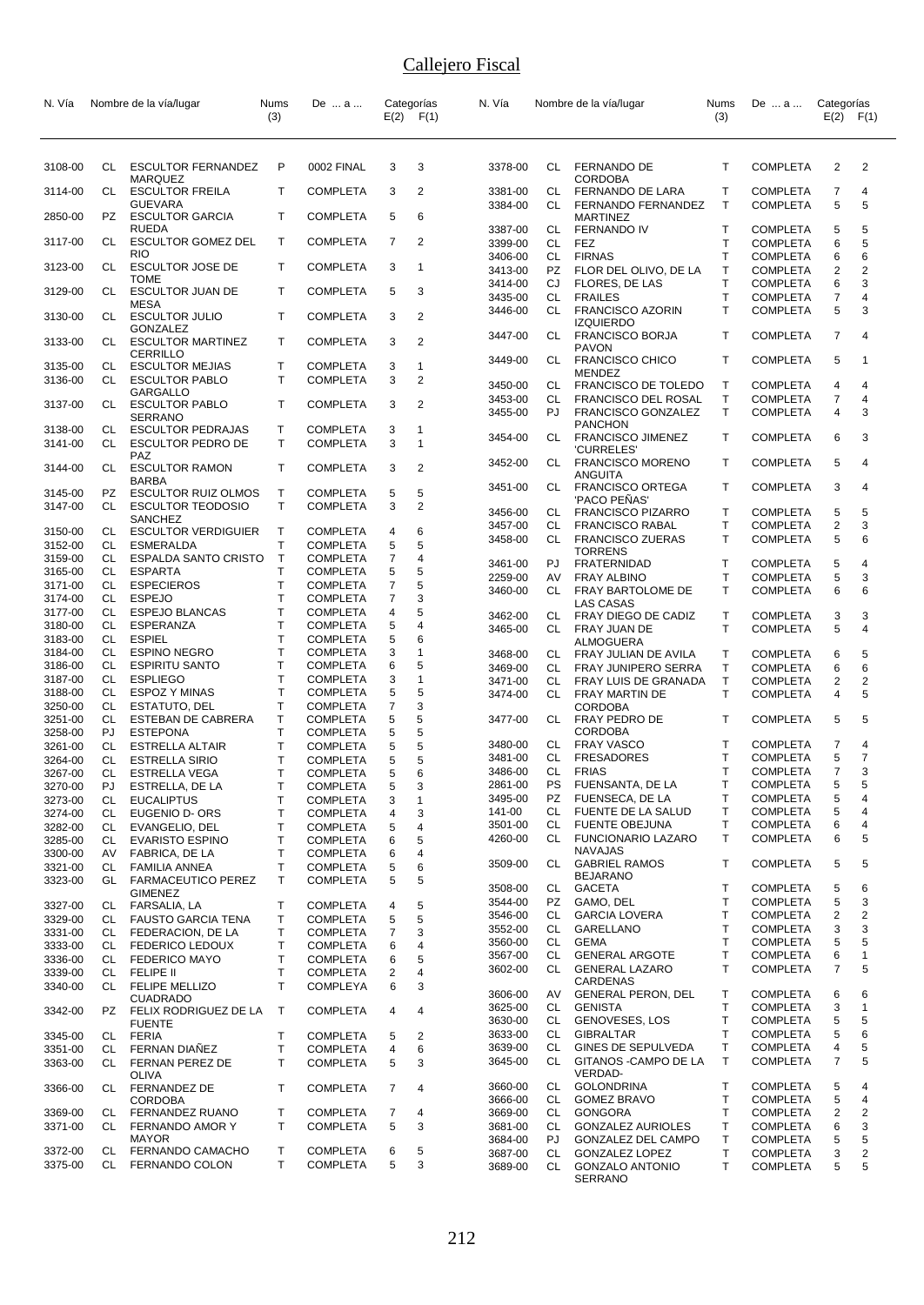| N. Vía             |           | Nombre de la vía/lugar                  | Nums   | De  a                              |                | Categorías              | N. Vía             |           | Nombre de la vía/lugar                          | <b>Nums</b>  | De  a                              | Categorías     |                |
|--------------------|-----------|-----------------------------------------|--------|------------------------------------|----------------|-------------------------|--------------------|-----------|-------------------------------------------------|--------------|------------------------------------|----------------|----------------|
|                    |           |                                         | (3)    |                                    |                | $E(2)$ $F(1)$           |                    |           |                                                 | (3)          |                                    | E(2)           | F(1)           |
| 3690-00            | PZ        | <b>GONZALO DE AYORA</b>                 | т      | <b>COMPLETA</b>                    | 2              | 2                       | 4014-00            | CL        | HORNO DEL CRISTO                                | Т            | <b>COMPLETA</b>                    | 7              | 3              |
| 3693-00            | CL.       | <b>GONZALO DE BERCEO</b>                | т      | <b>COMPLETA</b>                    | 5              | 4                       | 4017-00            | CL        | HORNO VEINTICUATRO                              | $\mathsf{T}$ | <b>COMPLETA</b>                    | $\overline{7}$ | 3              |
| 3696-00            | CL        | <b>GONZALO XIMENEZ DE</b>               | Τ      | <b>COMPLETA</b>                    | $\overline{2}$ | 3                       | 4038-00            | CL.       | <b>HUELVA</b>                                   | T            | <b>COMPLETA</b>                    | 5              | 5              |
|                    |           | QUESADA                                 |        |                                    |                |                         | 3922-00            | CL        | HUERTA DE HIERRO                                | Τ            | <b>COMPLETA</b>                    | 3              | $\mathbf{1}$   |
| 3702-00            | CL        | GOYA                                    | т      | <b>COMPLETA</b>                    | 3              | 4                       | 3924-00            | <b>UR</b> | HUERTA DE HIERRO                                | T            | <b>COMPLETA</b>                    | 3              | $\overline{1}$ |
| 3705-00            | CL        | <b>GRABADOR PALOMINO</b>                | т      | <b>COMPLETA</b>                    | 5              | 5                       | 4056-00            | <b>SD</b> | HUERTA DE LOS ARCOS                             | $\mathsf{T}$ | <b>COMPLETA</b>                    | 0              | $\mathbf{1}$   |
| 3708-00            | CL        | GRAGEA                                  | Т      | <b>COMPLETA</b>                    | $\overline{7}$ | 3                       | 4052-00            | GL        | HUERTA DE SANTA                                 | T.           | <b>COMPLETA</b>                    | 3              | $\mathbf 0$    |
| 3711-00            | AV        | <b>GRAN CAPITAN</b>                     | T      | <b>COMPLETA</b>                    | $\mathbf{1}$   | $\mathbf{1}$            |                    |           | <b>BEATRIZ</b>                                  |              |                                    |                |                |
| 3717-00            | AV        | <b>GRAN VIA PARQUE</b>                  | т      | <b>COMPLETA</b>                    | $\overline{2}$ | 3                       | 4057-00            | CL        | HUERTA DEL RECUERO                              | Т            | <b>COMPLETA</b>                    | 5              | 3              |
| 3719-00            | CR.       | GRANADA                                 | Τ      | <b>COMPLETA</b>                    | $\overline{7}$ | 5                       | 4058-00            | CL        | HUERTA DEL REY                                  | T            | <b>COMPLETA</b>                    | 2              | 3              |
| 3720-00            | AV        | <b>GRANADA</b>                          | T.     | <b>COMPLETA</b>                    | 3              | 4                       | 2886-00            | JD        | HUERTA EL SORDILLO                              | Τ            | <b>COMPLETA</b>                    | 6              | $\overline{7}$ |
| 3723-00            | PJ        | GRANADAL, DEL                           | T      | <b>COMPLETA</b>                    | 5              | 5                       | 7485-00            | CL        | HUERTO DE SAN<br><b>AGUSTIN</b>                 | $\mathsf{T}$ | <b>COMPLETA</b>                    | 7              | 4              |
| 3732-00<br>3735-00 | CL<br>CL  | GRANJUELA, LA<br>GRENON                 | Τ<br>т | <b>COMPLETA</b><br><b>COMPLETA</b> | 5<br>7         | 6<br>3                  | 8322-00            | CL        | HUERTO DE SAN PABLO                             | Τ            | <b>COMPLETA</b>                    | 7              | 3              |
| 3738-00            | <b>CL</b> | <b>GRUPO CANTICO</b>                    | T      | <b>COMPLETA</b>                    | 3              | $\mathbf{1}$            | 4083-00            | PZ        | HUERTO HUNDIDO                                  | T            | <b>COMPLETA</b>                    | 7              | 5              |
| 4857-00            | CL        | <b>GRUPO MANUEL</b>                     | T      | <b>COMPLETA</b>                    | 5              | 6                       | 4086-00            | CL        | HUERTO SAN PEDRO EL<br><b>REAL</b>              | $\mathsf{T}$ | <b>COMPLETA</b>                    | 7              | 4              |
| 4267-00            | SD.       | SAGRADO<br><b>GRUPO MANUEL</b>          | т      | <b>COMPLETA</b>                    | 5              | 6                       | 4101-00            | CL        | <b>HUMOSA</b>                                   | $\top$       | <b>COMPLETA</b>                    | $\overline{7}$ | 4              |
|                    |           | SAGRADO - JEREZ-                        |        |                                    |                |                         | 4119-00            | PZ        | <b>IGLESIA, DE LA</b>                           | $\mathsf{T}$ | <b>COMPLETA</b>                    | 5              | 4              |
| 4606-00            | SD.       | <b>GRUPO MANUEL</b>                     | т      | <b>COMPLETA</b>                    | 5              | 6                       | 3286-00            | AV        | <b>IGUALDAD, DE LA</b>                          | T            | <b>COMPLETA</b>                    | 3              | 3              |
|                    |           | SAGRADO - LOJA-                         |        |                                    |                |                         | 4125-00            | CL        | <b>IMAGENES</b>                                 | T            | <b>COMPLETA</b>                    | 7              | 4              |
| 8650-00            | SD.       | <b>GRUPO MANUEL</b>                     | т      | <b>COMPLETA</b>                    | 5              | 6                       | 4126-00            | CL        | <b>IMPRENTA DE LA</b>                           | $\mathsf{T}$ | <b>COMPLETA</b>                    | 5              | 5              |
|                    |           | SAGRADO - UBEDA-                        |        |                                    |                |                         |                    |           | ALBORADA                                        |              |                                    |                |                |
| 478-00             | SD        | <b>GRUPO MANUEL</b>                     | т      | <b>COMPLETA</b>                    | 5              | 6                       | 4128-00            | CL        | <b>INCA GARCILASO</b>                           | Τ            | <b>COMPLETA</b>                    | 7              | 3              |
| 3747-00            |           | SAGRADO-ALGECIRAS<br><b>GUADALBARBO</b> | т      |                                    |                | 4                       | 4134-00            | CL        | <b>INFANTA DONA MARIA</b>                       | T            | <b>COMPLETA</b>                    | 2              | 4              |
| 3765-00            | CL<br>CL  | GUADAMACIL                              | Т      | <b>COMPLETA</b><br><b>COMPLETA</b> | 5<br>3         | $\overline{2}$          | 4137-00            | CL        | <b>INFANTE DON JUAN</b>                         | $\mathsf{T}$ | <b>COMPLETA</b>                    | 6              | 5              |
| 3771-00            | CL.       | <b>GUADAMACILERO DIEGO</b>              | T      | <b>COMPLETA</b>                    | 5              | 6                       |                    | CL        | MANUEL<br><b>INGENIERO ALFONSO DE</b>           | $\top$       |                                    | 6              | 5              |
|                    |           | <b>S.LLORENTE</b>                       |        |                                    |                |                         | 4140-00            |           | CHURRUCA                                        |              | <b>COMPLETA</b>                    |                |                |
| 3774-00            | CL        | <b>GUADAMACILERO JUAN</b><br>CARRILLO   | т      | <b>COMPLETA</b>                    | 7              | 3                       | 4143-00            | CL        | <b>INGENIERO ANTONIO</b><br>CARBONELL           | T            | <b>COMPLETA</b>                    | 6              | 5              |
| 3777-00            | CL        | <b>GUADAMACILERO</b>                    | т      | <b>COMPLETA</b>                    | 4              | 5                       | 4145-00            | CL        | <b>INGENIERO BARBUDO</b>                        | т            | <b>COMPLETA</b>                    | 5              | 6              |
|                    |           | PEDRO DE SORIA                          |        |                                    |                |                         | 4146-00            | CL        | <b>INGENIERO BENITO DE</b>                      | T.           | <b>COMPLETA</b>                    | 6              | 4              |
| 3778-00            | CL        | <b>GUADAMACILEROS, DE</b>               | т      | <b>COMPLETA</b>                    | 3              | 3                       |                    |           | <b>ARANA</b>                                    |              |                                    |                |                |
|                    |           | LOS                                     |        |                                    |                |                         | 4149-00            | CL        | <b>INGENIERO CLEMENTE</b>                       | $\mathsf{T}$ | <b>COMPLETA</b>                    | 3              | 1              |
| 3793-00            | CL        | GUARANI                                 | т      | <b>COMPLETA</b>                    | 5              | 6                       |                    |           | CANTAIS                                         |              |                                    |                |                |
| 3795-00            | AV        | <b>GUERRITA</b>                         | T      | <b>COMPLETA</b>                    | 3              | 3                       | 4151-00            | CL        | <b>INGENIERO IRIBARREN</b>                      | Τ            | <b>COMPLETA</b>                    | 5              | 6              |
| 3801-00            | CL        | <b>GUTIERREZ DE LOS</b><br><b>RIOS</b>  | T      | <b>COMPLETA</b>                    | 5              | 3                       | 4154-00            | PZ        | <b>INGENIERO JOSE MARIA</b>                     | $\mathsf{T}$ | <b>COMPLETA</b>                    | 3              | 6              |
| 3804-00            | CL        | <b>GUZMANAS</b>                         | Т      | <b>COMPLETA</b>                    | 7              | 3                       |                    |           | CARRERE                                         |              |                                    |                |                |
| 3813-00            | CL        | HARANAS, LOS                            | т      | <b>COMPLETA</b>                    | 2              | $\overline{\mathbf{c}}$ | 4153-00            | CL        | <b>INGENIERO JUAN</b><br>A.VIGUERAS GONZ        | T            | <b>COMPLETA</b>                    | 4              | 5              |
| 3826-00            | CL        | HASDAY IBN SHAPRUT                      | т      | <b>COMPLETA</b>                    | $\overline{2}$ | $\overline{2}$          | 4152-00            | CL.       | INGENIERO JUAN DE LA                            | $\mathsf{T}$ | <b>COMPLETA</b>                    | 5              | 6              |
| 3867-00            | CL        | <b>HELVIA ALBINA</b>                    | Т      | <b>COMPLETA</b>                    | 3              | $\overline{2}$          |                    |           | <b>CIERVA</b>                                   |              |                                    |                |                |
| 3870-00            | CL        | <b>HEREDIA</b>                          | Τ      | <b>COMPLETA</b>                    | 3              | $\overline{2}$          | 4155-00            | CL        | <b>INGENIERO LINO</b>                           | T            | <b>COMPLETA</b>                    | 6              | 5              |
| 2340-00            | CL        | <b>HERMANO BONIFACIO</b>                | Т      | <b>COMPLETA</b>                    | 3              | $\mathbf{1}$            |                    |           | ARISQUETA                                       |              |                                    |                |                |
| 3873-00            | CL        | HERMANO JUAN DE DIOS                    | Τ      | <b>COMPLETA</b>                    | 6              | 5                       | 4158-00            | CL        | <b>INGENIERO RAFAEL</b>                         | T            | <b>COMPLETA</b>                    | 5              | 4              |
| 3876-00            | CL        | <b>HERMANO JUAN</b>                     | T      | <b>COMPLETA</b>                    | $\overline{4}$ | 5                       |                    |           | <b>ERASO BETELU</b>                             |              |                                    |                |                |
|                    |           | FERNANDEZ                               |        |                                    |                |                         | 4160-00            | CL        | <b>INGENIERO RIBERA</b>                         | T            | <b>COMPLETA</b>                    | 5              | 6              |
| 3879-00            | CL        | <b>HERMANO LUJAN</b>                    | T.     | <b>COMPLETA</b>                    | 5              | 5                       | 4159-00            | СL        | <b>INGENIERO RUIZ DE</b><br><b>AZUA</b>         | T            | <b>COMPLETA</b>                    | 4              | 1              |
| 3888-00            | CL        | <b>HERMANOS LOPEZ</b>                   | т      | <b>COMPLETA</b>                    | 5              | 3                       | 4161-00            | CL        | <b>INGENIERO TORRES</b>                         | т            | <b>COMPLETA</b>                    | 5              | 7              |
|                    |           | <b>DIEGUEZ</b>                          |        |                                    |                |                         |                    |           | QUEVEDO                                         |              |                                    |                |                |
| 3891-00            | СL        | <b>HERMANOS PINZONES</b>                | Τ      | <b>COMPLETA</b>                    | 5              | 5                       | 4164-00            | CL        | <b>INGENIERO TORROJA Y</b>                      | Τ            | <b>COMPLETA</b>                    | 5              | 7              |
| 3894-00            | СL<br>CL  | <b>HERNAN RUIZ</b>                      | Т<br>T | <b>COMPLETA</b><br><b>COMPLETA</b> | 3              | 3                       |                    |           | <b>MIRET</b>                                    |              |                                    |                |                |
| 3897-00            |           | <b>HERNANDO DE</b><br>MAGALLANES        |        |                                    | 5              | 5                       | 4167-00            | CL        | <b>ISAAC PERAL</b>                              | Т            | <b>COMPLETA</b>                    | 7              | 4              |
| 3900-00            | CL        | <b>HERRADORES</b>                       | т      | <b>COMPLETA</b>                    | 7              | 3                       | 4170-00            | CL        | <b>ISABEL II</b>                                | Τ            | <b>COMPLETA</b>                    | 7              | 3              |
| 3930-00            | <b>TR</b> | HIERRO, HUERTA DE -                     | T      | <b>COMPLETA</b>                    | 3              | 1                       | 4173-00            | CL        | <b>ISABEL LOSA</b>                              | Τ            | <b>COMPLETA</b>                    | 5              | 4              |
|                    |           | <b>JUNTO BANCAL</b>                     |        |                                    |                |                         | 4177-00            | CL        | <b>ISADORA DUNCAM</b>                           | T            | <b>COMPLETA</b>                    | 3              | 2              |
| 3939-00            | CL        | HIGUERA, LA                             | т      | <b>COMPLETA</b>                    | 3              | 4                       | 4169-00            | CL        | <b>ISLA ALEGRANZA</b>                           | Τ            | <b>COMPLETA</b>                    | 6              | 3              |
| 3957-00            | CL        | <b>HINOJO</b>                           | Т      | <b>COMPLETA</b>                    | 7              | $\overline{4}$          | 4181-00            | CL        | <b>ISLA DE TABARCA</b>                          | T            | <b>COMPLETA</b>                    | 6              | 3              |
| 3961-00            | СL        | HINOJOSA DEL DUQUE                      | т      | <b>COMPLETA</b>                    | 3              | 1                       | 4184-00            | CL        | <b>ISLA FORMENTERA</b>                          | Τ            | <b>COMPLETA</b>                    | 6              | 3              |
| 2880-00            | <b>CL</b> | HISTORIADOR DIAZ DEL                    | T      | <b>COMPLETA</b>                    | $\overline{2}$ | $\overline{2}$          | 4185-00            | CL<br>CL  | <b>ISLA FUERTEVENTURA</b><br><b>ISLA GOMERA</b> | Τ<br>T       | <b>COMPLETA</b>                    | 6<br>6         | 3<br>3         |
|                    |           | <b>MORAL</b>                            |        |                                    |                |                         | 4186-00            |           |                                                 | Т            | <b>COMPLETA</b>                    |                | 3              |
| 5010-00            | CL        | <b>HISTORIADOR</b><br>DOMINGUEZ ORTIZ   | т      | <b>COMPLETA</b>                    | 4              | 4                       | 4174-00<br>4187-00 | CL<br>CL  | <b>ISLA GRACIOSA</b><br><b>ISLA HIERRO</b>      | T            | <b>COMPLETA</b><br><b>COMPLETA</b> | 6<br>6         | 3              |
| 3972-00            | СL        | <b>HISTORIADOR DOZY</b>                 | т      | <b>COMPLETA</b>                    | 5              | 5                       | 4189-00            | CL        | <b>ISLA IBIZA</b>                               | Τ            | <b>COMPLETA</b>                    | 6              | 3              |
| 3975-00            | CL        | <b>HISTORIADOR JAEN</b>                 | т      | <b>COMPLETA</b>                    | 5              | 5                       | 4190-00            | CL        | <b>ISLA LANZAROTE</b>                           | T            | <b>COMPLETA</b>                    | 6              | 3              |
|                    |           | <b>MORENTE</b>                          |        |                                    |                |                         | 4192-00            | CL        | <b>ISLA MADEIRA</b>                             | Τ            | <b>COMPLETA</b>                    | 6              | 3              |
| 3979-00            | CL        | <b>HISTORIADOR JUAN</b>                 | т      | <b>COMPLETA</b>                    | 3              | 1                       | 4175-00            | CL        | <b>ISLA MALANTE</b>                             | Т            | <b>COMPLETA</b>                    | 6              | 3              |
|                    |           | <b>GOMEZ CRESPO</b>                     |        |                                    |                |                         | 4193-00            | CL        | <b>ISLA MALLORCA</b>                            | Τ            | <b>COMPLETA</b>                    | 6              | 3              |
| 3982-00            | CL        | <b>HISTORIADOR MANUEL</b>               | т      | <b>COMPLETA</b>                    | 3              | 2                       | 4195-00            | CL        | <b>ISLA MENORCA</b>                             | Т            | <b>COMPLETA</b>                    | 6              | 3              |
|                    |           | <b>SALCINES</b>                         |        |                                    |                |                         | 4178-00            | PJ        | <b>ISLA SALVORA</b>                             | T            | <b>COMPLETA</b>                    | 6              | 3              |
| 3984-00            | CL        | HIXEN I                                 | т      | <b>COMPLETA</b>                    | 6              | 5                       | 4182-00            | CL        | ISLAM, DEL                                      | Τ            | <b>COMPLETA</b>                    | 5              | 4              |
| 3987-00            | CL        | HOCES, LOS                              | Т      | <b>COMPLETA</b>                    | 6              | 5                       | 8592-00            | TR        | <b>ISLAM, DEL</b>                               | T            | <b>COMPLETA</b>                    | 6              | 5              |
| 3993-00            | CL        | HORNILLO                                | Т      | <b>COMPLETA</b>                    | 7              | 4                       | 4183-00            | CL        | <b>ISLAS AZORES</b>                             | Τ            | <b>COMPLETA</b>                    | 6              | 3              |
| 4002-00            | CL        | <b>HORNO</b>                            | Т      | <b>COMPLETA</b>                    | 6              | 4                       | 4188-00            | CL        | <b>ISLAS BALEARES</b>                           | T            | <b>COMPLETA</b>                    | 5              | 5              |
| 4005-00            | CL        | HORNO DE LA TRINIDAD                    | т      | <b>COMPLETA</b>                    | 5              | 3                       | 4191-00            | CL        | <b>ISLAS CANARIAS</b>                           | Τ            | <b>COMPLETA</b>                    | 5              | 5              |
| 4008-00            | CL        | HORNO DE PORRAS                         | Τ      | <b>COMPLETA</b>                    | 7              | 3                       | 4172-00            | CL        | <b>ISLAS CHAFARINAS</b>                         | Τ            | <b>COMPLETA</b>                    | 6              | 3              |
| 4011-00            | CL        | HORNO DEL AGUA                          | т      | <b>COMPLETA</b>                    | 6              | 4                       | 4171-00            | CL        | <b>ISLAS CIES</b>                               | T            | <b>COMPLETA</b>                    | 6              | 3              |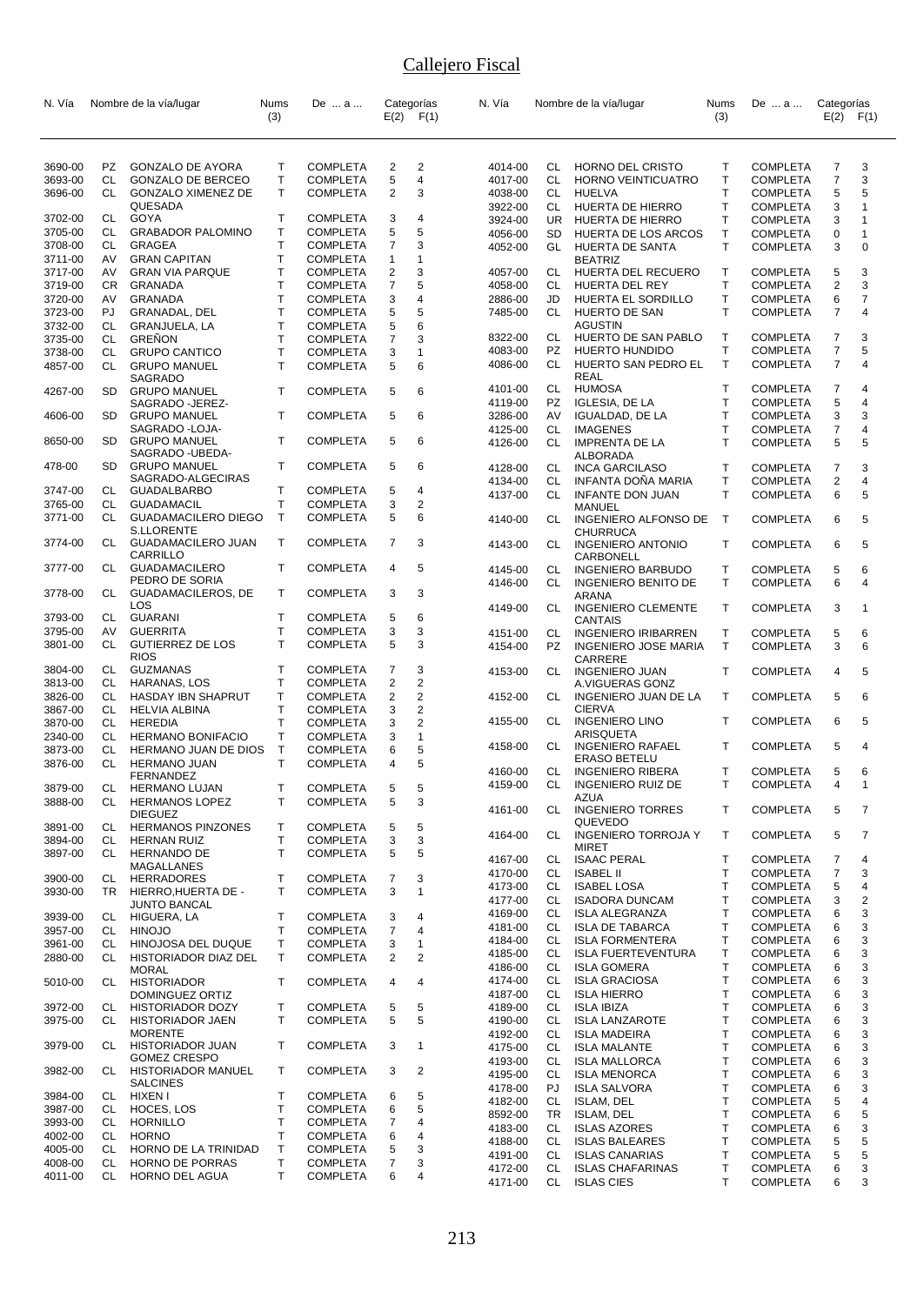| N. Vía  |           | Nombre de la vía/lugar                          | Nums         | De  a           |                         | Categorías              | N. Vía             |          | Nombre de la vía/lugar              | Nums                         | De  a                              | Categorías     |                |
|---------|-----------|-------------------------------------------------|--------------|-----------------|-------------------------|-------------------------|--------------------|----------|-------------------------------------|------------------------------|------------------------------------|----------------|----------------|
|         |           |                                                 | (3)          |                 |                         | $E(2)$ $F(1)$           |                    |          |                                     | (3)                          |                                    | E(2)           | F(1)           |
|         |           |                                                 |              |                 |                         |                         |                    |          |                                     |                              |                                    |                |                |
| 4180-00 | CL        | <b>ISLAS SISARGAS</b>                           | Т            | <b>COMPLETA</b> | 6                       | 3                       | 4420-00            | CL       | JUNTA, DE LA                        | Т                            | <b>COMPLETA</b>                    | 7              | 3              |
| 4196-00 | CL        | <b>ISRAEL</b>                                   | $\mathsf{T}$ | <b>COMPLETA</b> | 5                       | 5                       | 4425-00            | CL       | <b>JURADO AGUILAR</b>               | T                            | <b>COMPLETA</b>                    | $\overline{7}$ | 3              |
| 4197-00 | CL        | JAEN                                            | T            | <b>COMPLETA</b> | 5                       | 5                       | 4431-00            | CL       | <b>JURAMENTO</b>                    | T                            | <b>COMPLETA</b>                    | 7              | 3              |
| 4202-00 | CL        | <b>JARA</b>                                     | Т            | <b>COMPLETA</b> | 3                       | 1                       | 4434-00            | CL       | <b>JURISTA OTBI</b>                 | Τ                            | <b>COMPLETA</b>                    | 3              | $\mathbf{1}$   |
| 4207-00 | CL        | JARDIN DE LA PAZ                                | T            | <b>COMPLETA</b> | 6                       | 6                       | 3966-00            | PZ       | JUVENTUD, DE LA                     | T                            | <b>COMPLETA</b>                    | 5              | 5              |
| 4209-00 | CL        | JARDIN DEL SANTO                                | T            | <b>COMPLETA</b> | 5                       | 4                       | 4436-00            | CL       | LABIERNAGO                          | T                            | <b>COMPLETA</b>                    | 3              | $\mathbf{1}$   |
| 4213-00 | CL        | <b>CRISTO</b><br><b>JARDINITO</b>               | Т            | <b>COMPLETA</b> |                         | 1                       | 4443-00            | CL       | LADERA, LA                          | T                            | <b>COMPLETA</b>                    | 5              | 5              |
| 4214-00 | PZ        | JARDINES VIRGEN DE LA                           | T            | <b>COMPLETA</b> | 3<br>4                  | 4                       | 4464-00            | AV       | LAGARTIJO                           | T                            | <b>COMPLETA</b>                    | 4              | 2              |
|         |           | <b>ESTRELLA</b>                                 |              |                 |                         |                         | 4467-00            | PZ<br>PZ | LAGUNILLA, DE LA                    | $\mathsf{T}$<br>$\mathsf{T}$ | <b>COMPLETA</b><br><b>COMPLETA</b> | 7<br>5         | 3<br>5         |
| 4264-00 | PZ        | <b>JAZMIN</b>                                   | т            | <b>COMPLETA</b> | 5                       | 6                       | 4470-00<br>4478-00 | CL       | LAHORE<br>LAPIZLAZULI               | T                            | <b>COMPLETA</b>                    | 5              | 5              |
| 4263-00 | CL        | JAZMIN-PEATONAL-                                | Т            | <b>COMPLETA</b> | 5                       | 5                       | 4485-00            | CL       | LAUREL, EL                          | $\mathsf{T}$                 | <b>COMPLETA</b>                    | 3              | 3              |
| 4266-00 | CL        | <b>JEREZ</b>                                    | $\mathsf{T}$ | <b>COMPLETA</b> | 5                       | 5                       | 4493-00            | CL       | LE CORBUSIER                        | Τ                            | <b>COMPLETA</b>                    | 2              | 3              |
| 4269-00 | PZ        | <b>JERONIMO PAEZ</b>                            | T            | <b>COMPLETA</b> | 7                       | 4                       | 4494-00            | CL       | LEBRIJA                             | T                            | <b>COMPLETA</b>                    | 6              | 6              |
| 4272-00 | CL        | <b>JESUS</b>                                    | Т            | <b>COMPLETA</b> | 6                       | 4                       | 4500-00            | CL       | LEIVA AGUILAR                       | T                            | <b>COMPLETA</b>                    | 6              | 4              |
| 7389-00 | CL        | <b>JESUS DEL CALVARIO</b>                       | т            | <b>COMPLETA</b> | 7                       | 3                       | 4502-00            | CL       | <b>LENTISCO</b>                     | T                            | <b>COMPLETA</b>                    | 3              | 1              |
| 4275-00 | <b>PZ</b> | <b>JESUS DIVINO OBRERO</b>                      | Т            | <b>COMPLETA</b> | 6                       | 5                       | 4520-00            | CL       | LEONOR LOPEZ DE                     | T                            | <b>COMPLETA</b>                    | 3              | $\overline{2}$ |
| 4281-00 | CL        | <b>JESUS MARIA</b>                              | Т            | <b>COMPLETA</b> | $\mathbf{1}$            | $\overline{2}$          |                    |          | <b>CASTRO</b>                       |                              |                                    |                |                |
| 4284-00 | CL        | <b>JESUS NAZARENO</b>                           | т            | <b>COMPLETA</b> | 7                       | 4                       | 4521-00            | CL       | LEOPOLDO DE AUSTRIA                 | $\mathsf{T}$                 | <b>COMPLETA</b>                    | 3              | 2              |
| 4287-00 | AV        | <b>JESUS RESCATADO</b>                          | T            | <b>COMPLETA</b> | 2                       | 3                       | 4524-00            | CL       | <b>LEOVIGILDO</b>                   | $\mathsf{T}$                 | <b>COMPLETA</b>                    | 6              | 5              |
| 4293-00 | CL        | <b>JIMENEZ AMIGO</b>                            | $\mathsf{T}$ | <b>COMPLETA</b> | 6                       | 5                       | 4527-00            | CL       | LEPANTO                             | T                            | <b>COMPLETA</b>                    | 6              | 5              |
| 4296-00 | CL        | <b>JOAQUIN</b>                                  | T.           | <b>COMPLETA</b> | 5                       | 4                       | 4530-00            | CL       | LEPE                                | T                            | <b>COMPLETA</b>                    | 6              | 6              |
|         |           | ALTOLAGUIRRE                                    |              |                 |                         |                         | 4533-00            | CL       | LEVANTE                             | T                            | <b>COMPLETA</b>                    | 5              | 5              |
| 4299-00 | CL        | JOAQUIN BENJUMEA                                | т            | <b>COMPLETA</b> | 6                       | 5                       | 4534-00            | AV       | LIBERTAD, DE LA                     | T                            | <b>COMPLETA</b>                    | $\overline{2}$ | $\overline{c}$ |
| 4302-00 | СL        | JOAQUIN LOPEZ HUICI                             | Т            | <b>COMPLETA</b> | $\overline{\mathbf{c}}$ | 4                       | 4535-00            | CL       | LIBERTADOR AGUSTIN                  | T                            | <b>COMPLETA</b>                    | 6              | 6              |
| 4303-00 | CL        | <b>JOAQUIN MARTINEZ</b>                         | T.           | <b>COMPLETA</b> | 2                       | 3                       |                    |          | DE ITURBIDE                         |                              |                                    |                |                |
| 6732-00 | CL        | <b>BJORKMAN</b><br><b>JOAQUIN SAMA</b>          | T            | <b>COMPLETA</b> | 5                       | 4                       | 4538-00            | CL       | LIBERTADOR ANDRES                   | T                            | <b>COMPLETA</b>                    | 6              | 5              |
|         |           | NAHARRO                                         |              |                 |                         |                         |                    |          | DE SANTACRUZ                        |                              |                                    |                |                |
| 4316-00 | CL        | JOSE ALCAIDE IRLAN                              | Τ            | <b>COMPLETA</b> | 6                       | 4                       | 4547-00            | CL       | LIBERTADOR CARRERA<br>O'HIGGINS     | T                            | <b>COMPLETA</b>                    | 6              | 5              |
| 9227-00 | PJ        | JOSE AUMENTE BAENA                              | Т            | <b>COMPLETA</b> | $\overline{2}$          | 1                       | 4540-00            | CL       | LIBERTADOR HIDALGO Y                | $\top$                       | <b>COMPLETA</b>                    | 6              | 5              |
| 4308-00 | CL        | JOSE CRUZ CONDE                                 | T.           | <b>COMPLETA</b> | 1                       | 1                       |                    |          | <b>COSTILLA</b>                     |                              |                                    |                |                |
| 4309-00 | CL        | JOSE DAMASO 'PEPETE'                            | Т            | <b>COMPLETA</b> | 3                       | 2                       | 4550-00            | CL       | LIBERTADOR J. FCO.                  | $\mathsf{T}$                 | <b>COMPLETA</b>                    | 6              | 6              |
| 4307-00 | CL        | JOSE DE GALVEZ Y                                | T.           | <b>COMPLETA</b> | 5                       | 5                       |                    |          | SAN MARTIN                          |                              |                                    |                |                |
|         |           | ARANDA                                          |              |                 |                         |                         | 4543-00            | CL       | LIBERTADOR JOSE                     | T                            | <b>COMPLETA</b>                    | 6              | 5              |
| 4310-00 | PZ        | JOSE DE LA TORRE Y                              | T            | <b>COMPLETA</b> | 5                       | 5                       |                    |          | <b>GERV.ARTIGAS</b>                 |                              |                                    |                |                |
|         |           | CERRO, PLAZA                                    |              |                 |                         |                         | 4537-00            | CL       | LIBERTADOR JUAN                     | T                            | <b>COMPLETA</b>                    | 6              | 5              |
| 4310-00 | PZ        | JOSE DE LA TORRE Y                              | T            | <b>COMPLETA</b> | 5                       | 5                       | 4544-00            | CL       | RAFAEL MORA                         | T                            | <b>COMPLETA</b>                    | 6              | 6              |
| 4304-00 | PJ        | <b>DEL CERRO</b><br><b>JOSE FLORES 'CAMARA'</b> | Τ            | <b>COMPLETA</b> | 3                       | 3                       |                    |          | LIBERTADOR MATIAS<br><b>DELGADO</b> |                              |                                    |                |                |
| 4315-00 | PJ        | <b>JOSE MANUEL</b>                              | T            | <b>COMPLETA</b> | 3                       | 3                       | 4553-00            | CL       | LIBERTADOR SIMON B.-                | $\mathsf{T}$                 | <b>COMPLETA</b>                    | 6              | 5              |
|         |           | RODRIGUEZ LOPEZ                                 |              |                 |                         |                         |                    |          | PEATONAL B                          |                              |                                    |                |                |
| 4312-00 | CL        | <b>JOSE MARIA</b>                               | Т            | <b>COMPLETA</b> | 3                       | 3                       | 4546-00            | CL       | LIBERTADOR SIMON                    | Т                            | <b>COMPLETA</b>                    | 6              | 5              |
|         |           | MARTORELL                                       |              |                 |                         |                         |                    |          | <b>BOLIVAR</b>                      |                              |                                    |                |                |
| 4317-00 | CL        | <b>JOSE MARIA PEMAN</b>                         | т            | <b>COMPLETA</b> | 5                       | 4                       | 4549-00            | CL       | <b>LIBERTADOR SUCRE</b>             | T                            | <b>COMPLETA</b>                    | 6              | 5              |
| 4320-00 | CL        | <b>JOSE MARIA</b>                               | $\mathsf{T}$ | <b>COMPLETA</b> | $\overline{2}$          | 4                       | 4555-00            | СL       | LIBERTADOR SUCRE -                  | T                            | <b>COMPLETA</b>                    | 6              | 5              |
|         |           | VALDENEBRO                                      |              |                 |                         |                         |                    |          | PEATONAL A                          |                              |                                    |                |                |
| 4313-00 | CL        | <b>JOSE MORENO 'ONOFRE'</b>                     | $\mathsf{T}$ | <b>COMPLETA</b> | 5                       | 5                       | 4539-00            | AV       | LIBIA                               | т                            | <b>COMPLETA</b>                    | 2              | 5              |
| 4322-00 | CL        | JOSE SANCHEZ GUERRA                             | $\top$       | <b>COMPLETA</b> | $\overline{4}$          | 4                       | 4558-00            | CL       | LIBREROS, DE LOS                    | Τ                            | <b>COMPLETA</b>                    | 3              | 3              |
| 4323-00 | CL        | <b>JOSE ZORRILLA</b>                            | т            | <b>COMPLETA</b> | 2                       | $\overline{\mathbf{c}}$ | 4548-00            | CL       | <b>LINDO</b><br><b>LINEROS</b>      | Т<br>T                       | <b>COMPLETA</b>                    | 3              | 2<br>4         |
| 4324-00 | CL        | JOSEFA AL. PRIETO 'LA                           | T            | <b>COMPLETA</b> | 6                       | 3                       | 4551-00<br>9258-00 | CL<br>AV | <b>LINNEO</b>                       | Τ                            | <b>COMPLETA</b>                    | 5<br>5         | 5              |
| 4325-00 | CL        | <b>VINAGRA'</b><br><b>JUAN BAUTISTA</b>         | Т            | <b>COMPLETA</b> | 5                       | 5                       | 4560-00            | CL       | LLANO, DEL                          | T                            | <b>COMPLETA</b><br><b>COMPLETA</b> |                | 4              |
|         |           | <b>ESCUDERO</b>                                 |              |                 |                         |                         | 4566-00            | AV       | LLANOS DEL PRETORIO                 | Т                            | <b>COMPLETA</b>                    | 7<br>2         | 2              |
| 4326-00 | CL        | JUAN DE AVILA                                   | Т            | <b>COMPLETA</b> | 6                       | 4                       | 4567-00            | GL       | LLANOS DEL PRETORIO                 | Т                            | <b>COMPLETA</b>                    | 2              | 2              |
| 4329-00 | CL        | <b>JUAN DE CERVANTES</b>                        | Т            | <b>COMPLETA</b> | 5                       | 5                       | 4593-00            | CL       | <b>LLANOS Y MERAS</b>               | T                            | <b>COMPLETA</b>                    | 6              | 6              |
| 4332-00 | CL        | <b>JUAN DE GORTZ</b>                            | Τ            | <b>COMPLETA</b> | 5                       | 4                       | 4596-00            | CL       | LLERENA                             | Т                            | <b>COMPLETA</b>                    | 6              | 5              |
| 4335-00 | CL        | <b>JUAN DE MENA</b>                             | т            | <b>COMPLETA</b> | 3                       | 2                       | 4605-00            | CL       | LOJA                                | $\mathsf{T}$                 | <b>COMPLETA</b>                    | 6              | 6              |
| 4338-00 | CL        | <b>JUAN DE TORRES</b>                           | т            | <b>COMPLETA</b> | $\overline{7}$          | 3                       | 4611-00            | CL       | LOMAS, DE LAS                       | T                            | <b>COMPLETA</b>                    | 6              | 4              |
| 4339-00 | CL        | JUAN FELIPE VILELA                              | т            | <b>COMPLETA</b> | 5                       | 3                       | 4615-00            | CL       | <b>LONDRES</b>                      | T                            | <b>COMPLETA</b>                    | 3              | 1              |
| 4341-00 | CL        | <b>JUAN LATINO</b>                              | T            | <b>COMPLETA</b> | 5                       | 5                       | 4617-00            | SD       | LONJAS MPLES. EN C.                 | т                            | <b>COMPLETA</b>                    | 7              | 5              |
| 4336-00 | CL        | <b>JUAN MOLINA</b>                              | т            | <b>COMPLETA</b> | 4                       | 3                       |                    |          | <b>MADRE DIOS</b>                   |                              |                                    |                |                |
| 4343-00 | CL        | JUAN MONTIEL SALINAS                            | Τ            | <b>COMPLETA</b> | 2                       | 3                       | 4618-00            | AV       | LONJAS, DE LAS                      | Т                            | <b>COMPLETA</b>                    | 5              | 5              |
| 4344-00 | CL        | <b>JUAN PALO</b>                                | Τ            | <b>COMPLETA</b> | 7                       | 3                       | 4626-00            | CL       | LOPE DE HOCES                       | Т                            | <b>COMPLETA</b>                    | 5              | 1              |
| 4345-00 | CL        | <b>JUAN PAREJA</b>                              | Т            | <b>COMPLETA</b> | 7                       | 5                       | 4629-00            | CL       | LOPE DE RUEDA                       | т                            | <b>COMPLETA</b>                    | 6              | 4              |
| 4350-00 | CL        | <b>JUAN RUFO</b>                                | Т            | <b>COMPLETA</b> | 5                       | 3                       | 4632-00            |          | CL LOPE DE VEGA                     | Т                            | <b>COMPLETA</b>                    | 3              | 2              |
| 4356-00 | CL        | <b>JUAN TOCINO</b>                              | Т            | <b>COMPLETA</b> | 7                       | 5                       | 4638-00            |          | CL LOPEZ AMO                        | т                            | <b>COMPLETA</b>                    | 4              | 4              |
| 4359-00 | CL        | JUAN VALERA                                     | Т            | <b>COMPLETA</b> | 3                       | 3                       | 4641-00            | CL       | LOPEZ DE ALBA                       | Т                            | <b>COMPLETA</b>                    | 5              | 5              |
| 4368-00 | PZ        | <b>JUDA LEVI</b>                                | T            | <b>COMPLETA</b> | 7                       | 4                       | 4647-00            | CL       | LORENZO FERREIRA                    | т                            | <b>COMPLETA</b>                    | 5              | 5              |
| 4371-00 | CL        | <b>JUDERIA</b>                                  | Т            | <b>COMPLETA</b> | 5                       | 3                       | 4652-00            |          | GL LOUVIERE, DE LA                  | T                            | <b>COMPLETA</b>                    | 4              | 0              |
| 4395-00 | CL        | <b>JUDIOS</b>                                   | T            | <b>COMPLETA</b> | 7                       | 3                       | 4659-00            |          | CL LUCANO                           | T                            | <b>COMPLETA</b>                    | 5              | 4              |
| 4398-00 | CL        | <b>JULIO ALARCON</b>                            | Т            | <b>COMPLETA</b> | 5                       | 4                       | 4662-00            | CL       | LUCENA                              | T                            | <b>COMPLETA</b>                    | 6              | 6              |
| 4401-00 | CL        | <b>JULIO CESAR</b>                              | т            | <b>COMPLETA</b> | 5                       | 5                       | 4665-00            | CL       | <b>LUCIO MARCO</b>                  | Τ                            | <b>COMPLETA</b>                    | 3              | 2              |
| 4407-00 | CL        | <b>JULIO DE ARTECHE</b>                         | Т            | <b>COMPLETA</b> | 6                       | 4                       | 4668-00            | CL       | <b>LUIS BRAILLE</b>                 | $\mathsf{T}$                 | <b>COMPLETA</b>                    | 5              | 5              |
| 4410-00 | CL        | <b>JULIO PELLICER</b>                           | т            | <b>COMPLETA</b> | 2                       | 4                       | 4669-00            | AV       | LUIS CAÑETE                         | Τ                            | <b>COMPLETA</b>                    | 7              | 7              |
| 4413-00 | CL        | <b>JULIO ROMERO DE</b>                          | Т            | <b>COMPLETA</b> | 7                       | 4                       | 4671-00            |          | CL LUIS DIAZ                        | т                            | <b>COMPLETA</b>                    | 7              | 3              |
| 4416-00 | CL        | <b>TORRES</b><br><b>JULIO VALDELOMAR</b>        | Т            | <b>COMPLETA</b> | 5                       | 4                       | 4683-00            | CL       | LUIS PONCE DE LEON                  | T                            | <b>COMPLETA</b>                    | 3              | 5              |
| 4419-00 | CL        | <b>JUNIO GALION</b>                             | T.           | <b>COMPLETA</b> | $\overline{7}$          | 4                       | 4686-00            | CL       | LUIS VALENZUELA                     | Т                            | <b>COMPLETA</b>                    | 5              | 4              |
|         |           |                                                 |              |                 |                         |                         |                    |          |                                     |                              |                                    |                |                |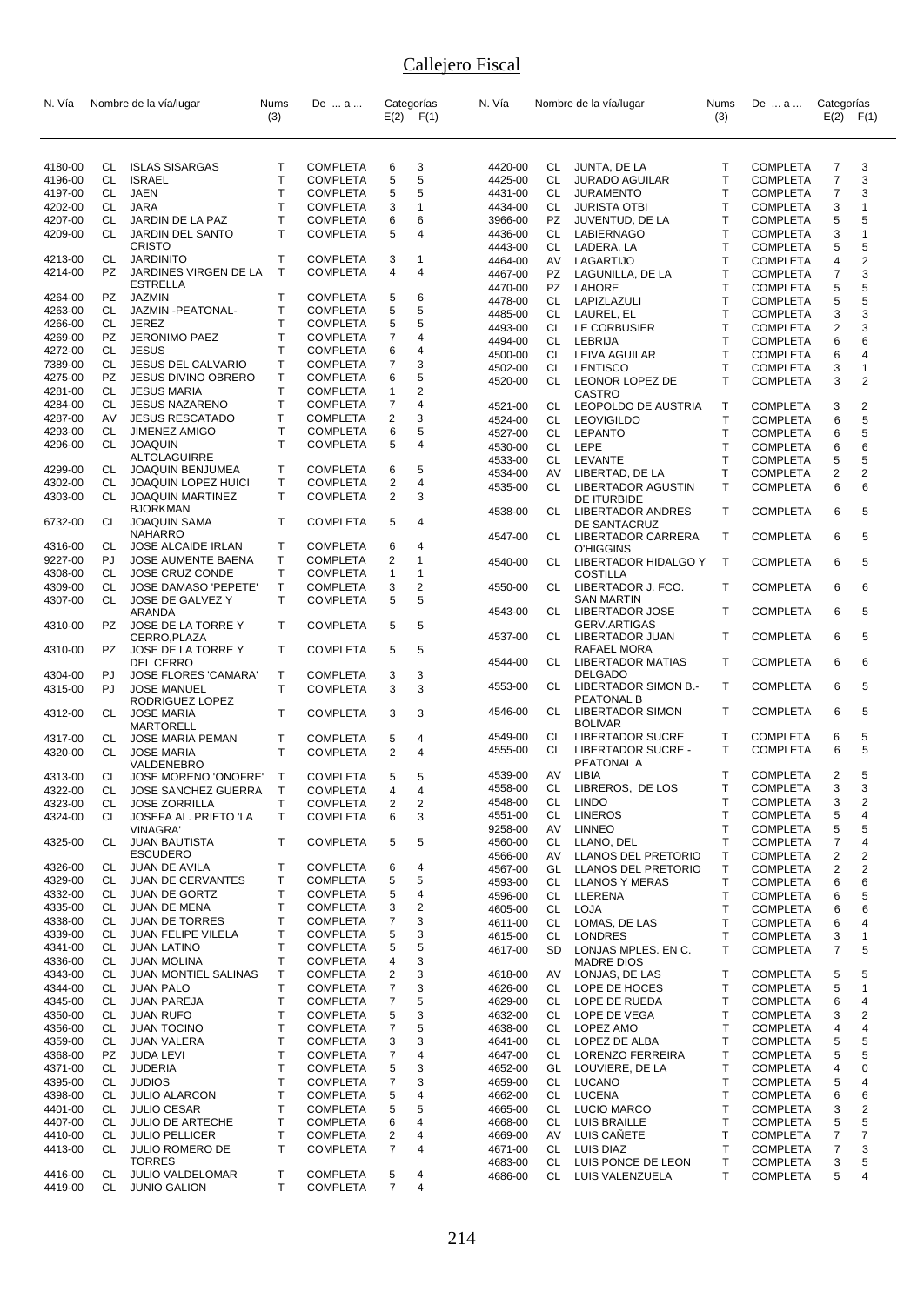| N. Vía             |          | Nombre de la vía/lugar                 | <b>Nums</b><br>(3) | De  a                              |                         | Categorías<br>$E(2)$ $F(1)$ | N. Vía             |          | Nombre de la vía/lugar                                       | <b>Nums</b><br>(3) | De  a                              | Categorías     | $E(2)$ $F(1)$ |
|--------------------|----------|----------------------------------------|--------------------|------------------------------------|-------------------------|-----------------------------|--------------------|----------|--------------------------------------------------------------|--------------------|------------------------------------|----------------|---------------|
|                    |          |                                        |                    |                                    |                         |                             |                    |          |                                                              |                    |                                    |                |               |
| 4689-00<br>4695-00 | CL<br>CL | LUISA DE MARILLAC<br>LUNA              | т<br>T             | <b>COMPLETA</b><br><b>COMPLETA</b> | 5<br>$\overline{7}$     | 5<br>4                      | 4911-00            | PJ.      | MARINO ALONSO DE LAS<br><b>INFANTAS</b>                      | $\top$             | <b>COMPLETA</b>                    | 6              | 5             |
| 4698-00            | CL       | <b>LUQUE</b>                           | $\mathsf{T}$       | <b>COMPLETA</b>                    | 6                       | 6                           | 4914-00            | PJ       | MARINO BLAS DE LEZO                                          | Т                  | <b>COMPLETA</b>                    | 6              | 5             |
| 4701-00            | CL       | LUSTRE                                 | T                  | <b>COMPLETA</b>                    | 7                       | 6                           | 4917-00            | PJ       | <b>MARINO CASTILLA</b>                                       | T                  | <b>COMPLETA</b>                    | 6              | 5             |
| 4704-00            | CL       | <b>MACHAQUITO</b>                      | Т                  | <b>COMPLETA</b>                    | 3                       | 4                           | 4920-00            | PJ       | <b>MARINO CERVERA</b>                                        | T                  | <b>COMPLETA</b>                    | 6              | 5             |
| 4707-00            | CL       | MADRE MOGAS                            | Т                  | <b>COMPLETA</b>                    | 5                       | 6                           | 4923-00            | PJ.      | MARINO CONDE DE                                              | T                  | <b>COMPLETA</b>                    | 6              | 5             |
| 4710-00            | CL       | <b>MADRES ESCOLAPIAS</b>               | Т                  | <b>COMPLETA</b>                    | 4                       | 5                           |                    |          | <b>ALCAUDETE</b>                                             |                    |                                    |                |               |
| 4713-00            | CL       | <b>MADRID</b>                          | $\mathsf{T}$       | <b>COMPLETA</b>                    | 7                       | 3                           | 4926-00            | PJ       | MARINO DIEGO DE                                              | T                  | <b>COMPLETA</b>                    | 6              | 5             |
| 4720-00            | CL       | <b>MADRONO</b>                         | $\mathsf{T}$       | <b>COMPLETA</b>                    | 3                       | 1                           |                    |          | <b>ARGOTE</b>                                                |                    |                                    |                |               |
| 4722-00            | CL       | <b>MAESE LUIS</b>                      | Т                  | <b>COMPLETA</b>                    | 5                       | 3                           | 4929-00            | PJ       | MARINO FRANCISCO DE                                          | $\mathsf{T}$       | <b>COMPLETA</b>                    | 6              | 5             |
| 4726-00            | CL       | MAESTRE ESCUELA                        | т                  | <b>COMPLETA</b>                    | 3                       | 1                           | 4932-00            | PJ       | LOS RIOS<br><b>MARINO GARROTE</b>                            | $\mathsf{T}$       | <b>COMPLETA</b>                    | 6              | 5             |
| 4728-00            | CL       | <b>MAESTRO ELOY</b>                    | $\mathsf{T}$       | <b>COMPLETA</b>                    | 7                       | 5                           | 4935-00            | PJ.      | <b>MARINO JERONIMO</b>                                       | T                  | <b>COMPLETA</b>                    | 6              | 5             |
| 4729-00            | GL       | VAQUERO CANTILLO<br>MAESTRO JOSE DE    | Т                  | <b>COMPLETA</b>                    | 4                       | 5                           | 4938-00            | PJ       | CABRERA                                                      | T                  |                                    |                | 5             |
| 4731-00            | CL       | TAPIA<br><b>MAESTRO PRIEGO</b>         | T                  | <b>COMPLETA</b>                    | 2                       | 4                           |                    |          | MARINO JOSE DE LOS<br><b>RIOS</b>                            |                    | <b>COMPLETA</b>                    | 6              |               |
|                    |          | <b>LOPEZ</b>                           |                    |                                    |                         |                             | 4941-00            | PJ       | <b>MARINO LUIS CARRILLO</b>                                  | Т                  | <b>COMPLETA</b>                    | 6              | 5             |
| 4734-00            | CL       | MAGDALENA                              | т                  | <b>COMPLETA</b>                    | 7                       | 4                           | 4944-00            | PJ       | MARINO LUIS CORDOBA                                          | $\mathsf{T}$       | <b>COMPLETA</b>                    | 6              | 5             |
| 4740-00            | PZ.      | MAGDALENA, DE LA                       | Т                  | <b>COMPLETA</b>                    | 7                       | 4                           | 4947-00            | PJ.      | ARCE<br><b>MARINO MARTIN</b>                                 | T                  | <b>COMPLETA</b>                    | 6              | 5             |
| 4743-00            | CL       | MAGISTRAL GONZALEZ<br><b>FRANCES</b>   | T                  | <b>COMPLETA</b>                    | 5                       | 3                           |                    |          | AGUAYO                                                       |                    |                                    |                |               |
| 4746-00            | CL       | MAGISTRAL SECO DE                      | T                  | <b>COMPLETA</b>                    | 2                       | 4                           | 4950-00            | PJ       | MARINO MENDEZ NUNEZ                                          | $\mathsf{T}$       | <b>COMPLETA</b>                    | 6              | 5             |
|                    |          | <b>HERRERA</b>                         |                    |                                    |                         |                             | 4953-00            | PJ       | <b>MARINO OQUENDO</b>                                        | T                  | <b>COMPLETA</b>                    | 6              | 5             |
| 4749-00            | PZ       | MAIMONIDES                             | Т                  | <b>COMPLETA</b>                    | 7                       | 3                           | 4956-00            | PJ       | MARINO PEDRO DE LOS                                          | $\mathsf{T}$       | <b>COMPLETA</b>                    | 6              | 5             |
| 4774-00            | CL       | MAJUELO                                | T                  | <b>COMPLETA</b>                    | 3                       | 1                           | 4959-00            | PJ       | <b>RIOS</b><br><b>MARINO VIERNA</b>                          | т                  | <b>COMPLETA</b>                    | 6              | 5             |
| 4782-00            | CL       | MALAGA                                 | $\mathsf{T}$       | <b>COMPLETA</b>                    | $\overline{\mathbf{c}}$ | 1                           | 4962-00            | CL       | MARQUES DE BOIL                                              | T                  | <b>COMPLETA</b>                    | 2              | 2             |
| 4809-00            | CL       | <b>MANCERA</b>                         | T                  | <b>COMPLETA</b>                    | 7                       | 3                           | 4965-00            | CL       | MARQUES DE                                                   | $\mathsf{T}$       | <b>COMPLETA</b>                    | 5              | 4             |
| 4812-00            | CL       | <b>MANCHADO</b>                        | Т                  | <b>COMPLETA</b>                    | 7                       | 4                           |                    |          | CABRIÑANA                                                    |                    |                                    |                |               |
| 4815-00            | CJ       | <b>MANCHEGO</b>                        | Т                  | <b>COMPLETA</b>                    | 6                       | 6                           | 4971-00            | CL       | <b>MARQUES DE</b>                                            | $\mathsf{T}$       | <b>COMPLETA</b>                    | 5              | 5             |
| 4837-00            | CL       | MANIFESTACION, DE LA                   | Т                  | <b>COMPLETA</b>                    | 7                       | 3                           |                    |          | <b>GUADALCAZAR</b>                                           |                    |                                    |                |               |
| 4839-00            | AV       | <b>MANOLETE</b>                        | Т                  | <b>COMPLETA</b>                    | 3                       | 3                           | 4974-00            | CL       | MARQUES DEL VILLAR                                           | т                  | <b>COMPLETA</b>                    | 7              | 4             |
| 4840-00            | CL       | <b>MANOLO ROSAS</b>                    | T                  | <b>COMPLETA</b>                    | 3                       | 3                           | 4977-00            | CL       | MARQUESA DE                                                  | $\mathsf{T}$       | <b>COMPLETA</b>                    | 3              | 3             |
| 4842-00            | CL       | MANRIQUEZ                              | T                  | <b>COMPLETA</b>                    | 5                       | 4                           |                    |          | VALDEIGLESIAS                                                |                    |                                    |                |               |
| 4845-00            | CL       | <b>MANTILLO</b>                        | T                  | <b>COMPLETA</b>                    | 7                       | 5                           | 4989-00            | CL       | <b>MARROQUIES</b>                                            | $\top$             | <b>COMPLETA</b>                    | 7              | 4             |
| 6382-00            | CL.      | MANUEL BENITEZ 'EL                     | T.                 | <b>COMPLETA</b>                    | 3                       | 2                           | 4998-00            | CL       | <b>MARRUECOS</b>                                             | T                  | <b>COMPLETA</b>                    | 2              | 3             |
| 4850-00            | PJ       | CORDOBES'<br><b>MANUEL CALERO</b>      | T                  | <b>COMPLETA</b>                    | 4                       | 3                           | 5000-00            | CL       | MARTE                                                        | T                  | <b>COMPLETA</b>                    | 5              | 4             |
|                    |          | 'CALERITO'                             |                    |                                    |                         |                             | 5001-00            | CL       | <b>MARTIN DE ROA</b>                                         | T                  | <b>COMPLETA</b>                    | 7              | 4<br>1        |
| 4846-00            | CL       | <b>MANUEL CANO 'EL</b>                 | Т                  | <b>COMPLETA</b>                    | 4                       | 3                           | 5004-00            | CL       | MARTIN DE SAAVEDRA                                           | T                  | <b>COMPLETA</b>                    | 3              |               |
|                    |          | PIREO'                                 |                    |                                    |                         |                             | 5005-00            | CL       | <b>MARTIN GAITE</b>                                          | T<br>T             | <b>COMPLETA</b>                    | 3              | 3             |
| 4853-00            | CL       | <b>MANUEL CUELLAR</b>                  | T                  | <b>COMPLETA</b>                    | 2                       | 3                           | 5007-00<br>5013-00 | CL<br>CL | <b>MARTIN LOPEZ</b>                                          | T                  | <b>COMPLETA</b><br><b>COMPLETA</b> | 6<br>7         | 4<br>3        |
|                    |          | <b>RAMOS</b>                           |                    |                                    |                         |                             | 5017-00            | PJ       | <b>MARTINEZ RUCKER</b><br>MARUJA CAZALLA                     | Τ                  | <b>COMPLETA</b>                    | 3              | 3             |
| 4848-00            | СL       | MANUEL DE FALLA                        | Т                  | <b>COMPLETA</b>                    | 3                       | 3                           | 4960-00            | CL       | <b>MARYAN</b>                                                | $\mathsf{T}$       | <b>COMPLETA</b>                    | 6              | 3             |
| 4847-00            | CL       | MANUEL DE LA HABA                      | T.                 | <b>COMPLETA</b>                    | 4                       | 2                           | 5019-00            | CL       | <b>MATARRATONES</b>                                          | T                  | <b>COMPLETA</b>                    | 7              | 3             |
|                    |          | 'ZURITO'                               |                    |                                    |                         |                             | 5025-00            | CL.      | <b>MATEO INURRIA</b>                                         | T                  | <b>COMPLETA</b>                    | 7              | 5             |
| 4851-00            | СL       | MANUEL DE SANDOVAL                     | т                  | <b>COMPLETA</b>                    | 2                       | 2                           | 5027-00            | PZ       | MATHAMA GHANDI                                               | Τ                  | <b>COMPLETA</b>                    | 5              | 6             |
| 4852-00            | CL       | <b>MANUEL FUENTES</b><br>'BOCANEGRA'   | T.                 | <b>COMPLETA</b>                    | 4                       | 2                           | 5037-00            | СL       | <b>MAYOR DE SANTA</b>                                        | T                  | <b>COMPLETA</b>                    | 5              | 4             |
| 4854-00            | СL       | MANUEL MARIA DE                        | T                  | COMPLETA                           | 3                       | 2                           |                    |          | <b>MARINA</b>                                                |                    |                                    |                |               |
|                    |          | <b>ARJONA</b>                          |                    |                                    |                         |                             | 5043-00            | CL       | MAYORAL, EL                                                  | T                  | <b>COMPLETA</b>                    | 3              | $\mathbf{1}$  |
| 4849-00            | CL       | MANUEL MORA VALLE                      | T                  | <b>COMPLETA</b>                    | 5                       | 3                           | 5049-00            | CL       | <b>MEDEA</b>                                                 | T                  | <b>COMPLETA</b>                    | 6              | 6             |
|                    |          | 'MORITA'                               |                    |                                    |                         |                             | 5051-00            | GL       | MEDIA LUNA, DE LA                                            | Т                  | <b>COMPLETA</b>                    | 2              | 3             |
| 4858-00            | CL.      | MANUEL SORO -TINTE-                    | Т                  | <b>COMPLETA</b>                    | 7                       | 3                           | 5058-00            | AV       | MEDINA AZAHARA                                               | T                  | <b>COMPLETA</b>                    | 2              | 2             |
| 4860-00            | PZ.      | MANZANO, DEL                           | Т                  | <b>COMPLETA</b>                    | $\overline{7}$          | 3                           | 5064-00            | CL       | <b>MEDINA Y CORELLA</b>                                      | Т                  | <b>COMPLETA</b>                    | 7              | 4             |
| 4869-00            | CL       | MARBELLA                               | Т                  | <b>COMPLETA</b>                    | 6                       | 6                           | 5067-00            | PZ       | MEDIODIA, DEL                                                | T                  | <b>COMPLETA</b>                    | 6              | 5             |
| 4875-00            | CL       | <b>MARCHENA</b>                        | T                  | <b>COMPLETA</b>                    | 6                       | 6                           | 2395-00            | SD       | MEDITERRANEO AVDA.-                                          | T                  | <b>COMPLETA</b>                    | 6              | 6             |
| 4878-00            | CL       | <b>MARCOS REDONDO</b>                  | Τ                  | <b>COMPLETA</b>                    | 5                       | 5                           |                    |          | HOGAR PENS.                                                  |                    |                                    |                |               |
| 4881-00            | CL       | <b>MARFILEROS</b>                      | T                  | <b>COMPLETA</b>                    | 5                       | 5                           | 2394-00            | AV       | MEDITERRANEO, DEL                                            | Т                  | <b>COMPLETA</b>                    | 6              | 6             |
| 4883-00            | CL       | MARGARITA XIRGU                        | Т                  | <b>COMPLETA</b>                    | 3                       | $\overline{\mathbf{c}}$     | 5068-00            | CL       | MEJORANA                                                     | T                  | <b>COMPLETA</b>                    | 3              | 1             |
| 4890-00            | CL       | MARIA AUXILIADORA                      | Τ                  | <b>COMPLETA</b>                    | 3                       | 4                           | 5073-00            | TR       | <b>MELERO ALTO</b>                                           | Т                  | <b>COMPLETA</b>                    | 0              | 1             |
| 4896-00            | CL       | <b>MARIA CRISTINA</b>                  | Т                  | <b>COMPLETA</b>                    | 2                       | $\overline{\mathbf{c}}$     | 5088-00            | CL       | MELILLA                                                      | T                  | <b>COMPLETA</b>                    | 5              | 6             |
| 4892-00            | CL       | <b>MARIA DE MOLINA</b>                 | т                  | <b>COMPLETA</b>                    | 3                       | 3                           | 5091-00            | CL       | <b>MELLADOS</b>                                              | Τ                  | <b>COMPLETA</b>                    | 7              | 3             |
| 4897-00            | CL       | MARIA FDZ. CARMONA                     | T.                 | <b>COMPLETA</b>                    | 6                       | 3                           | 5103-00            | CL       | MENENDEZ PELAYO                                              | T                  | <b>COMPLETA</b>                    | 3              | 2             |
|                    |          | 'MARIQUITA'                            |                    |                                    |                         |                             | 5106-00            | AV       | <b>MENENDEZ PIDAL</b>                                        | T                  | <b>COMPLETA</b>                    | 3              | 4             |
| 4895-00            | CL       | MARIA LA JUDIA                         | Т                  | <b>COMPLETA</b>                    | 3                       | 2                           | 5108-00            | SD.      | MERCACORDOBA - AVDA.<br><b>LAS LONJAS</b>                    | $\mathsf{T}$       | <b>COMPLETA</b>                    | 5              | 5             |
| 4898-00            | CL       | MARIA LA TALEGONA                      | Τ                  | <b>COMPLETA</b>                    | 5                       | 4                           | 5109-00            | CL       | MERCADILLO                                                   | Т                  | <b>COMPLETA</b>                    | 6              | 6             |
| 4891-00            | CL       | <b>MARIA MALIBRAN</b>                  | Т                  | <b>COMPLETA</b>                    | 3                       | 4                           | 5112-00            | SD       | MERCADO DE CIUDAD                                            | T                  | <b>COMPLETA</b>                    | 7              | 3             |
| 4901-00            | CL       | <b>MARIA MONTESSORI</b>                | Т                  | <b>COMPLETA</b>                    | 3                       | 3                           |                    |          | JARDIN                                                       |                    |                                    |                |               |
| 4900-00            | CL       | <b>MARIA ZAMBRANO</b>                  | Т                  | <b>COMPLETA</b>                    | 3                       | 3                           | 5136-00            | SD       | MERCADO DE LA                                                | Τ                  | <b>COMPLETA</b>                    | $\overline{7}$ | 0             |
| 6379-00            | CL       | MARIA, VIRGEN Y MADRE                  | Τ                  | <b>COMPLETA</b>                    | 5                       | 5                           |                    |          | CORREDERA                                                    |                    |                                    |                |               |
| 3597-00            | CL       | <b>MARIANA PINEDA</b>                  | Τ                  | <b>COMPLETA</b>                    | 4                       | 5                           | 5115-00            | SD       | MERCADO DEL ALCAZAR                                          | $\top$             | <b>COMPLETA</b>                    | 7              | 5             |
| 4899-00            | CL       | <b>MARIANO AMAYA</b>                   | Т                  | <b>COMPLETA</b>                    | 7                       | 3                           | 5118-00            | SD       | MERCADO DEL BARRIO                                           | т                  | <b>COMPLETA</b>                    | $\overline{7}$ | 5             |
| 4902-00            | CL       | MARIANO DE CAVIA                       | Т                  | <b>COMPLETA</b>                    | 6                       | 4                           |                    |          | DEL NARANJO                                                  |                    |                                    |                |               |
| 4903-00<br>4905-00 | CL<br>PZ | <b>MARIE CURIE</b><br>MARINA ESPAÑOLA  | Τ<br>Т             | <b>COMPLETA</b><br><b>COMPLETA</b> | 3<br>5                  | 3<br>6                      | 5121-00            | SD       | MERCADO DEL                                                  | Т                  | <b>COMPLETA</b>                    | 7              | 5             |
| 6894-00            | PZ       | MARINALEDA                             | Т                  | <b>COMPLETA</b>                    | 5                       | 5                           |                    |          | MARRUBIAL                                                    |                    |                                    |                |               |
| 4908-00            | CL       | <b>MARINO ALCALA</b><br><b>GALIANO</b> | T.                 | <b>COMPLETA</b>                    | 3                       | 1                           | 5124-00<br>5127-00 | SD<br>SD | MERCADO DEL NORTE<br>MERCADO DEL PARQUE<br><b>CRUZ CONDE</b> | Т<br>T             | <b>COMPLETA</b><br><b>COMPLETA</b> | 7<br>7         | 1<br>5        |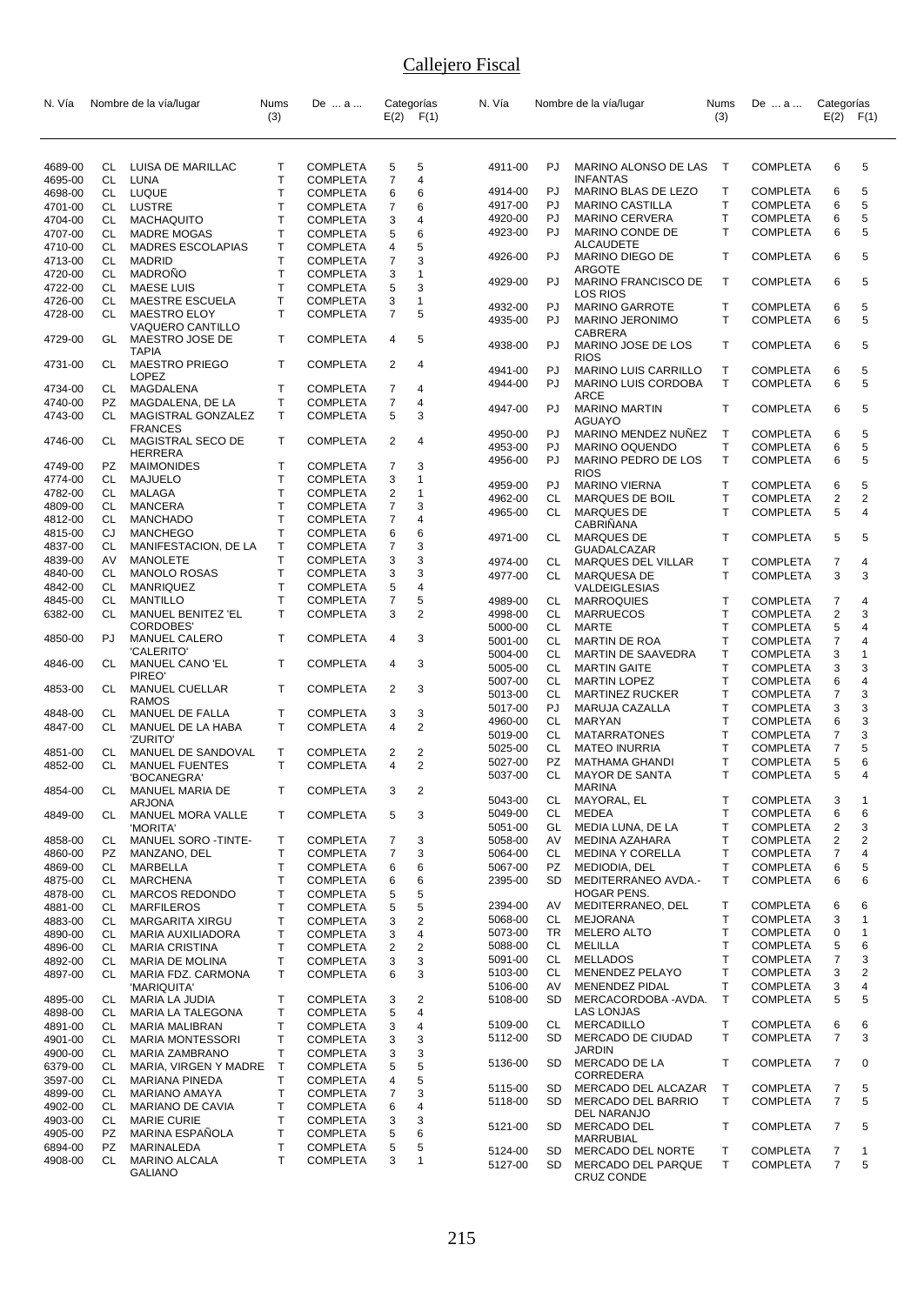| N. Vía             |          | Nombre de la vía/lugar                 | Nums<br>(3)                  | De  a                              |                         | Categorías<br>$E(2)$ $F(1)$ | N. Vía             |           | Nombre de la vía/lugar               | Nums<br>(3)  | De  a                              | Categorías<br>E(2) | F(1)           |
|--------------------|----------|----------------------------------------|------------------------------|------------------------------------|-------------------------|-----------------------------|--------------------|-----------|--------------------------------------|--------------|------------------------------------|--------------------|----------------|
| 5130-00            | SD       | MERCADO DEL SECTOR                     | T                            | <b>COMPLETA</b>                    | 7                       | 6                           | 8109-00            | CR .      | NACIONAL-IV CORDOBA                  | Τ            | <b>COMPLETA</b>                    | 4                  | 6              |
| 5133-00            | SD       | <b>SUR</b><br><b>MERCADO HUERTA DE</b> | Τ                            | <b>COMPLETA</b>                    | 7                       | 5                           | 4716-00            | CR        | CADIZ<br>NACIONAL-IV CORDOBA         | Кm           | 0397 FINAL                         | 5                  | 5              |
| 5138-00            | CL       | LA REINA<br><b>MERCURIO</b>            | Т                            | <b>COMPLETA</b>                    | 5                       | 4                           | 5762-00            | CL        | <b>MADRID</b><br>NARANJAL DE ALMAGRO | $\top$       | <b>COMPLETA</b>                    | 3                  | $\overline{2}$ |
| 5145-00            | CL       | MESIAS, LOS                            | Т                            | <b>COMPLETA</b>                    | 6                       | 5                           | 5769-00            | CJ        | NARANJO, DEL                         | T            | <b>COMPLETA</b>                    | $\overline{7}$     | 3              |
| 5144-00            | CL       | METALURGICOS, LOS                      | т                            | <b>COMPLETA</b>                    | 5                       | 6                           | 5781-00            | CL        | NAVAS DE TOLOSA                      | $\mathsf{T}$ | <b>COMPLETA</b>                    | 5                  | 4              |
| 5146-00            | CL       | <b>MEXICO</b>                          | T.                           | <b>COMPLETA</b>                    | 3                       | 1                           | 5799-00            | CL        | <b>NEPTUNO</b>                       | T            | <b>COMPLETA</b>                    | 5                  | 4              |
| 5148-00            | CL       | MIGUEL ANGEL ORTI                      | T                            | <b>COMPLETA</b>                    | 5                       | 5                           | 5802-00            | CL        | <b>NERJA</b>                         | T            | <b>COMPLETA</b>                    | 6                  | 6              |
|                    |          | <b>BELMONTE</b>                        |                              |                                    |                         |                             | 5804-00            | CL        | NICOLAS MIGUEL                       | T            | <b>COMPLETA</b>                    | 5                  | 3              |
| 5151-00            | CL       | <b>MIGUEL BENZO</b>                    | Т                            | <b>COMPLETA</b>                    | 2                       | 3                           |                    |           | CALLEJON                             |              |                                    |                    |                |
| 5154-00            | AV       | MIGUEL DE UNAMUNO                      | $\mathsf{T}$                 | <b>COMPLETA</b>                    | 5                       | 5                           | 5805-00            | CL        | NIEBLA                               | $\mathsf{T}$ | <b>COMPLETA</b>                    | 6                  | 6              |
| 5155-00            | CL       | <b>MIGUEL GILA</b>                     | T                            | <b>COMPLETA</b>                    | $\overline{\mathbf{c}}$ | 3                           | 5811-00            | <b>CL</b> | NIEVES VIEJAS                        | T            | <b>COMPLETA</b>                    | $\overline{7}$     | 5              |
| 5165-00            | CL       | MINEROS, LOS                           | Т                            | <b>COMPLETA</b>                    | 5                       | 6                           | 5812-00            | PJ        | <b>NILO</b>                          | $\mathsf{T}$ | <b>COMPLETA</b>                    | 4                  | 5              |
| 5166-00            | CL       | <b>MINERVA</b>                         | T                            | <b>COMPLETA</b>                    | 5                       | 4                           | 5817-00            | CJ        | NIÑO PERDIDO, DEL                    | $\mathsf{T}$ | <b>COMPLETA</b>                    | 3                  | 2              |
| 5169-00            | AV       | MINISTERIO DE LA                       | T                            | <b>COMPLETA</b>                    | 5                       | 5                           | 5823-00            | <b>CL</b> | NOGAL, EL                            | T            | <b>COMPLETA</b>                    | 3                  | 3              |
|                    |          | <b>VIVIENDA</b>                        |                              |                                    |                         |                             | 5829-00            | CJ        | <b>NOQUES</b>                        | T            | <b>COMPLETA</b>                    | 7                  | 5              |
| 5205-00            | CL       | MIRAFLORES, CUARTA                     | Т                            | <b>COMPLETA</b>                    | 7                       | 6                           | 5830-00            | <b>PZ</b> | NORIA DE LA HUERTA                   | Τ            | <b>COMPLETA</b>                    | 4                  | 3              |
| 5223-00            | CL       | DE<br>MIRAFLORES, DECIMA               | Т                            | <b>COMPLETA</b>                    | 7                       | 6                           | 5863-00            | CL        | NTRO. PADRE JESUS DE                 | т            | <b>COMPLETA</b>                    | 5                  | 6              |
|                    |          | DE                                     |                              |                                    |                         |                             |                    |           | <b>LOS REYES</b>                     | T            |                                    |                    | 5              |
| 5208-00            | CL       | MIRAFLORES, QUINTA                     | T                            | <b>COMPLETA</b>                    | 7                       | 6                           | 5841-00            | CL        | NUESTRA SEÑORA DE<br>ARACELI         |              | <b>COMPLETA</b>                    | 5                  |                |
|                    |          | DE                                     |                              |                                    |                         |                             | 5844-00            | CL        | NUESTRA SEÑORA DE                    | $\mathsf{T}$ | <b>COMPLETA</b>                    | 6                  | 4              |
| 5199-00            | CL       | MIRAFLORES, SEGUNDA                    | Т                            | <b>COMPLETA</b>                    | 7                       | 6                           |                    |           | <b>BEGONA</b>                        |              |                                    |                    |                |
|                    |          | DE                                     |                              |                                    |                         |                             | 5847-00            | CL        | NUESTRA SEÑORA DE                    | $\mathsf{T}$ | <b>COMPLETA</b>                    | 5                  | 5              |
| 5225-00            | AV       | MIRALBAIDA                             | т                            | <b>COMPLETA</b>                    | 5                       | 5                           |                    |           | <b>BELEN</b>                         |              |                                    |                    |                |
| 5235-00            | AV       | <b>MIRASIERRA</b>                      | Т                            | <b>COMPLETA</b>                    | 5                       | 4                           | 5850-00            | CL        | NUESTRA SEÑORA DE                    | Τ            | <b>COMPLETA</b>                    | 4                  | 5              |
| 5244-00            | PZ.      | MIRLO, EL                              | $\mathsf{T}$                 | <b>COMPLETA</b>                    | 5                       | 5                           |                    |           | LA MERCED                            |              |                                    |                    |                |
| 5256-00            | CL       | MOLINA DE LEON                         | T                            | <b>COMPLETA</b>                    | 5                       | 4                           | 5853-00            | CL        | NUESTRA SEÑORA DEL                   | Т            | <b>COMPLETA</b>                    | $\overline{7}$     | 4              |
| 5259-00            | CL       | <b>MOLINA SANCHEZ</b>                  | $\mathsf{T}$                 | <b>COMPLETA</b>                    | 3                       | 2                           | 5851-00            | CL        | <b>CARMEN</b><br>NUESTRA SEÑORA PAZ  | Τ            | <b>COMPLETA</b>                    | 6                  | 2              |
| 5295-00            | AV       | LAGARTIJO<br>MOLINOS, DE LOS           | т                            | <b>COMPLETA</b>                    | 2                       | 2                           |                    |           | Y ESPERANZA                          |              |                                    |                    |                |
| 3651-00            | CL       | MONSEÑOR JUAN                          | $\mathsf{T}$                 | <b>COMPLETA</b>                    | 6                       | 5                           | 3489-00            | AV        | NUESTRA SRA. DE LA                   | T            | <b>COMPLETA</b>                    | 5                  | 5              |
|                    |          | <b>M.FONT DEL RIEGO</b>                |                              |                                    |                         |                             |                    |           | <b>FUENSANTA</b>                     |              |                                    |                    |                |
| 5310-00            | CL       | MONTANAS                               | Τ                            | <b>COMPLETA</b>                    | 7                       | 3                           | 5883-00            | CL        | NUNEZ DE BALBOA                      | т            | <b>COMPLETA</b>                    | 5                  | 5              |
| 5338-00            | CL       | MONTELLANO                             | T                            | <b>COMPLETA</b>                    | 5                       | 6                           | 5886-00            | CR        | <b>OBEJO</b>                         | T            | <b>COMPLETA</b>                    | 0                  | 1              |
| 5340-00            | CL       | <b>MONTEMAYOR</b>                      | T.                           | <b>COMPLETA</b>                    | 3                       | 2                           | 5889-00            | CL        | OBISPO ALGUACIL                      | T            | <b>COMPLETA</b>                    | $\overline{7}$     | 4              |
| 5349-00            | CL       | <b>MONTERO</b>                         | Т                            | <b>COMPLETA</b>                    | 7                       | 4                           | 5892-00            | CL        | OBISPO ASCAGORTA                     | T            | <b>COMPLETA</b>                    | 3                  | $\overline{1}$ |
| 5400-00            | CL       | <b>MONTORO</b>                         | T                            | <b>COMPLETA</b>                    | 6                       | 6                           | 5895-00            | CL        | OBISPO CUBERO                        | T            | <b>COMPLETA</b>                    | 5                  | 5              |
| 5403-00            | CL       | <b>MORALES</b>                         | $\mathsf{T}$                 | <b>COMPLETA</b>                    | $\overline{7}$          | 5                           | 5901-00            | CL        | <b>OBISPO FITERO</b>                 | Τ            | <b>COMPLETA</b>                    | 5                  | 2              |
| 5414-00            | PZ.      | MOREAL, EL                             | Т                            | <b>COMPLETA</b>                    | 5                       | 4                           | 5904-00            | CL.       | OBISPO LOPEZ CRIADO                  | T            | <b>COMPLETA</b>                    | 7                  | 3              |
| 5418-00            | PJ       | MOREDAL, DEL                           | Т                            | <b>COMPLETA</b>                    | 5                       | 5                           | 5913-00            | CL        | OBISPO ROJAS DE                      | $\mathsf{T}$ | <b>COMPLETA</b>                    | 6                  | 5              |
| 5424-00            | PZ       | MORENO, DEL                            | T                            | <b>COMPLETA</b>                    | 2                       | $\overline{2}$              | 5916-00            | CL        | SANDOVAL<br><b>OBISPO TORRES</b>     | Т            | <b>COMPLETA</b>                    | 6                  | 3              |
| 5660-00            | PZ       | MORERAS, DE LAS                        | Т                            | <b>COMPLETA</b>                    | 5                       | $\mathbf{1}$                | 5919-00            | PZ        | OCA, LA                              | $\mathsf{T}$ | <b>COMPLETA</b>                    | 5                  | 4              |
| 5664-00            | CL       | <b>MORERIA</b>                         | T.                           | <b>COMPLETA</b>                    | 2                       | $\overline{2}$              | 5922-00            | CL        | <b>OCAÑA</b>                         | T            | <b>COMPLETA</b>                    | 7                  | 3              |
| 5667-00            | СL       | <b>MORILES</b>                         | T                            | <b>COMPLETA</b>                    | 6                       | 5                           | 5934-00            | CL        | OFICINA, DE LA                       | Τ            | <b>COMPLETA</b>                    | 6                  | 5              |
| 5676-00            | СL       | <b>MORISCOS</b>                        | $\mathsf{T}$<br>$\mathsf{T}$ | <b>COMPLETA</b>                    | 7<br>6                  | 4<br>5                      | 5941-00            | CL        | <b>OLIMPO</b>                        | T            | <b>COMPLETA</b>                    | 5                  | 4              |
| 5685-00<br>5688-00 | CL       | <b>MOTAMID</b><br><b>MOTARRIF</b>      | Τ                            | <b>COMPLETA</b><br><b>COMPLETA</b> | 6                       | 4                           | 5943-00            | <b>UR</b> | OLIVAR DE MALMEÑO                    | Τ            | COMPLETA                           | 4                  | $\overline{A}$ |
| 5691-00            | CL<br>CL | <b>MOTRIL</b>                          | T                            | <b>COMPLETA</b>                    | 6                       | $\overline{7}$              | 5952-00            | CL        | OLIVOS, LOS                          | Т            | <b>COMPLETA</b>                    | 5                  | 5              |
| 5704-00            | CL       | MOVIMIENTO VECINAL                     | Т                            | <b>COMPLETA</b>                    | 7                       | 3                           | 5910-00            | AV        | OLLERIAS, DE LAS                     | T            | <b>COMPLETA</b>                    | 1                  | 3              |
| 5709-00            | AV       | MOZARABES, DE LOS                      | T                            | <b>COMPLETA</b>                    | 2                       | 3                           | 5958-00            | CL        | <b>OLMILLO</b>                       | Т            | <b>COMPLETA</b>                    | 3                  | 2              |
| 5712-00            | CL       | <b>MUCHO TRIGO</b>                     | T.                           | <b>COMPLETA</b>                    | $\overline{7}$          | 3                           | 4650-00            | CL        | OMEYAS, ADYACENTE A                  | $\mathsf{T}$ | <b>COMPLETA</b>                    | 3                  | 3              |
| 5715-00            | CL       | <b>MUDARRA</b>                         | Τ                            | <b>COMPLETA</b>                    | 3                       | 1                           |                    |           | <b>LOS</b>                           |              |                                    |                    |                |
| 5718-00            | CJ       | <b>MUNDA</b>                           | Т                            | <b>COMPLETA</b>                    | 6                       | $\overline{\mathbf{c}}$     | 5961-00            | CL        | OMEYAS, LOS                          | Т            | <b>COMPLETA</b>                    | 3                  | 3              |
| 5721-00            | CL       | <b>MUÑICES</b>                         | Т                            | <b>COMPLETA</b>                    | 7                       | 4                           | 5966-00            | PZ        | ONCE, DE LA                          | T            | <b>COMPLETA</b>                    | 4                  | 2              |
| 5724-00            | CL       | MUÑOZ CAPILLA                          | T                            | <b>COMPLETA</b>                    | $\overline{7}$          | 4                           | 5982-00            | PZ        | ORIVE, DE                            | T            | <b>COMPLETA</b>                    | 3                  | 4              |
| 5727-00            | CL       | <b>MURCIA</b>                          | T                            | <b>COMPLETA</b>                    | 3                       | 4                           | 5984-00            | CL        | <b>ORO</b>                           | T            | <b>COMPLETA</b>                    | 5                  | 5              |
| 5739-00            | CL       | MURO DE LA                             | $\mathsf{T}$                 | <b>COMPLETA</b>                    | 7                       | 4                           | 5985-00            | CL        | ORTEGA MUNILLA                       | Τ            | <b>COMPLETA</b>                    | 3                  | 1              |
|                    |          | <b>MISERICORDIA</b>                    |                              |                                    |                         |                             | 5988-00            | CL        | <b>OSARIO</b>                        | T            | <b>COMPLETA</b>                    | 3                  | 2              |
| 5741-00            | CL       | MUSICO ANTONIO DE                      | T                            | COMPLETA                           | 4                       | 7                           | 5991-00            | CL        | <b>OSARIO ROMANO</b>                 | T            | <b>COMPLETA</b>                    | 6                  | 5              |
|                    |          | CABEZON                                |                              |                                    |                         |                             | 5994-00            | CL        | <b>OSIO</b>                          | T            | <b>COMPLETA</b>                    | 7                  | 3              |
| 5742-00            | CL       | <b>MUSICO BALIUS</b>                   | т                            | <b>COMPLETA</b>                    | 3                       | 1                           | 6000-00            | CL        | <b>OSUNA</b>                         | T            | <b>COMPLETA</b>                    | 6                  | 6              |
| 5743-00            | CL       | MUSICO CRISTOBAL DE                    | T                            | <b>COMPLETA</b>                    | 4                       | $\overline{7}$              | 6011-00            | CL        | PABLO NERUDA                         | Т<br>Т       | <b>COMPLETA</b>                    | 5                  | 4<br>5         |
|                    |          | <b>MORALES</b>                         |                              |                                    |                         |                             | 6009-00            | CL        | PABLO RUIZ PICASSO                   |              | <b>COMPLETA</b>                    | 5                  | 5              |
| 5744-00            | CL       | MUSICO FRANCISCO DE<br><b>SALINAS</b>  | Τ                            | <b>COMPLETA</b>                    | 4                       | 6                           | 5907-00<br>6010-00 | CL<br>CL  | PACO LEON<br>PACO NATERA             | Т<br>T       | <b>COMPLETA</b><br><b>COMPLETA</b> | 5<br>4             | 5              |
| 5745-00            | CL       | <b>MUSICO GUERRERO</b>                 | Τ                            | <b>COMPLETA</b>                    | 3                       | 1                           | 6012-00            | PZ        | PADRE CRISTOBAL                      | Τ            | <b>COMPLETA</b>                    | 7                  | 4              |
| 5748-00            | CL       | <b>MUSICO INFANTAS</b>                 | Т                            | <b>COMPLETA</b>                    | 6                       | 4                           | 6014-00            | CL        | <b>PADRE MORALES</b>                 | т            | <b>COMPLETA</b>                    | 5                  | 5              |
| 5751-00            | PJ.      | MUSICO JIMENEZ                         | Т                            | <b>COMPLETA</b>                    | 5                       | 5                           | 6015-00            | CJ        | PADRE POSADAS                        | Τ            | <b>COMPLETA</b>                    | 6                  | 2              |
|                    |          | <b>ROMAN</b>                           |                              |                                    |                         |                             | 6018-00            | CL        | PADRE PUEYO                          | Т            | <b>COMPLETA</b>                    | 3                  | $\overline{2}$ |
| 5752-00            | CL       | MUSICO JUAN DEL                        | т                            | <b>COMPLETA</b>                    | 4                       | 7                           | 6021-00            | TR        | PADRES MOHEDANO                      | т            | <b>COMPLETA</b>                    | 5                  | 4              |
|                    |          | <b>ENCINA</b>                          |                              |                                    |                         |                             | 6033-00            | CL        | PAJA                                 | T            | <b>COMPLETA</b>                    | 7                  | 4              |
| 5754-00            | CL       | <b>MUSICO LIDON</b>                    | Τ                            | <b>COMPLETA</b>                    | 3                       | 1                           | 6039-00            | PZ        | PAJA, DE LA                          | T            | <b>COMPLETA</b>                    | 7                  | 4              |
| 5756-00            | CL       | MUSICO TOMAS LUIS DE                   | T.                           | <b>COMPLETA</b>                    | 4                       | 6                           | 6042-00            | CL        | PALACIO DE LA GALIANA                | Τ            | <b>COMPLETA</b>                    | 4                  | 1              |
|                    |          | <b>VICTORIA</b>                        |                              |                                    |                         |                             | 6045-00            | CL        | PALANCA, DE LA                       | T            | <b>COMPLETA</b>                    | 5                  | 4              |
| 5757-00            | CL       | <b>MUSICO ZIRYAB</b>                   | т                            | <b>COMPLETA</b>                    | 4                       | 3                           | 6048-00            | CL        | <b>PALAREA</b>                       | Т            | <b>COMPLETA</b>                    | 7                  | 4              |
| 5760-00            | CL       | <b>NACIMIENTO</b>                      | Τ                            | COMPLETA                           | 7                       | 5                           | 6055-00            | CR        | PALMA DEL RIO -<br>MIRALBAIDA-       | T            | <b>COMPLETA</b>                    | 5                  | 4              |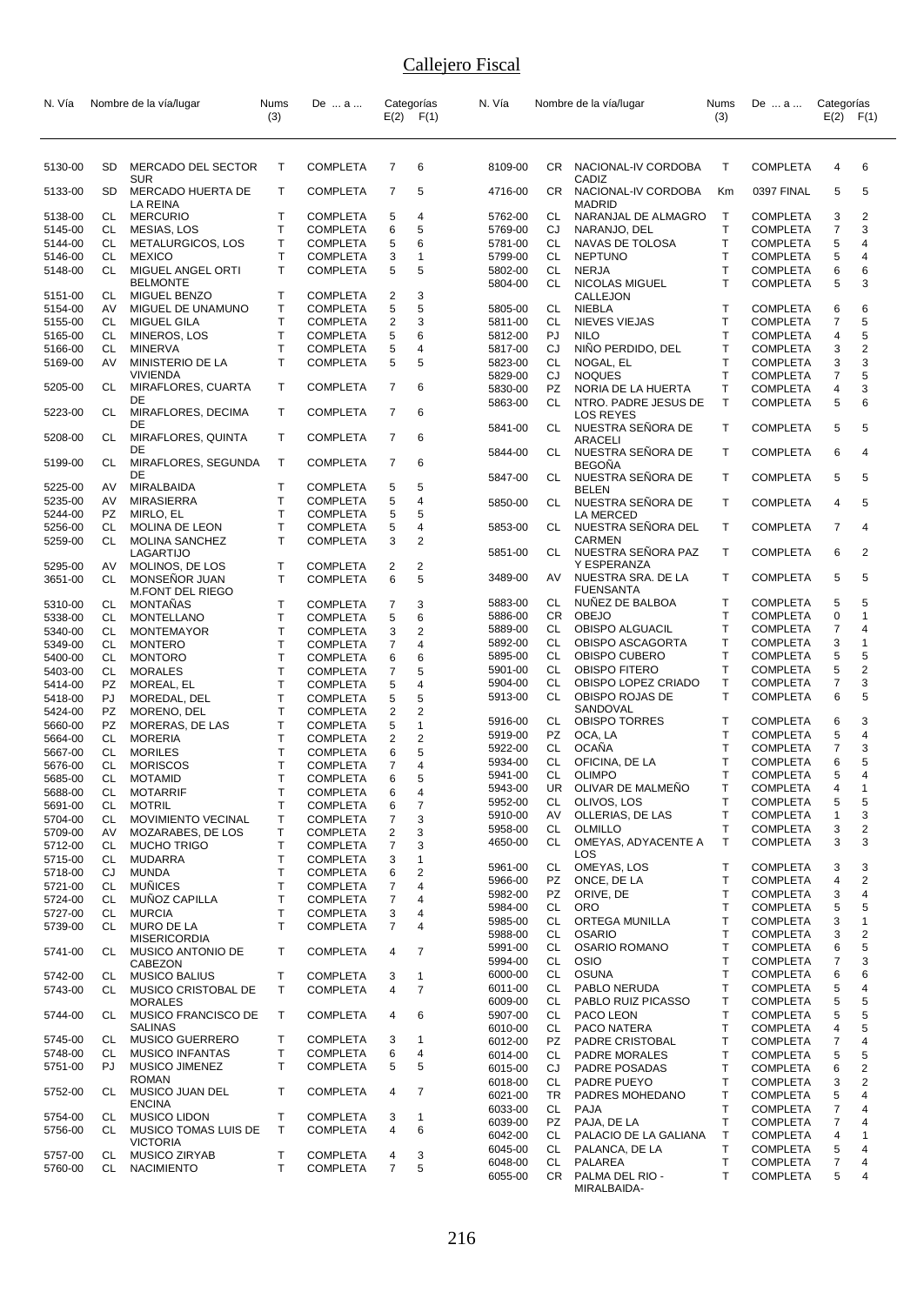| N. Vía             |           | Nombre de la vía/lugar                        | Nums               | De  a                              |                     | Categorías                       | N. Vía             |                 | Nombre de la vía/lugar                         | Nums              | De  a                              | Categorías          | F(1)                    |
|--------------------|-----------|-----------------------------------------------|--------------------|------------------------------------|---------------------|----------------------------------|--------------------|-----------------|------------------------------------------------|-------------------|------------------------------------|---------------------|-------------------------|
|                    |           |                                               | (3)                |                                    |                     | $E(2)$ $F(1)$                    |                    |                 |                                                | (3)               |                                    | E(2)                |                         |
| 6054-00            |           | CR PALMA DEL RIO,                             | Т                  | <b>COMPLETA</b>                    | 6                   | 4                                | 6367-00            | CL              | PERIODISTA EDUARDO                             | т                 | <b>COMPLETA</b>                    | 5                   | 4                       |
| 6072-00            | CL        | <b>BDA.OCCIDENTE</b><br>PALMA, LA             | Т                  | <b>COMPLETA</b>                    | 7                   | 3                                | 6368-00            | CL              | <b>BARO</b><br>PERIODISTA ENRIQUE              | Τ                 | <b>COMPLETA</b>                    | 5                   | 4                       |
| 6075-00            | CL        | PALMERA, LA                                   | Т                  | <b>COMPLETA</b>                    | 3                   | 4                                |                    |                 | ORTIZ GONZ.                                    |                   |                                    |                     |                         |
| 6144-00            | CL        | PALOMARES                                     | Т                  | <b>COMPLETA</b>                    | 7                   | 3                                | 6370-00            | CL              | PERIODISTA FCO.                                | Τ                 | <b>COMPLETA</b>                    | 5                   | 4                       |
| 6146-00            | PZ        | PALOMERA, DE LA                               | Т<br>$\mathsf{T}$  | <b>COMPLETA</b>                    | 5<br>$\overline{7}$ | 5<br>4                           | 6369-00            | CL              | <b>HIDALGO TRILLO</b><br>PERIODISTA GAGO       | Τ                 | <b>COMPLETA</b>                    | 6                   | 5                       |
| 6162-00<br>6171-00 | CJ<br>PJ  | PAN Y CONEJO<br><b>PANTOJA</b>                | T                  | <b>COMPLETA</b><br><b>COMPLETA</b> | 5                   | 6                                |                    |                 | JIMENEZ                                        |                   |                                    |                     |                         |
| 6177-00            | CL.       | PAPA JUAN XXIII                               | $\mathsf{T}$       | <b>COMPLETA</b>                    | 6                   | 4                                | 6372-00            | CL              | PERIODISTA GARCIA                              | т                 | <b>COMPLETA</b>                    | 5                   | 5                       |
| 6211-00<br>948-00  | CL<br>UR. | <b>PARIS</b><br>PARQUE DE LAS                 | Т<br>$\mathsf{T}$  | <b>COMPLETA</b><br><b>COMPLETA</b> | 3<br>6              | 1<br>3                           | 6375-00            | CL              | <b>NIELFA</b><br>PERIODISTA GARCIA             | T                 | <b>COMPLETA</b>                    | 3                   | 4                       |
| 6213-00            | <b>PS</b> | <b>AVENIDAS</b><br><b>PARQUE VERDE</b>        | т                  | <b>COMPLETA</b>                    | 5                   | 4                                | 6361-00            | PZ              | PRIETO<br>PERIODISTA JOSÉ                      | T                 | <b>COMPLETA</b>                    | 4                   | 3                       |
| 6219-00            | CL<br>CL  | <b>PARRAS</b>                                 | T<br>т             | <b>COMPLETA</b>                    | 7<br>5              | 3<br>5                           | 6373-00            | CL              | COUSO<br>PERIODISTA JOSE L. DE                 | $\mathsf{T}$      | <b>COMPLETA</b>                    | 5                   | 4                       |
| 1494-00            |           | PARROCO AGUSTIN<br><b>MOLINA</b>              |                    | <b>COMPLETA</b>                    |                     |                                  | 6374-00            | CL              | <b>CORDOBA</b><br>PERIODISTA JULIO A.          | т                 | <b>COMPLETA</b>                    | 4                   | 3                       |
| 6226-00            | CL        | <b>PARTICIPACION</b><br>CIUDADANA             | T                  | <b>COMPLETA</b>                    | 6                   | 4                                | 6376-00            | CL              | PARRADO<br>PERIODISTA JUSTO                    | T                 | <b>COMPLETA</b>                    | 5                   | 4                       |
| 8912-00            | CL        | PASEO DE LOS<br><b>VERDIALES</b>              | T                  | <b>COMPLETA</b>                    | 5                   | 5                                | 6377-00            | CL              | <b>URRUTIA</b><br>PERIODISTA LEAFAR            | т                 | <b>COMPLETA</b>                    | 4                   | 7                       |
| 6243-00            | CL        | <b>PASTORA</b>                                | т                  | <b>COMPLETA</b>                    | 7                   | 5                                | 6378-00            | CL              | PERIODISTA MIGUEL                              | т                 | <b>COMPLETA</b>                    | 5                   | 5                       |
| 6246-00            | CL        | <b>PASTORES</b>                               | Т                  | <b>COMPLETA</b>                    | 2                   | 2                                |                    |                 | ORTIZ                                          |                   |                                    |                     |                         |
| 6248-00            | <b>PZ</b> | PATIO BARTOLOME<br>POLO Y RAIGON              | $\mathsf{T}$       | <b>COMPLETA</b>                    | $\overline{7}$      | $\overline{7}$                   | 441-00             | CL              | PERIODISTA PACO<br>VARGAS                      | T                 | <b>COMPLETA</b>                    | 5                   | 5                       |
| 6250-00            | PZ.       | PATIO DEL PINTOR JUAN<br><b>MIRO</b>          | T                  | <b>COMPLETA</b>                    | $\overline{7}$      | $\overline{7}$                   | 6380-00            | CL              | PERIODISTA PEDRO<br><b>ALVAREZ</b>             | T                 | <b>COMPLETA</b>                    | 4                   | 5                       |
| 6251-00            | PZ        | PATIO DEL POETA<br><b>GABRIEL CELAYA</b>      | T                  | <b>COMPLETA</b>                    | $\overline{7}$      | 7                                | 6381-00            | CL              | PERIODISTA QUESADA<br>CHACON                   | T                 | <b>COMPLETA</b>                    | 4                   | 4                       |
| 6253-00            | PZ        | PATIO DEL POETA LUIS<br><b>ROSALES</b>        | T                  | <b>COMPLETA</b>                    | 7                   | $\overline{7}$                   | 6383-00            | CL              | PERIODISTA RICARDO<br><b>RODRIGUEZ</b>         | т                 | <b>COMPLETA</b>                    | 5                   | 5                       |
| 2675-00            | PZ.       | PATIO DOCTOR<br>ALVAREZ GARCIA                | T                  | <b>COMPLETA</b>                    | 2                   | 2                                | 6391-00            | CL              | PIANISTA RAFAEL                                | т                 | <b>COMPLETA</b>                    | 4                   | 5                       |
| 6247-00            | PZ -      | PATIO JOSE DE LA PEÑA                         | T                  | <b>COMPLETA</b>                    | 7                   | 6                                | 6409-00            | AV              | <b>OROZCO</b><br>PICONEROS, DE LOS             | T                 | <b>COMPLETA</b>                    | 3                   | 3                       |
| 6254-00            | PZ        | AGUAYO<br>PATIO LA VOZ DEL                    | T                  | <b>COMPLETA</b>                    | 7                   | 7                                | 6399-00<br>6435-00 | CL<br>PZ        | PIERNA, LA<br><b>PINEDA</b>                    | T<br>T            | <b>COMPLETA</b><br><b>COMPLETA</b> | 5<br>5              | 2<br>4                  |
| 6256-00            | PZ.       | <b>PUEBLO</b><br>PATIO PERIODISTA             | Т                  | <b>COMPLETA</b>                    | 4                   | $\overline{7}$                   | 6445-00            | CL              | PINTOR ANTONIO<br>RODRIGUEZ LUNA               | $\mathsf{T}$      | <b>COMPLETA</b>                    | 4                   | 5                       |
| 979-00             |           | <b>GRONDONA</b><br>PZ PATIO PERIODISTA        | T                  | <b>COMPLETA</b>                    | 4                   | $\overline{7}$                   | 6449-00            | CL              | PINTOR AGUILERA<br>AMATE                       | T                 | <b>COMPLETA</b>                    | 3                   | 3                       |
|                    |           | LADIS                                         |                    |                                    |                     |                                  | 6447-00            | CL              | PINTOR ARBASIA                                 | т                 | <b>COMPLETA</b>                    | 5                   | 4                       |
| 6388-00            | PZ        | PATIO PICO DE<br><b>ALMANZOR</b>              | T                  | <b>COMPLETA</b>                    | 7                   | 7                                | 6450-00            | CL              | PINTOR BERMEJO                                 | T                 | <b>COMPLETA</b>                    | 7                   | 5                       |
| 6392-00            | PZ        | PATIO PICO DE ANETO                           | т                  | <b>COMPLETA</b>                    | 7                   | 7                                | 6453-00            | PJ              | PINTOR CORDOBA                                 | T                 | <b>COMPLETA</b>                    | 4                   | 4                       |
| 6394-00            | PZ.       | PATIO PICO DEL                                | T.                 | <b>COMPLETA</b>                    | $\overline{7}$      | $\overline{7}$                   | 6456-00<br>6459-00 | CL<br>CL        | PINTOR CUENCA MUÑOZ<br>PINTOR EL GRECO         | $\mathsf{T}$<br>T | <b>COMPLETA</b><br><b>COMPLETA</b> | 2<br>6              | $\overline{2}$<br>4     |
|                    |           | <b>MULHACEN</b>                               |                    |                                    |                     |                                  | 6462-00            | PJ              | PINTOR ESCALANTE                               | T                 | <b>COMPLETA</b>                    | 5                   | 5                       |
| 6398-00<br>6395-00 | PZ<br>PZ  | PATIO PICO DEL VELETA<br>PATIO VICENTE SERENO | Т<br>T.            | <b>COMPLETA</b><br><b>COMPLETA</b> | 7<br>$\overline{7}$ | $\overline{7}$<br>$\overline{7}$ | 6465-00            | CL              | PINTOR ESPINOSA                                | Τ                 | COMPLETA                           | 6                   | 4                       |
|                    |           | CAPELLAN                                      |                    |                                    |                     |                                  | 6468-00            | СL              | PINTOR GARCIA GUIJO                            | T                 | <b>COMPLETA</b>                    | 4                   | 5                       |
| 6255-00            | CL        | PATRICIO CORREAS                              | т                  | <b>COMPLETA</b>                    | 5                   | 6                                | 6472-00            | PL              | PINTOR ITURRINO                                | T                 | <b>COMPLETA</b>                    | 4                   | 5                       |
| 6258-00            | CL.       | PATRICIO FURRIEL                              | T                  | <b>COMPLETA</b>                    | 5                   | 5                                | 6469-00            | СL              | PINTOR JUAN GRIS                               | Т                 | <b>COMPLETA</b>                    | 4                   | 4                       |
| 6260-00            | CL        | PAULA MONTAL                                  | Т                  | <b>COMPLETA</b>                    | 5                   | 4                                | 6474-00            | <b>CL</b>       | PINTOR LEAL GAETE                              | Τ                 | <b>COMPLETA</b>                    | 4                   | $\overline{\mathbf{4}}$ |
| 6279-00            | AV        | PAZ, DE LA                                    | Т                  | <b>COMPLETA</b>                    | 5                   | 4                                | 6476-00            | CL              | PINTOR LOPEZ-OBRERO                            | T                 | <b>COMPLETA</b>                    | 3                   | $\overline{\mathbf{c}}$ |
| 6282-00            | PZ        | PAZ, DE LA                                    | $\mathsf{T}$       | <b>COMPLETA</b>                    | 5                   | 5                                | 6477-00            | CL              | PINTOR LOSADA                                  | T                 | <b>COMPLETA</b>                    | 6                   | 5                       |
| 6314-00            | CL        | PEDROCHE                                      | T                  | <b>COMPLETA</b>                    | 3                   | 3                                | 6480-00            | CL              | PINTOR LOZANO SIDRO                            | Τ                 | <b>COMPLETA</b>                    | 5                   | 5                       |
| 6297-00            | CL        | PEDRO FERNANDEZ                               | T                  | <b>COMPLETA</b>                    | 7                   | 4                                | 6483-00            | CL              | PINTOR MARIANO                                 | T                 | <b>COMPLETA</b>                    | 4                   | 5                       |
| 6300-00            | CL        | PEDRO JIMENEZ                                 | $\mathsf{T}$       | <b>COMPLETA</b>                    | 7                   | 3                                |                    |                 | <b>BELMONTE</b>                                |                   | <b>COMPLETA</b>                    |                     |                         |
| 6303-00            | CL        | PEDRO LOPEZ                                   | $\mathsf{T}$       | <b>COMPLETA</b>                    | 3                   | 3                                | 6484-00            | CL              | PINTOR MARIANO<br><b>FORTUNY</b>               | Τ                 |                                    | 4                   | 5                       |
| 6306-00<br>6307-00 | CL<br>CL  | PEDRO MUÑOZ<br>PEDRO NOLASCO                  | $\mathsf{T}$<br>T. | <b>COMPLETA</b><br><b>COMPLETA</b> | 7<br>5              | 3<br>4                           | 6482-00<br>6485-00 | <b>CL</b><br>PZ | PINTOR MATISSE<br>PINTOR MIGUEL DEL            | T<br>$\mathsf{T}$ | <b>COMPLETA</b><br><b>COMPLETA</b> | 4<br>$\overline{7}$ | 5<br>3                  |
|                    |           | <b>MELENDEZ</b><br>PEDRO REY                  | T                  | <b>COMPLETA</b>                    |                     |                                  |                    |                 | MORAL GOMEZ                                    |                   |                                    |                     |                         |
| 6309-00<br>6312-00 | CL<br>CL  | PEDRO VERDUGO                                 | Т                  | <b>COMPLETA</b>                    | 7<br>7              | 3<br>3                           | 6486-00            | CL              | PINTOR MONROY                                  | $\mathsf{T}$      | <b>COMPLETA</b>                    | 5                   | 4                       |
| 6315-00            | CL        | <b>PELAGIO</b>                                | Т                  | <b>COMPLETA</b>                    | 5                   | 5                                | 6489-00            | CL              | PINTOR MONSERRAT                               | $\mathsf{T}$      | <b>COMPLETA</b>                    | 4                   | $\overline{4}$          |
| 6318-00            | CL.       | PELAYO CORREA                                 | Т                  |                                    | 4                   | 5                                | 6492-00            | CL              | PINTOR MUÑOZ LUCENA                            | T                 | <b>COMPLETA</b>                    | 6                   | 5                       |
| 6319-00            | CL        | PELETEROS, LOS                                | Т                  | <b>COMPLETA</b><br><b>COMPLETA</b> | 5                   | 6                                | 6495-00            | CL              | PINTOR MURILLO                                 | T                 | <b>COMPLETA</b>                    | 6                   | 5                       |
|                    |           |                                               |                    |                                    |                     |                                  | 6498-00            | CL              | PINTOR PALOMINO                                | T                 | <b>COMPLETA</b>                    | 5                   | 4                       |
| 6327-00<br>6331-00 | CL<br>CL  | <b>PEÑA</b><br>PEÑARROYA-                     | Т<br>$\mathsf{T}$  | <b>COMPLETA</b><br><b>COMPLETA</b> | 7<br>3              | 3<br>1                           | 6501-00            | CL              | PINTOR PEDRO                                   | $\mathsf{T}$      | <b>COMPLETA</b>                    | 5                   | 6                       |
|                    |           | PUEBLONUEVO                                   |                    |                                    |                     |                                  | 1581-00            | CL              | <b>ANTONIO RODRIGUEZ</b><br>PINTOR PEDRO BUENO | $\mathsf T$       | <b>COMPLETA</b>                    | 4                   | 6                       |
| 5964-00            | CL        | PENAS CORDOBESAS,<br>DE LAS                   | T                  | <b>COMPLETA</b>                    | 5                   | 5                                | 6504-00            | CL              | PINTOR PEDRO ROMANA                            | T                 | <b>COMPLETA</b>                    | 5                   | 5                       |
| 6344-00            | CL        | PEPE ESPALIU                                  | т                  | <b>COMPLETA</b>                    | 4                   | $\overline{2}$                   | 6507-00            | PJ              | PINTOR PELLICER                                | T                 | <b>COMPLETA</b>                    | 5                   | 5                       |
| 6345-00            | CL        | PERAL                                         | Т                  | <b>COMPLETA</b>                    | 7                   | 3                                | 6510-00            | CL              | PINTOR PEÑA-LOSA                               | Т                 | <b>COMPLETA</b>                    | 6                   | 6                       |
| 6357-00            | CL        | PEREZ DE CASTRO                               | Т                  | <b>COMPLETA</b>                    | 3                   | $\overline{2}$                   | 6513-00            | CL.             | PINTOR RACIONERO                               | T                 | <b>COMPLETA</b>                    | 4                   | 4                       |
| 6363-00            | CL.       | PERIODISTA AGUILERA                           | т                  | <b>COMPLETA</b>                    | 6                   | 5                                |                    |                 | CASTRO                                         |                   |                                    |                     |                         |
| 6364-00            | CL        | PERIODISTA ANTONIO                            | T.                 | <b>COMPLETA</b>                    | 5                   | 4                                | 6515-00<br>6516-00 | PZ<br>PJ        | PINTOR RAFAEL BOTI<br>PINTOR RAFAEL            | т<br>T            | <b>COMPLETA</b><br><b>COMPLETA</b> | 5<br>5              | 3<br>5                  |
| 2631-00            | CL        | RDGUEZ.MESA<br>PERIODISTA ANTONIO             | Τ                  | <b>COMPLETA</b>                    | 5                   | 4                                |                    |                 | ROMERO DE TORRES                               |                   |                                    |                     |                         |
|                    |           | SALMORAL B.                                   |                    |                                    |                     |                                  | 6519-00<br>6525-00 | CL<br>CL        | PINTOR RAMIREZ<br>PINTOR REINOSO               | Τ<br>T            | <b>COMPLETA</b><br><b>COMPLETA</b> | 4<br>4              | 5<br>5                  |
| 6366-00            | CL        | PERIODISTA<br>BALDOMERO MUNOZ                 | T                  | <b>COMPLETA</b>                    | 5                   | 5                                |                    |                 |                                                |                   |                                    |                     |                         |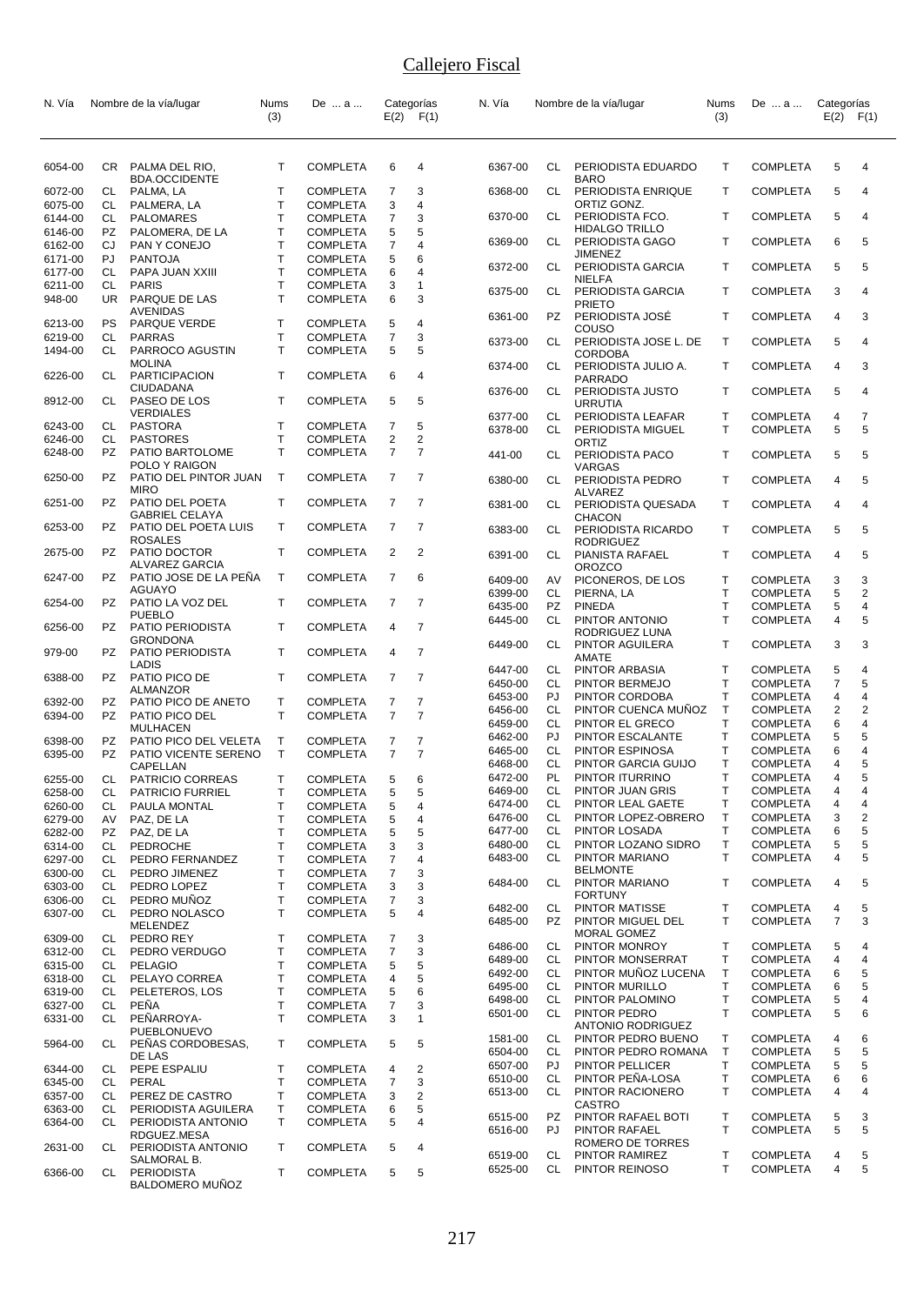| N. Vía             |                 | Nombre de la vía/lugar                     | Nums<br>(3)                  | De  a                              |                     | Categorías<br>$E(2)$ $F(1)$ | N. Vía             |           | Nombre de la vía/lugar                    | <b>Nums</b><br>(3) | De  a                              | Categorías<br>$E(2)$ $F(1)$ |                     |
|--------------------|-----------------|--------------------------------------------|------------------------------|------------------------------------|---------------------|-----------------------------|--------------------|-----------|-------------------------------------------|--------------------|------------------------------------|-----------------------------|---------------------|
|                    |                 |                                            |                              |                                    |                     |                             |                    |           |                                           |                    |                                    |                             |                     |
| 6522-00            | SD              | PINTOR REINOSO -                           | т                            | <b>COMPLETA</b>                    | 4                   | 5                           | 6708-00            | CL.       | POETA PAREDES                             | $\mathsf{T}$       | <b>COMPLETA</b>                    | 3                           | $\overline{1}$      |
|                    |                 | COLEGIO-                                   |                              |                                    |                     |                             | 6711-00            | CL        | POETA PERALTA                             | $\mathsf{T}$       | <b>COMPLETA</b>                    | 3                           | $\overline{2}$      |
| 6528-00            | PJ              | PINTOR RUIZ DE                             | Τ                            | <b>COMPLETA</b>                    | 4                   | 4                           | 6714-00            | CL        | POETA RICARDO MOLINA                      | $\mathsf{T}$       | <b>COMPLETA</b>                    | 7                           | 4                   |
| 6531-00            | CL              | SARAVIA<br>PINTOR SALO                     | т                            | <b>COMPLETA</b>                    | 5                   | 5                           | 6717-00<br>6720-00 | CL.<br>CL | POETA SOLIS<br>POETA VALDELOMAR           | $\mathsf{T}$<br>T. | <b>COMPLETA</b><br><b>COMPLETA</b> | 5<br>3                      | 5<br>1              |
| 6534-00            | CL              | PINTOR SOROLLA                             | Τ                            | <b>COMPLETA</b>                    | 6                   | 5                           |                    |           | PINEDA                                    |                    |                                    |                             |                     |
| 6536-00            | GL              | PINTOR TOPHAM                              | т                            | <b>COMPLETA</b>                    | 5                   | 6                           | 4210-00            | JD        | POETAS, DE LOS                            | Τ                  | <b>COMPLETA</b>                    | 6                           | 4                   |
| 6537-00            | CL              | PINTOR TORRADO                             | Т                            | <b>COMPLETA</b>                    | 4                   | 5                           | 6721-00            | CL        | POETISA ROSALIA DE                        | Τ                  | <b>COMPLETA</b>                    | 3                           | 1                   |
| 6540-00<br>6543-00 | CL<br><b>CL</b> | PINTOR VELAZQUEZ<br>PINTOR ZURBARAN        | Т<br>T.                      | <b>COMPLETA</b><br><b>COMPLETA</b> | 6<br>4              | 5<br>4                      | 6723-00            | CL        | CASTRO<br>POLA ARGENTARIA                 | T                  | <b>COMPLETA</b>                    | 6                           | 5                   |
| 6549-00            | CL              | PIO XII                                    | T                            | <b>COMPLETA</b>                    | 5                   | 5                           | 6726-00            | CL        | <b>POLACAS</b>                            | T                  | <b>COMPLETA</b>                    | 7                           | 4                   |
| 6550-00            | CL              | <b>PIORNO</b>                              | T                            | <b>COMPLETA</b>                    | 3                   | $\mathbf{1}$                | 6729-00            | CL        | <b>POLICHINELA</b>                        | T                  | <b>COMPLETA</b>                    | 7                           | 4                   |
| 6572-00            | CL              | <b>PLATA</b>                               | Τ                            | <b>COMPLETA</b>                    | 5                   | 5                           | 6746-00            | PG.       | POLIGONO INDUSTRIAL                       | Τ                  | <b>COMPLETA</b>                    | 5                           | 6                   |
| 6576-00<br>6579-00 | PJ<br>CL        | PLATERO ALCANTARA<br>PLATERO BERNABE DE    | т<br>T                       | <b>COMPLETA</b><br><b>COMPLETA</b> | 5<br>$\overline{4}$ | 4<br>4                      | 8511-00            | PG.       | <b>PEDROCHES</b><br>POLIGONO INDUSTRIAL   | T                  | <b>COMPLETA</b>                    | 5                           | 6                   |
|                    |                 | LOS REYES                                  |                              |                                    |                     |                             |                    |           | TORRECILLA                                |                    |                                    |                             |                     |
| 6585-00            | CL              | PLATERO DAMAS                              | т                            | <b>COMPLETA</b>                    | 3                   | 1                           | 6753-00            | CL        | POMPEYA PAULINA                           | Т                  | <b>COMPLETA</b>                    | 6                           | 6                   |
| 6588-00            | PJ              | PLATERO HEREDIA                            | т<br>T.                      | <b>COMPLETA</b>                    | 3                   | 1                           | 6756-00<br>6762-00 | CL<br>CL  | <b>POMPEYOS</b><br><b>PONTEVEDRA</b>      | $\mathsf{T}$<br>Τ  | <b>COMPLETA</b><br><b>COMPLETA</b> | 3<br>6                      | 3<br>5              |
| 6591-00<br>6594-00 | PJ<br>CL        | PLATERO LEIVA<br>PLATERO LUCAS             | T                            | <b>COMPLETA</b><br><b>COMPLETA</b> | 5<br>5              | 5<br>5                      | 6792-00            | CL        | PORTERIA DE SANTA                         | $\mathsf{T}$       | <b>COMPLETA</b>                    | 7                           | 3                   |
|                    |                 | <b>VALDES</b>                              |                              |                                    |                     |                             |                    |           | CLARA                                     |                    |                                    |                             |                     |
| 6597-00            | CL              | PLATERO MARTINEZ                           | т                            | <b>COMPLETA</b>                    | 3                   | $\mathbf{1}$                | 6795-00            | CL        | PORTERIA SANTA MARIA<br>DE GRACIA         | $\mathsf{T}$       | <b>COMPLETA</b>                    | $\overline{7}$              | 3                   |
| 6600-00<br>6603-00 | CL<br>CL        | PLATERO PEDRAJAS<br>PLATERO PEDRO DE       | т<br>т                       | <b>COMPLETA</b><br><b>COMPLETA</b> | 5<br>3              | 5<br>5                      | 6801-00            | CL        | PORTILLO                                  | T                  | <b>COMPLETA</b>                    | 7                           | 5                   |
|                    |                 | <b>BARES</b>                               |                              |                                    |                     |                             | 6804-00            | CL        | PORTUGAL                                  | T                  | <b>COMPLETA</b>                    | 5                           | 4                   |
| 6606-00            | CL              | PLATERO PEDRO                              | т                            | <b>COMPLETA</b>                    | 4                   | 5                           | 6810-00            | CL        | <b>POSTRERA</b>                           | T                  | <b>COMPLETA</b>                    | 7                           | 4                   |
| 6609-00            | CL              | SANCHEZ DE LUQUE<br>PLATERO RAFAEL         | Τ                            | <b>COMPLETA</b>                    | 5                   | 5                           | 6813-00<br>6819-00 | PZ<br>CL. | POTRO, DEL<br>POZANCO                     | T<br>$\mathsf{T}$  | <b>COMPLETA</b><br><b>COMPLETA</b> | 7<br>7                      | 4<br>3              |
|                    |                 | <b>MUNOZ HORNERO</b>                       |                              |                                    |                     |                             | 6828-00            | CL        | POZO DE CUETO                             | Τ                  | <b>COMPLETA</b>                    | 7                           | 4                   |
| 6615-00            | CL              | PLATERO REPISO                             | т                            | <b>COMPLETA</b>                    | 3                   | 4                           | 6831-00            | CL        | POZO DE DOS BOCAS                         | T                  | <b>COMPLETA</b>                    | 7                           | 3                   |
| 6618-00            | CL              | PLATERO RODRIGO DE                         | т                            | <b>COMPLETA</b>                    | 5                   | 4                           | 6837-00            | CL        | POZOBLANCO                                | T                  | <b>COMPLETA</b>                    | 6                           | 6                   |
| 6621-00            | CL              | LEON<br>PLATERO SANCHEZ DE                 | т                            | <b>COMPLETA</b>                    | 3                   | 4                           | 6870-00            | CL        | <b>PRENSA</b>                             | T                  | <b>COMPLETA</b>                    | 7                           | 4                   |
|                    |                 | LA CRUZ                                    |                              |                                    |                     |                             | 6873-00<br>6876-00 | CL<br>CL  | PREVISION, LA<br>PRIEGO DE CORDOBA        | Τ<br>T             | <b>COMPLETA</b><br><b>COMPLETA</b> | 2<br>6                      | 4<br>5              |
| 3393-00            | CL              | PLATEROS, DE LOS                           | т                            | <b>COMPLETA</b>                    | 3                   | 3                           | 6878-00            | CL        | PRIMERO DE MAYO                           | T                  | <b>COMPLETA</b>                    | 4                           | 5                   |
| 6625-00<br>6630-00 | CL<br>CL        | <b>PLATINO</b><br><b>PLEITINEROS</b>       | Т<br>т                       | <b>COMPLETA</b>                    | 5<br>7              | 5<br>3                      | 6881-00            | CL        | PRINCESA WALADA                           | T                  | <b>COMPLETA</b>                    | 3                           | 1                   |
| 6633-00            | CL.             | POCITO, DEL                                | T                            | <b>COMPLETA</b><br><b>COMPLETA</b> | 5                   | 4                           | 6885-00            | CL        | PROCONSUL METELO                          | $\mathsf{T}$       | <b>COMPLETA</b>                    | 7                           | 5                   |
| 6639-00            | CL              | POETA ALONSO DE                            | т                            | <b>COMPLETA</b>                    | 3                   | $\mathbf{1}$                | 1629-00            | PZ        | <b>PIO</b><br>PROFESOR ARANGUREN          | $\mathsf{T}$       | <b>COMPLETA</b>                    | 7                           | 4                   |
|                    |                 | <b>BONILLA</b>                             |                              |                                    |                     |                             | 3390-00            | AV        | PROFESOR ARNOLD J.                        | T.                 | <b>COMPLETA</b>                    | 5                           | 5                   |
| 6642-00            | CL              | POETA ANTONIO<br>AREVALO                   | т                            | <b>COMPLETA</b>                    | 6                   | 5                           |                    |           | <b>TOYNBEE</b>                            |                    |                                    |                             |                     |
| 6645-00            | CL              | POETA ANTONIO GALA                         | т                            | <b>COMPLETA</b>                    | 5                   | 5                           | 6891-00            | CL        | PROFESOR CASTILLA<br>DEL PINO             | $\mathsf{T}$       | <b>COMPLETA</b>                    | 3                           | 1                   |
| 6648-00            | CL              | POETA ANTONIO                              | T                            | <b>COMPLETA</b>                    | 3                   | 1                           | 6897-00            | CL        | PROFESOR EDUARDO                          | Τ                  | <b>COMPLETA</b>                    | 3                           | 1                   |
| 6651-00            | PJ              | <b>MACHADO</b><br>POETA BAENA YUSTE        | т                            | <b>COMPLETA</b>                    | 5                   | 5                           |                    |           | <b>HERNANDEZ P.</b>                       |                    |                                    |                             |                     |
| 6654-00            | PJ              | POETA BELMONTE                             | т                            | <b>COMPLETA</b>                    | 5                   | 5                           | 6900-00            | CL        | PROFESOR JUAN<br>CARANDELL Y P.           | Τ                  | <b>COMPLETA</b>                    | 3                           | $\mathbf{1}$        |
|                    |                 | MULLER                                     |                              |                                    |                     |                             | 6903-00            | CL        | PROFESOR JULIAN                           | Τ                  | <b>COMPLETA</b>                    | 3                           | $\overline{1}$      |
| 6657-00            | СL              | POETA BLANCO CRIADO                        | $\mathsf{T}$<br>$\mathsf{T}$ | <b>COMPLETA</b>                    | 5                   | 4                           |                    |           | RIVERA TARRAGO                            |                    |                                    |                             |                     |
| 6660-00<br>6663-00 | CL<br>CL        | POETA BLAS DE OTERO<br>POETA EMILIO PRADOS | T                            | <b>COMPLETA</b><br><b>COMPLETA</b> | 3<br>3              | 1<br>1                      | 6906-00            | PZ        | PROFESOR LOPEZ<br>NEYRA                   | т                  | <b>COMPLETA</b>                    | 5                           | 3                   |
| 6669-00            | CL              | POETA FEDERICO                             | т                            | <b>COMPLETA</b>                    | 3                   | 1                           | 6909-00            | CL        | PROFESOR LUCENA                           | T                  | <b>COMPLETA</b>                    | 3                           | 3                   |
|                    |                 | <b>GARCIA LORCA</b>                        |                              |                                    |                     |                             |                    |           | CONDE                                     |                    |                                    |                             |                     |
| 6666-00            | CL              | POETA FRANCISCO<br>AREVALO                 | т                            | <b>COMPLETA</b>                    | 4                   | 4                           | 5201-00            | CL        | PROFESOR TIERNO<br>GALVAN                 | Т                  | <b>COMPLETA</b>                    | 5                           | 5                   |
| 6672-00            | CL              | POETA GUSTAVO                              | т                            | <b>COMPLETA</b>                    | 3                   | $\mathbf{1}$                | 6927-00            | PT        | PUENTE DE SAN RAFAEL                      | $\top$             | COMPLETA                           | 4                           | 2                   |
|                    |                 | ADOLFO BECQUER                             |                              |                                    |                     |                             | 6930-00            | CL        | PUENTE GENIL                              | Т                  | <b>COMPLETA</b>                    | 6                           | 5                   |
| 6675-00<br>6676-00 | PZ<br>CL        | POETA IBN ZAYDUN<br>POETA JORGE GUILLEN    | т<br>т                       | <b>COMPLETA</b><br><b>COMPLETA</b> | 2<br>3              | 3<br>1                      | 6936-00            | PT        | PUENTE ROMANO                             | T                  | <b>COMPLETA</b>                    | 5                           | 4                   |
| 6677-00            | CL.             | POETA JOSE MARIA                           | т                            | <b>COMPLETA</b>                    | 3                   | 1                           | 6957-00<br>6960-00 | CL.<br>CL | PUERTA DE ALMODOVAR<br>PUERTA DEL COLODRO | $\mathsf{T}$<br>Τ  | <b>COMPLETA</b><br><b>COMPLETA</b> | 6<br>7                      | 3<br>3              |
|                    |                 | <b>ALVARINO</b>                            |                              |                                    |                     |                             | 7245-00            | PZ        | PUERTA DEL RINCON                         | Т                  | <b>COMPLETA</b>                    | 5                           | 3                   |
| 6679-00            | PZ              | POETA JUAN BERNIER                         | Т                            | <b>COMPLETA</b>                    | 5                   | 4                           | 6963-00            | CL        | PUERTA NUEVA                              | T                  | <b>COMPLETA</b>                    | 5                           | 4                   |
| 6680-00            | CL              | POETA JUAN MORALES<br><b>ROJAS</b>         | T                            | <b>COMPLETA</b>                    | 4                   | 7                           | 6966-00            | CL        | PUERTA OSARIO                             | т                  | <b>COMPLETA</b>                    | 2                           | $\overline{2}$      |
| 6678-00            | CL              | POETA JUAN RAMON                           | Т                            | <b>COMPLETA</b>                    | 3                   | 1                           | 6969-00<br>6972-00 | CL<br>CL  | PUERTA PLASENCIA<br>PUERTA SEVILLA        | т<br>Τ             | <b>COMPLETA</b>                    | 5<br>7                      | 5<br>4              |
|                    |                 | JIMENEZ                                    |                              |                                    |                     |                             | 6976-00            | CL        | PUERTO CALATRAVENO                        | $\mathsf T$        | <b>COMPLETA</b><br><b>COMPLETA</b> | 3                           | 3                   |
| 6684-00<br>6687-00 | CL<br>CL        | POETA JUAN REJANO                          | Т<br>т                       | <b>COMPLETA</b><br><b>COMPLETA</b> | 3<br>3              | 1<br>1                      | 6975-00            | PJ        | PUERTO DE SANTA                           | $\mathsf{T}$       | <b>COMPLETA</b>                    | 5                           | 5                   |
| 6690-00            | CL              | POETA LUIS CERNUDA<br>POETA MANUEL         | T                            | <b>COMPLETA</b>                    | 3                   | 1                           |                    |           | <b>MARIA</b>                              |                    |                                    |                             |                     |
|                    |                 | ALTOLAGUIRRE                               |                              |                                    |                     |                             | 6984-00<br>7008-00 | CR<br>CL  | PUESTA EN RIEGO<br>PUNTA UMBRIA           | Τ<br>Τ             | <b>COMPLETA</b><br><b>COMPLETA</b> | 6<br>6                      | $\overline{7}$<br>6 |
| 6693-00            | CL              | POETA MANUEL                               | т                            | <b>COMPLETA</b>                    | 3                   | 1                           | 7053-00            | CL        | QUESO                                     | $\mathsf{T}$       | <b>COMPLETA</b>                    | 7                           | 3                   |
| 6696-00            | PJ              | <b>MACHADO</b><br>POETA MANUEL REINA       | Τ                            | <b>COMPLETA</b>                    | 5                   | 5                           | 7065-00            | CJ        | <b>QUINTEROS</b>                          | Τ                  | <b>COMPLETA</b>                    | 2                           | 2                   |
| 6699-00            | CL              | POETA MARCIAL                              | т                            | <b>COMPLETA</b>                    | 6                   | 5                           | 7080-00            | UR        | QUITAPESARES                              | T                  | <b>COMPLETA</b>                    | 3                           | 1                   |
| 6702-00            | CL              | POETA MIGUEL                               | т                            | <b>COMPLETA</b>                    | 5                   | $\mathbf{1}$                | 2175-00            | AV        | RABANALES, DE                             | Τ                  | <b>COMPLETA</b>                    | 5                           | 5                   |
| 6705-00            | CL              | HERNANDEZ<br>POETA MUHAMMAD                | т                            | <b>COMPLETA</b>                    | 3                   | 4                           | 7092-00<br>7094-00 | CL<br>CL  | RABIDA, LA<br>RADIO, DE LA                | Т<br>Τ             | <b>COMPLETA</b><br><b>COMPLETA</b> | 6<br>3                      | 6<br>2              |
|                    |                 | <b>IQBAL</b>                               |                              |                                    |                     |                             | 7078-00            | CL        | RAFAEL ARROYO                             | T                  | <b>COMPLETA</b>                    | 5                           | 5                   |
| 6706-00            | CL              | POETA PABLO GARCIA<br><b>BAENA</b>         | Т                            | <b>COMPLETA</b>                    | 3                   | 1                           | 7093-00            | GL        | RAFAEL BERNIER<br>SOLDEVILLA              | T                  | <b>COMPLETA</b>                    | 5                           | 5                   |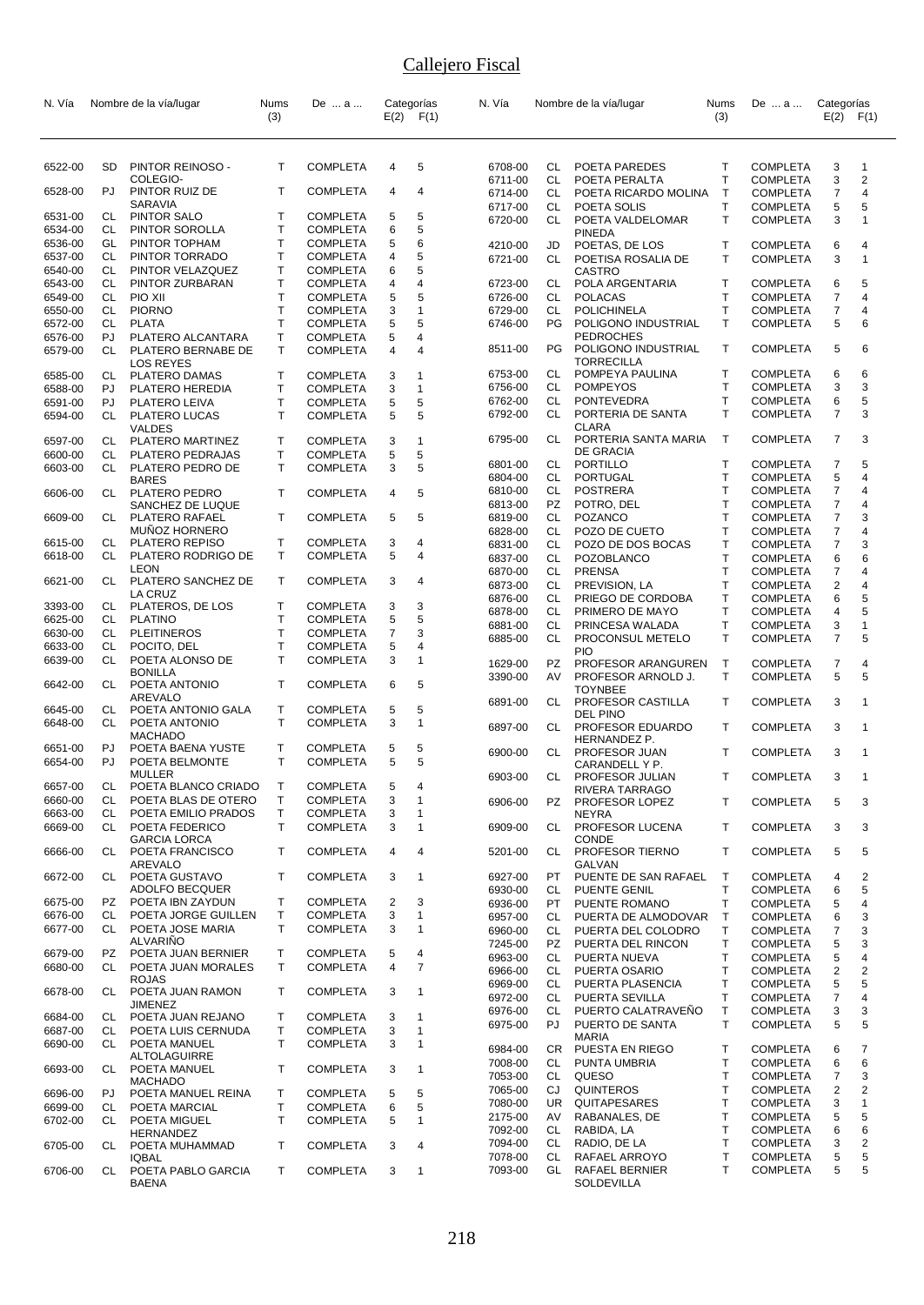| N. Vía             |                  | Nombre de la vía/lugar                         | Nums              | De  a                              |                     | Categorías                   | N. Vía             |                 | Nombre de la vía/lugar                     | Nums                   | De  a                              | Categorías          |                     |
|--------------------|------------------|------------------------------------------------|-------------------|------------------------------------|---------------------|------------------------------|--------------------|-----------------|--------------------------------------------|------------------------|------------------------------------|---------------------|---------------------|
|                    |                  |                                                | (3)               |                                    |                     | $E(2)$ $F(1)$                |                    |                 |                                            | (3)                    |                                    | $E(2)$ $F(1)$       |                     |
|                    |                  |                                                |                   |                                    |                     |                              |                    |                 |                                            |                        |                                    |                     |                     |
| 7085-00            | CL               | RAFAEL DE LA HOZ                               | T                 | <b>COMPLETA</b>                    | 2                   | 3                            | 444-00             | PJ.             | ROSAL DE LA FRONTERA                       | $\top$                 | <b>COMPLETA</b>                    | 5                   | 5                   |
| 5047-00            | CL               | <b>ARDERIUS</b><br>RAFAEL MARQUEZ              | T                 | <b>COMPLETA</b>                    | 4                   | 3                            | 7374-00<br>7380-00 | CJ<br><b>CL</b> | <b>ROSALAS</b><br>ROSARIO, EL              | T<br>$\mathsf{T}$      | <b>COMPLETA</b><br><b>COMPLETA</b> | $\overline{7}$<br>6 | 3<br>5              |
| 7100-00            | CL               | MAZZANTINI<br>RAFAEL PEREZ DE                  | T                 | <b>COMPLETA</b>                    | 4                   | 3                            | 7379-00            | CL              | ROSARIO VAZQUEZ<br>ANGULO                  | $\mathsf{T}$           | <b>COMPLETA</b>                    | $\overline{2}$      | 3                   |
| 7099-00            | CL               | GUZMAN<br>RAFAEL PEREZ LEON -                  | T                 | <b>COMPLETA</b>                    | 7                   | 3                            | 7386-00            | CL              | <b>ROSVITA</b>                             | T<br>T                 | <b>COMPLETA</b>                    | 6                   | 6                   |
|                    |                  | <b>CUATRO REAL</b>                             |                   |                                    |                     |                              | 7395-00<br>7394-00 | PZ<br>CL        | <b>RUBEN DARIO</b><br><b>RUBI</b>          | T                      | <b>COMPLETA</b><br><b>COMPLETA</b> | 5<br>5              | 6<br>5              |
| 7097-00<br>5055-00 | PJ<br>CL         | RAFAEL RIVAS DIAZ<br>RAFAELA LOZANO            | т<br>T.           | <b>COMPLETA</b><br><b>COMPLETA</b> | 7<br>$\overline{7}$ | 3<br>5                       | 7410-00            | PZ              | RUISEÑOR, DEL                              | $\mathsf{T}$           | <b>COMPLETA</b>                    | 4                   | 5                   |
|                    |                  | <b>GARRIDO</b>                                 |                   |                                    |                     |                              | 7413-00<br>7416-00 | PJ<br>CL        | <b>RUIZ ARMENTA</b><br><b>RUIZ DE LEON</b> | T<br>T                 | <b>COMPLETA</b><br><b>COMPLETA</b> | 3<br>5              | 3<br>4              |
| 7101-00<br>7110-00 | CL<br>CL.        | RAIMUNDO LULIO<br>RAMIREZ DE ARELLANO          | т<br>Т            | <b>COMPLETA</b><br><b>COMPLETA</b> | 4<br>3              | 4<br>$\overline{2}$          | 7422-00            | CL              | RUMI, EL                                   | $\mathsf{T}$           | <b>COMPLETA</b>                    | 2                   | 1                   |
| 7113-00            | CL               | RAMIREZ DE LAS CASAS                           | T.                | <b>COMPLETA</b>                    | 3                   | $\overline{2}$               | 7423-00<br>7428-00 | CL<br>CL        | <b>RUTE</b><br>SAAVEDRAS, LOS              | T<br>T                 | <b>COMPLETA</b><br><b>COMPLETA</b> | 5<br>6              | 6<br>5              |
| 7115-00            | CL               | <b>DEZA</b><br>RAMON TOLEDANO                  | T                 | <b>COMPLETA</b>                    | 6                   | 6                            | 7434-00            | PJ              | <b>SABULAR</b>                             | T                      | <b>COMPLETA</b>                    | 5                   | 5                   |
| 7116-00            | PZ               | <b>CUENCA</b><br>RAMON Y CAJAL                 | т                 | <b>COMPLETA</b>                    | 2                   | 2                            | 7437-00<br>7440-00 | CL<br>PJ        | SAGRADA FAMILIA<br>SAGRADA FAMILIA         | T<br>T                 | <b>COMPLETA</b><br><b>COMPLETA</b> | 5<br>5              | 5<br>4              |
| 7131-00            | СL               | <b>RASTRERA</b>                                | T                 | <b>COMPLETA</b>                    | 7                   | 5                            | 7446-00            | CL              | <b>SAGUNTO</b>                             | T                      | <b>COMPLETA</b>                    | 3                   | 5                   |
| 7137-00            | PZ.              | RASTRO, DEL                                    | Т                 | <b>COMPLETA</b>                    | 7                   | 5                            | 7456-00<br>7458-00 | CL<br>CL        | SALAMA<br>SALDANA                          | T<br>T                 | <b>COMPLETA</b><br><b>COMPLETA</b> | 6<br>3              | 3<br>1              |
| 7143-00<br>7155-00 | CL<br>CL         | <b>RAVE</b><br><b>REALEJO</b>                  | Т<br>Т            | <b>COMPLETA</b><br><b>COMPLETA</b> | 7<br>3              | 4<br>3                       | 7466-00            | CL              | SALVADOR ALLENDE                           | T                      | <b>COMPLETA</b>                    | 4                   | 6                   |
| 7158-00            | <b>PZ</b>        | REALEJO, DEL                                   | $\mathsf{T}$      | <b>COMPLETA</b>                    | 3                   | 3                            | 7467-00            | CL              | SALVADOR SALIDO                            | T                      | <b>COMPLETA</b>                    | 6                   | 5                   |
| 7161-00<br>7205-00 | <b>CL</b><br>CL. | <b>RECESMUNDO</b><br><b>RECTIFICADORES</b>     | Т<br>Т            | <b>COMPLETA</b><br><b>COMPLETA</b> | 5<br>5              | 4<br>7                       | 7468-00<br>7470-00 | CL<br>CL        | <b>SALVIA</b><br>SAMUEL DE LOS             | T<br>$\mathsf{T}$      | <b>COMPLETA</b><br><b>COMPLETA</b> | 3<br>6              | 1<br>3              |
| 7170-00            | CL               | <b>REGINA</b>                                  | T                 | <b>COMPLETA</b>                    | 7                   | 3                            |                    |                 | SANTOS Y GENER                             |                        |                                    |                     |                     |
| 7173-00            | PZ<br><b>CL</b>  | REGINA, DE                                     | Т                 | <b>COMPLETA</b>                    | 7                   | 3                            | 7473-00<br>7476-00 | CL<br>CL        | <b>SAN ACISCLO</b><br>SAN ADOLFO           | Т<br>T                 | <b>COMPLETA</b><br><b>COMPLETA</b> | 5<br>6              | 5<br>3              |
| 7176-00<br>7186-00 | CL               | <b>REINA MERCEDES</b><br>REIVINDICACION, DE LA | Т<br>Т            | <b>COMPLETA</b><br><b>COMPLETA</b> | 5<br>7              | 5<br>4                       | 7488-00            | <b>PZ</b>       | <b>SAN AGUSTIN</b>                         | T                      | <b>COMPLETA</b>                    | 7                   | 4                   |
| 7188-00            | CL               | REJAS DE DON GOME                              | Т                 | <b>COMPLETA</b>                    | 7                   | 3                            | 7479-00            | CL              | SAN AGUSTIN, CALLE Y<br><b>COMPAS DE</b>   | $\mathsf{T}$           | <b>COMPLETA</b>                    | 7                   | 4                   |
| 7191-00<br>7198-00 | CL<br>CL         | <b>RELOJ</b><br>REPRESENTACION, DE             | T<br>T.           | COMPLETA<br><b>COMPLETA</b>        | 3<br>$\overline{7}$ | $\overline{c}$<br>3          | 7490-00            | CL              | SAN ALBERTO MAGNO                          | Т                      | <b>COMPLETA</b>                    | 5                   | 5                   |
|                    |                  | LA                                             |                   |                                    |                     |                              | 7497-00<br>7500-00 | CL<br>PZ        | SAN ALVARO<br><b>SAN ANDRES</b>            | T<br>T                 | <b>COMPLETA</b><br><b>COMPLETA</b> | 2<br>5              | $\overline{2}$<br>4 |
| 7200-00<br>7207-00 | AV<br>CL         | REPUBLICA ARGENTINA<br><b>RETAMA</b>           | т<br>Т            | <b>COMPLETA</b><br><b>COMPLETA</b> | 1<br>3              | 2<br>1                       | 7515-00            | CL              | SAN ANTONIO DE PADUA                       | $\mathsf{T}$           | <b>COMPLETA</b>                    | 6                   | 4                   |
| 7225-00            | CL               | REUNION, DE LA                                 | T                 | <b>COMPLETA</b>                    | 7                   | 3                            | 7533-00            | CL              | <b>SAN BARTOLOME</b>                       | T                      | <b>COMPLETA</b>                    | 7                   | 4                   |
| 7209-00            | CL.              | <b>REY DON PEDRO</b>                           | $\mathsf{T}$      | <b>COMPLETA</b>                    | 6                   | 5                            | 7536-00<br>7539-00 | PZ<br>CL        | <b>SAN BARTOLOME</b><br><b>SAN BASILIO</b> | T<br>T                 | <b>COMPLETA</b><br><b>COMPLETA</b> | 7<br>$\overline{7}$ | 4<br>4              |
| 7212-00<br>7215-00 | CL.<br>CL        | <b>REY DON PELAYO</b><br><b>REY HEREDIA</b>    | Τ<br>T            | <b>COMPLETA</b><br><b>COMPLETA</b> | 6<br>5              | 5<br>3                       | 7548-00            | CL              | <b>SAN CRISTOBAL</b>                       | T                      | <b>COMPLETA</b>                    | 6                   | 4                   |
| 7218-00            | CL               | <b>REY RODRIGO</b>                             | $\mathsf{T}$      | COMPLETA                           | 3                   | $\mathbf{1}$                 | 7554-00<br>7560-00 | CL<br>CL        | SAN DIEGO DE ALCALA<br><b>SAN ELOY</b>     | T<br>$\mathsf{T}$      | <b>COMPLETA</b><br><b>COMPLETA</b> | 2<br>7              | 4<br>5              |
| 7221-00<br>7233-00 | CL<br>PS         | <b>REYES CATOLICOS</b><br>RIBERA, DE LA        | Т<br>T            | <b>COMPLETA</b><br><b>COMPLETA</b> | 2<br>5              | $\overline{c}$<br>4          | 7563-00            | PZ              | SAN ELOY, DE                               | T                      | <b>COMPLETA</b>                    | 7                   | 4                   |
| 7236-00            | СL               | RICARDO DE MONTIS                              | Т                 | <b>COMPLETA</b>                    | 6                   | 3                            | 7569-00            | CL              | SAN EULOGIO                                | T                      | <b>COMPLETA</b>                    | $\overline{7}$      | 3                   |
| 7237-00            | CL               | RIGOBERTA MENCHU                               | Т<br>T            | <b>COMPLETA</b>                    | 3<br>7              | 2<br>4                       | 7572-00            | CL              | SAN FAUSTO DE LA<br><b>FLORIDA</b>         | T                      | <b>COMPLETA</b>                    | 3                   | 1                   |
| 7248-00<br>7257-00 | СL<br>CL         | <b>RINCONADA</b><br>RINCONADA SAN              | $\mathsf{T}$      | <b>COMPLETA</b><br><b>COMPLETA</b> | $\overline{7}$      | 4                            | 7575-00            | СL              | <b>SAN FELIPE</b>                          | Τ                      | <b>COMPLETA</b>                    | 2                   | 2                   |
|                    |                  | <b>ANTONIO</b>                                 |                   |                                    |                     |                              | 7578-00<br>7587-00 | СL<br>СL        | SAN FERNANDO<br><b>SAN FRANCISCO</b>       | T<br>T                 | <b>COMPLETA</b><br><b>COMPLETA</b> | 5<br>7              | 4<br>4              |
| 7269-00<br>7270-00 | CL<br>CL         | <b>RIO GUADAJOZ</b><br>RIO NEVALO              | T<br>т            | <b>COMPLETA</b><br><b>COMPLETA</b> | 5<br>5              | 5<br>4                       | 7602-00            | СL              | SAN FRANCISCO DE                           |                        | 0001 FINAL                         | 5                   |                     |
| 7278-00            | CL               | RIOS, LOS                                      | T                 | <b>COMPLETA</b>                    | 6                   | 5                            | 7602-00            | CL              | <b>SALES</b><br>SAN FRANCISCO DE           | P                      | 0002 FINAL                         | 6                   | 4                   |
| 7281-00<br>7302-00 | CL<br>CL         | RIVAS Y PALMA<br>RODOLFO GIL                   | Т<br>T            | <b>COMPLETA</b><br><b>COMPLETA</b> | 7<br>2              | 5<br>4                       |                    |                 | <b>SALES</b>                               |                        |                                    |                     |                     |
| 7305-00            | CL               | RODRIGO DE TRIANA                              | Т                 | <b>COMPLETA</b>                    | 5                   | 6                            | 7605-00            | CL              | <b>SAN FRANCISCO</b><br><b>SOLANO</b>      | Τ                      | <b>COMPLETA</b>                    | 3                   | 1                   |
| 7311-00<br>7314-00 | CL<br>CL         | RODRIGUEZ MARIN<br>RODRIGUEZ SANCHEZ           | T.<br>т           | <b>COMPLETA</b><br><b>COMPLETA</b> | 3<br>3              | 3<br>$\overline{\mathbf{c}}$ | 7611-00            | CL              | <b>SAN HERMENEGILDO</b>                    | т                      | <b>COMPLETA</b>                    | 6                   | 6                   |
| 7320-00            | CL               | <b>ROELAS</b>                                  | Τ                 | <b>COMPLETA</b>                    | 7                   | 4                            | 7614-00            | PZ              | SAN IGNACIO DE<br>LOYOLA                   | Т                      | <b>COMPLETA</b>                    | 2                   | 2                   |
| 7329-00            | CL               | <b>ROMA</b>                                    | T                 | <b>COMPLETA</b>                    | 3                   | 1                            | 7623-00            | CL              | <b>SAN ISIDORO</b>                         | т                      | <b>COMPLETA</b>                    | 7                   | 4                   |
| 7344-00<br>7347-00 | CL<br>CL         | <b>ROMERO</b><br><b>ROMERO BARROS</b>          | T<br>T            | <b>COMPLETA</b><br><b>COMPLETA</b> | 6<br>7              | 3<br>3                       | 7629-00<br>7641-00 | CL<br>CL        | <b>SAN JAUNARIO</b><br><b>SAN JOSE</b>     | T<br>T                 | <b>COMPLETA</b><br><b>COMPLETA</b> | 6<br>6              | 5<br>5              |
| 7353-00            | CL               | <b>RONDA</b>                                   | Т                 | <b>COMPLETA</b>                    | 6                   | 6                            | 7647-00            | AV              | SAN JOSE DE CALASANZ                       | $\mathsf{T}$           | <b>COMPLETA</b>                    | 3                   | 1                   |
| 660-00<br>660-00   | CL<br>CL         | RONDA DE ANDUJAR<br>RONDA DE ANDUJAR           | $\mathbf{I}$<br>P | 0001 FINAL<br>0002 FINAL           | 5<br>6              | 4<br>4                       | 7704-00            | PZ              | <b>SAN JUAN</b>                            | Τ                      | <b>COMPLETA</b>                    | 5                   | 2                   |
| 4179-00            | CL               | RONDA DE ISASA                                 | Т                 | COMPLETA                           | 5                   | 3                            | 7677-00            | CL              | SAN JUAN BAUTISTA DE<br><b>LA SALLE</b>    | $\mathsf{T}$           | <b>COMPLETA</b>                    | 3                   | 1                   |
| 4806-00            | CL               | RONDA DE LA MANCA                              | T                 | 0001 0001                          | 4                   | 4                            | 7680-00            | CL              | SAN JUAN BOSCO                             | Т                      | <b>COMPLETA</b>                    | 6                   | 4                   |
| 4806-00<br>4806-00 | CL<br>CL         | RONDA DE LA MANCA<br>RONDA DE LA MANCA         | $\mathbf{I}$<br>P | 0003 FINAL<br>0002 0010            | 4<br>4              | 4<br>4                       | 7683-00<br>7689-00 | CL<br>CL        | SAN JUAN DE DIOS<br>SAN JUAN DE LA CRUZ    | Т<br>т                 | <b>COMPLETA</b><br><b>COMPLETA</b> | 3<br>5              | $\overline{2}$<br>3 |
| 4806-00            | CL.              | RONDA DE LA MANCA                              | P                 | 0012 FINAL                         | 4                   | 4                            | 7692-00            | PZ              | SAN JUAN DE LETRAN                         | Т                      | <b>COMPLETA</b>                    | 7                   | 5                   |
| 5016-00            | CL               | RONDA DE LOS<br><b>MARTIRES</b>                | T.                | <b>COMPLETA</b>                    | 5                   | 4                            | 7695-00            | CL.             | SAN JUAN DE<br>PALOMARES                   | $\mathsf{T}$           | <b>COMPLETA</b>                    | $\overline{7}$      | 4                   |
| 8298-00            | AV               | RONDA DE LOS TEJARES                           | Т                 | <b>COMPLETA</b>                    | $\mathbf{1}$        | 1                            | 7713-00            | PZ              | <b>SAN LORENZO</b>                         | T                      | <b>COMPLETA</b>                    | 5                   | 3                   |
| 4995-00<br>4995-00 | CL<br>CL         | RONDA DEL MARRUBIAL<br>RONDA DEL MARRUBIAL     | $\mathbf{I}$<br>P | 0001 FINAL<br>0002 FINAL           | 5<br>6              | 5<br>5                       | 7731-00<br>7740-00 | CL<br>PZ        | SAN MARTIN DE PORRES<br><b>SAN MIGUEL</b>  | $\top$<br>$\mathsf{T}$ | <b>COMPLETA</b><br><b>COMPLETA</b> | 5<br>2              | 5<br>2              |
| 943-00             | CR.              | RONDA SUR, AUTOVIA                             | T.                | <b>COMPLETA</b>                    | 6                   | 6                            | 7746-00            | PZ              | <b>SAN NICOLAS</b>                         | T                      | <b>COMPLETA</b>                    | $\overline{c}$      | 2                   |
|                    |                  | DE CORDOBA                                     | Τ                 |                                    |                     | 4                            | 7752-00            | CL              | <b>SAN PABLO</b>                           | Т                      | <b>COMPLETA</b>                    | 3                   | 3                   |
| 7356-00<br>7359-00 | CL<br>CL         | RONQUILLO BRICENO<br>ROQUE FIGUEROA            | Т                 | <b>COMPLETA</b><br><b>COMPLETA</b> | 7<br>3              | $\overline{\mathbf{c}}$      | 7764-00<br>7767-00 | PZ<br>CL        | <b>SAN PEDRO</b><br>SAN PERFECTO           | T<br>T                 | <b>COMPLETA</b><br><b>COMPLETA</b> | 5<br>5              | 4<br>5              |
| 7366-00            | CL               | ROSA DE LUXEMBURGO                             | т                 | <b>COMPLETA</b>                    | 3                   | 2                            | 7800-00            | PZ              | <b>SAN RAFAEL</b>                          | T                      | <b>COMPLETA</b>                    | 7                   | 3                   |
| 7362-00            | CL               | ROSA, LA                                       | Т                 | <b>COMPLETA</b>                    | 7                   | 4                            |                    |                 |                                            |                        |                                    |                     |                     |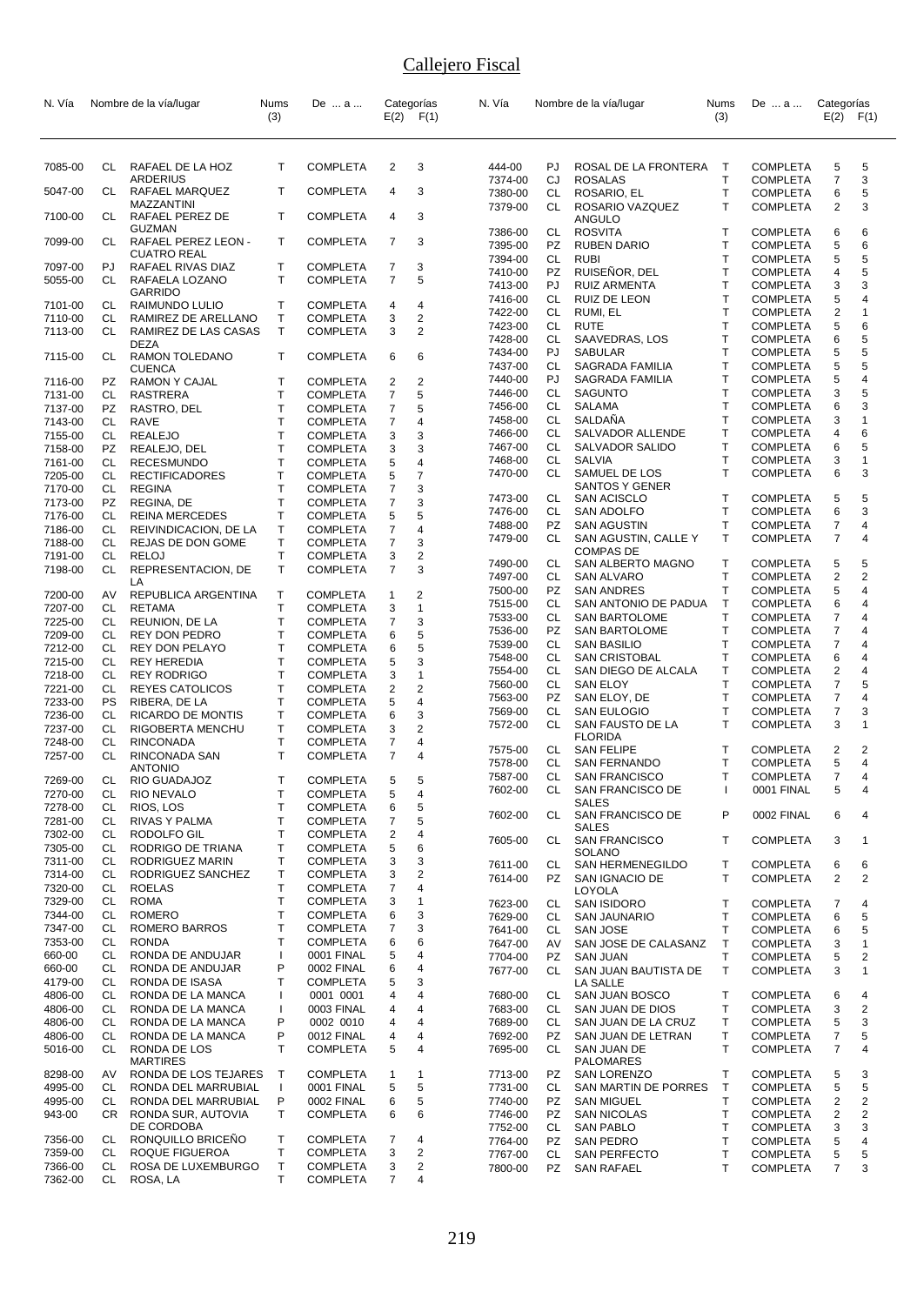| N. Vía             |           | Nombre de la vía/lugar                   | Nums         | De  a                              |                     | Categorías              | N. Vía             |                 | Nombre de la vía/lugar                              | Nums                         | De  a                              | Categorías     |                     |
|--------------------|-----------|------------------------------------------|--------------|------------------------------------|---------------------|-------------------------|--------------------|-----------------|-----------------------------------------------------|------------------------------|------------------------------------|----------------|---------------------|
|                    |           |                                          | (3)          |                                    |                     | $E(2)$ $F(1)$           |                    |                 |                                                     | (3)                          |                                    | $E(2)$ $F(1)$  |                     |
|                    |           |                                          |              |                                    |                     |                         |                    |                 |                                                     |                              |                                    |                |                     |
|                    |           |                                          |              |                                    |                     |                         |                    |                 |                                                     |                              |                                    |                |                     |
| 7776-00            | CL        | SAN RAFAEL - ELECTRO<br><b>MECANICAS</b> | T.           | <b>COMPLETA</b>                    | 6                   | 4                       | 7803-00<br>8178-00 | CL<br><b>CL</b> | SOLARES SAN RAFAEL<br><b>SOLARIEGA</b>              | Т<br>T                       | <b>COMPLETA</b><br><b>COMPLETA</b> | 5<br>5         | 6<br>3              |
| 7780-00            | CL        | SAN RAFAEL DE LA                         | T            | <b>COMPLETA</b>                    | 7                   | 3                       | 8181-00            | CL              | SOLDADO DIEGO                                       | $\mathsf{T}$                 | <b>COMPLETA</b>                    | 6              | 5                   |
| 7809-00            | PJ.       | ALBAIDA<br>SAN SEBASTIAN                 | т            | <b>COMPLETA</b>                    | 4                   | 5                       |                    |                 | <b>GARCIA PAREDES</b>                               | $\mathsf{T}$                 |                                    |                | 3                   |
| 7815-00            | CL.       | SAN VICENTE DE PAUL                      | Т            | <b>COMPLETA</b>                    | 3                   | 3                       | 8187-00<br>8192-00 | CJ<br>PS        | SOLDADO, DEL<br>SOLEA, DE LA                        | Τ                            | <b>COMPLETA</b><br><b>COMPLETA</b> | 7<br>5         | 5                   |
| 7821-00            | CL        | <b>SAN ZOILO</b>                         | T.           | <b>COMPLETA</b>                    | 3                   | 1                       | 8194-00            | PJ              | SOLIDARIDAD                                         | T                            | <b>COMPLETA</b>                    | 5              | 4                   |
| 7830-00            | CL        | SANCHA CARRILLO                          | Т            | <b>COMPLETA</b>                    | 3                   | 1                       | 8196-00            | CL              | SOR ANGELA DE LA                                    | $\mathsf{T}$                 | <b>COMPLETA</b>                    | 4              | 5                   |
| 7833-00            | CL        | SANCHEZ DE FERIA                         | Т            | <b>COMPLETA</b>                    | 5                   | 3                       |                    |                 | CRUZ                                                |                              |                                    |                |                     |
| 7836-00<br>7839-00 | CL<br>CL  | SANCHEZ PEÑA<br>SANCHO EL BRAVO          | T<br>Т       | <b>COMPLETA</b><br><b>COMPLETA</b> | 5<br>6              | 4<br>5                  | 8198-00<br>8235-00 | PZ<br>CL        | SOR PILAR, DE<br><b>TAFURES</b>                     | $\mathsf{T}$<br>T            | <b>COMPLETA</b><br><b>COMPLETA</b> | 6<br>7         | 6<br>3              |
| 7842-00            | CL        | SANCHO EL CRASO                          | Τ            | <b>COMPLETA</b>                    | 5                   | 5                       | 8240-00            | CL              | TALABARTEROS, DE LOS                                | $\mathsf{T}$                 | <b>COMPLETA</b>                    | 3              | 3                   |
| 7851-00            | CL        | SANCHO PANZA                             | Т            | <b>COMPLETA</b>                    | 6                   | 5                       | 8253-00            | PZ              | TAMBOR, DEL                                         | Т                            | <b>COMPLETA</b>                    | 5              | 3                   |
| 7854-00            | CL        | SANCHUELO                                | Т            | <b>COMPLETA</b>                    | 6                   | 5                       | 8256-00            | CL              | <b>TARRASA</b>                                      | T                            | <b>COMPLETA</b>                    | 5              | 3                   |
| 7869-00            | <b>CL</b> | SANSUEÑA                                 | Т            | <b>COMPLETA</b>                    | 3                   | 1                       | 8255-00            | CL              | TARTESOS, DE LOS                                    | T                            | <b>COMPLETA</b>                    | 3              | 3                   |
| 7882-00            | CL        | SANTA ANA DE LA<br>ALBAIDA               | T.           | <b>COMPLETA</b>                    | 6                   | 1                       | 8257-00            | CL              | <b>TARUB</b>                                        | T                            | <b>COMPLETA</b>                    | 6              | 3                   |
| 7887-00            | PZ        | SANTA CATALINA                           | т            | <b>COMPLETA</b>                    | 7                   | 3                       | 8259-00<br>8280-00 | PZ<br>PZ        | TAZAS, DE LAS<br><b>TEJAR</b>                       | T<br>T                       | <b>COMPLETA</b><br><b>COMPLETA</b> | 7<br>0         | 5<br>6              |
| 7890-00            | CL        | SANTA CECILIA                            | т            | <b>COMPLETA</b>                    | 5                   | 4                       | 8286-00            | CL              | TEJAR DE LA CRUZ                                    | T                            | <b>COMPLETA</b>                    | 5              | 5                   |
| 7902-00            | CL.       | SANTA COLOMBA                            | Т            | <b>COMPLETA</b>                    | 5                   | 6                       | 8301-00            | CL              | <b>TEJON Y MARIN</b>                                | T                            | <b>COMPLETA</b>                    | 5              | 5                   |
| 7905-00            | CL        | <b>SANTA CRUZ</b>                        | Т            | <b>COMPLETA</b>                    | 3                   | 1                       | 8304-00            | CL              | TELLEZ DE MENESES                                   | T                            | <b>COMPLETA</b>                    | 5              | 6                   |
| 7908-00            | CL        | SANTA EMILIA DE RODAT                    | T            | <b>COMPLETA</b>                    | 5                   | 5                       | 8307-00            | PZ              | TENDILLAS, DE LAS                                   | T                            | <b>COMPLETA</b>                    | 1              | 1                   |
| 7910-00<br>7914-00 | CL<br>CL  | SANTA EUFEMIA<br><b>SANTA INES</b>       | Т<br>T       | <b>COMPLETA</b><br><b>COMPLETA</b> | 3<br>7              | 3<br>4                  | 8310-00            | CL              | <b>TENERIFE</b>                                     | T                            | <b>COMPLETA</b>                    | 6              | 5                   |
| 7917-00            | CL        | <b>SANTA ISABEL</b>                      | Т            | <b>COMPLETA</b>                    | 5                   | 4                       | 8313-00<br>8316-00 | <b>CL</b><br>CL | <b>TENIENTE ALBORNOZ</b><br><b>TENIENTE BRAULIO</b> | $\mathsf{T}$<br>$\mathsf{T}$ | <b>COMPLETA</b><br><b>COMPLETA</b> | 3<br>2         | 1<br>$\overline{2}$ |
| 7929-00            | CL        | SANTA LEOCRICIA                          | т            | <b>COMPLETA</b>                    | 7                   | 5                       |                    |                 | LAPORTILLA                                          |                              |                                    |                |                     |
| 7935-00            | CL        | SANTA MARIA DE                           | $\mathsf{T}$ | <b>COMPLETA</b>                    | 3                   | 3                       | 165-00             | AV              | <b>TENOR PEDRO</b>                                  | Т                            | <b>COMPLETA</b>                    | 5              | 5                   |
|                    |           | <b>GRACIA</b>                            |              |                                    |                     |                         |                    |                 | LAVIRGEN                                            |                              |                                    |                |                     |
| 7953-00<br>7962-00 | PZ.<br>СL | SANTA MARINA<br><b>SANTA MARTA</b>       | т<br>т       | <b>COMPLETA</b><br><b>COMPLETA</b> | 5<br>$\overline{7}$ | 3<br>4                  | 8331-00<br>8334-00 | СL<br>CL        | <b>TEODOFREDO</b><br><b>TEOLOGO NUNEZ</b>           | T<br>$\mathsf{T}$            | <b>COMPLETA</b><br><b>COMPLETA</b> | 6<br>3         | 5<br>1              |
| 7968-00            | CL        | SANTA RAFAELA                            | Т            | <b>COMPLETA</b>                    | 3                   | 2                       |                    |                 | DELGADILLO                                          |                              |                                    |                |                     |
|                    |           | SAGRADO CORAZON                          |              |                                    |                     |                         | 8339-00            | CL              | TERESA DE CALCUTA                                   | Τ                            | <b>COMPLETA</b>                    | 3              | 3                   |
| 7971-00            | CL        | SANTA ROSA                               | т            | <b>COMPLETA</b>                    | 3                   | 3                       | 8340-00            | CL              | <b>TERRONES</b>                                     | T                            | <b>COMPLETA</b>                    | 7              | 4                   |
| 7974-00            | CL        | SANTA ROSA DE LIMA                       | T            | <b>COMPLETA</b>                    | 6                   | 5                       | 8343-00            | CL              | <b>TERUEL</b>                                       | T                            | <b>COMPLETA</b>                    | 3              | 2                   |
| 7989-00<br>7998-00 | PJ<br>PZ. | SANTA ROSALIA<br><b>SANTA TERESA</b>     | T<br>Т       | <b>COMPLETA</b><br><b>COMPLETA</b> | 5<br>5              | 5<br>5                  | 8346-00<br>8355-00 | CL<br>PZ        | <b>TESORO</b><br>TIBERIADES, DE                     | T<br>T                       | <b>COMPLETA</b><br><b>COMPLETA</b> | 5<br>7         | 2<br>3              |
| 7995-00            | PJ        | SANTA TERESA JORNET                      | Т            | <b>COMPLETA</b>                    | 5                   | 5                       | 8370-00            | CL              | TIERRA ANDALUZA                                     | Τ                            | <b>COMPLETA</b>                    | $\overline{7}$ | 4                   |
| 8001-00            | CL        | <b>SANTA VICTORIA</b>                    | Т            | <b>COMPLETA</b>                    | 3                   | $\overline{\mathbf{c}}$ | 8373-00            | CL              | <b>TINTE</b>                                        | T                            | <b>COMPLETA</b>                    | 7              | 4                   |
| 8004-00            | <b>PZ</b> | <b>SANTA VICTORIA</b>                    | Т            | <b>COMPLETA</b>                    | 3                   | 2                       | 8372-00            | <b>CL</b>       | TIPÓGRAFOS, DE LOS                                  | T                            | <b>COMPLETA</b>                    | 3              | 3                   |
| 8013-00            | CL        | SANTAS FLORA Y MARIA                     | т            | <b>COMPLETA</b>                    | 5                   | 6                       | 8376-00            | PJ              | TIRSO DE MOLINA                                     | T                            | <b>COMPLETA</b>                    | 5              | 5                   |
| 8016-00            | CL        | <b>SANTO CRISTO</b>                      | T<br>T.      | <b>COMPLETA</b>                    | 6                   | 4                       | 8385-00            | <b>CL</b>       | <b>TOLEDO</b>                                       | $\mathsf{T}$                 | <b>COMPLETA</b>                    | 3              | 1                   |
| 8019-00            | CL        | SANTO DOMINGO DE<br><b>GUZMAN</b>        |              | <b>COMPLETA</b>                    | 6                   | 5                       | 8391-00<br>8394-00 | CL<br>CL.       | <b>TOMAS CONDE</b><br>TOMAS DE AQUINO               | Τ<br>T                       | <b>COMPLETA</b><br><b>COMPLETA</b> | 6<br>2         | 4<br>3              |
| 8022-00            | CL        | SANTO DOMINGO SAVIO                      | $\mathbf{I}$ | 0001 FINAL                         | 4                   | 4                       | 8400-00            | CL              | <b>TOMILLAR</b>                                     | Τ                            | <b>COMPLETA</b>                    | 7              | 3                   |
| 8022-00            | СL        | SANTO DOMINGO SAVIO                      | P            | 0002 FINAL                         | 5                   | 4                       | 8402-00            | CL              | <b>TOPACIO</b>                                      | T                            | <b>COMPLETA</b>                    | 5              | 5                   |
| 3492-00            | <b>PZ</b> | SANTUARIO DE LA                          | T.           | <b>COMPLETA</b>                    | 5                   | 5                       | 8415-00            | CL              | <b>TORIL</b>                                        | T                            | <b>COMPLETA</b>                    | 7              | 4                   |
| 8052-00            | PJ        | FUENSANTA<br>SARAVIA                     | Т            | <b>COMPLETA</b>                    | 5                   | 4                       | 8421-00            | CL              | <b>TORNILLO</b>                                     | T                            | <b>COMPLETA</b>                    | $\overline{7}$ | 4                   |
| 8058-00            | GL        | SARGENTOS                                | T.           | <b>COMPLETA</b>                    | $\overline{2}$      | 3                       | 8433-00            | SD              | TORRE DE LA<br><b>MALMUERTA</b>                     | Τ                            | <b>COMPLETA</b>                    | 3              | $\overline{2}$      |
|                    |           | <b>PROVISIONALES</b>                     |              |                                    |                     |                         | 7503-00            | CL              | TORRE DE SAN ANDRES                                 | Т                            | <b>COMPLETA</b>                    | 7              | 3                   |
| 3874-00            | CL        | <b>SATURNO</b>                           | т            | <b>COMPLETA</b>                    | 5                   | 4                       | 7749-00            | <b>CL</b>       | TORRE DE SAN NICOLAS                                | T                            | <b>COMPLETA</b>                    | $\overline{c}$ | 1                   |
| 8061-00            | CL        | SEBASTIAN DE<br><b>BENALCAZAR</b>        | T.           | <b>COMPLETA</b>                    | 5                   | 5                       | 8470-00            | CL              | <b>TORRECAMPO</b>                                   | T                            | <b>COMPLETA</b>                    | 3              | $\mathbf{1}$        |
| 8064-00            | CL        | <b>SECRETARIO</b>                        | T            | <b>COMPLETA</b>                    | 3                   | 3                       | 8502-00            | AV              | TORRECILLA, DE LA                                   | Т                            | <b>COMPLETA</b>                    | 5              | $\overline{7}$      |
|                    |           | CARRETERO                                |              |                                    |                     |                         | 8529-00<br>8553-00 | CL<br>CL        | <b>TORREMOLINOS</b><br><b>TORRIJOS</b>              | Τ<br>T                       | <b>COMPLETA</b><br><b>COMPLETA</b> | 6<br>3         | 7<br>4              |
| 8067-00            | CL        | <b>SECUNDA ROMANA</b>                    | т            | <b>COMPLETA</b>                    | 6                   | 5                       | 8565-00            | CL              | <b>TRAS LA PUERTA</b>                               | T                            | <b>COMPLETA</b>                    | 3              | 4                   |
| 8070-00<br>8072-00 | SD<br>CL  | SEGOVIA, HUERTA<br>SEGUIDILLA, DE LA     | Т<br>Т       | <b>COMPLETA</b><br><b>COMPLETA</b> | 3<br>6              | 1<br>6                  | 8574-00            |                 | CR TRASSIERRA, DE                                   | T                            | <b>COMPLETA</b>                    | 5              | 4                   |
| 8100-00            | PZ        | <b>SENECA</b>                            | T            | <b>COMPLETA</b>                    | 5                   | 3                       | 8598-00            | CL              | <b>TRES CARABELAS</b>                               | Τ                            | <b>COMPLETA</b>                    | 5              | 5                   |
| 8106-00            | CL        | <b>SEVILLA</b>                           | Т            | <b>COMPLETA</b>                    | 2                   | 2                       | 8597-00            | GL              | TRES CULTURAS, DE                                   | T                            | <b>COMPLETA</b>                    | 2              | 3                   |
| 8122-00            | CL        | SIERRA DE ARACENA                        | Т            | <b>COMPLETA</b>                    | 7                   | 7                       | 8607-00            | PZ              | LAS<br>TRINIDAD, DE LA                              | Т                            | <b>COMPLETA</b>                    | 5              | $\overline{2}$      |
| 8134-00            | CL        | SIERRA DE CARDEÑA Y                      | T.           | <b>COMPLETA</b>                    | 5                   | 6                       | 8616-00            | PZ              | TRIUNFO, DEL                                        | Т                            | <b>COMPLETA</b>                    | 5              | 3                   |
| 8123-00            | CL        | <b>MONTORO</b><br>SIERRA DE CAZORLA      | Τ            | <b>COMPLETA</b>                    | 7                   | 7                       | 8617-00            | PZ              | TRIUNFO, SOLAR JUNTO                                | Τ                            | <b>COMPLETA</b>                    | 5              | 4                   |
| 8125-00            | CL        | SIERRA DE GRAZALEMA                      | Τ            | <b>COMPLETA</b>                    | 7                   | 7                       |                    |                 | A PLZ.DEL                                           |                              |                                    |                |                     |
| 8126-00            | CL        | SIERRA DE                                | T.           | <b>COMPLETA</b>                    | 7                   | $\overline{7}$          | 8619-00<br>8628-00 | CL<br>CL        | <b>TRUEQUE</b><br><b>TUNDIDORES</b>                 | т<br>T                       | <b>COMPLETA</b><br><b>COMPLETA</b> | 7<br>6         | 4<br>4              |
|                    |           | <b>GUADARRAMA</b>                        |              |                                    |                     |                         | 8633-00            | CL              | <b>TURQUESA</b>                                     | T                            | <b>COMPLETA</b>                    | 5              | 5                   |
| 8127-00            | CL        | <b>SIERRA MORENA</b>                     | т            | <b>COMPLETA</b>                    | 7                   | 7                       | 8649-00            | CL              | UBEDA                                               | T                            | <b>COMPLETA</b>                    | 5              | 5                   |
| 8128-00<br>8133-00 | CL<br>CL  | SIERRA NEVADA<br>SIETE DE MAYO           | Т<br>Т       | <b>COMPLETA</b><br><b>COMPLETA</b> | $\overline{7}$<br>2 | 7<br>4                  | 8652-00            | AC              | <b>UBEDA</b>                                        | Т                            | <b>COMPLETA</b>                    | 5              | 6                   |
| 8139-00            | CL        | SIETE REVUELTAS                          | Т            | <b>COMPLETA</b>                    | $\overline{7}$      | 5                       | 8655-00            | PJ              | <b>UBRIQUE</b>                                      | Т                            | <b>COMPLETA</b>                    | 6              | 5                   |
| 8157-00            | CL        | <b>SIMANCAS</b>                          | Т            | <b>COMPLETA</b>                    | 7                   | 5                       | 8658-00            | CL              | <b>UCEDA</b>                                        | T                            | <b>COMPLETA</b>                    | 3              | $\overline{2}$      |
| 8159-00            | CL        | SIMON CARPINTERO                         | Т            | <b>COMPLETA</b>                    | 5                   | 5                       | 8663-00<br>8682-00 | PZ<br>CL        | UNIDAD, DE LA<br><b>UTRERA</b>                      | T<br>Т                       | <b>COMPLETA</b><br><b>COMPLETA</b> | 5<br>5         | 6<br>5              |
| 8160-00            | CL        | SIMON DE SOUSA                           | Т            | <b>COMPLETA</b>                    | 4                   | 4                       | 8685-00            | PZ              | VACA DE ALFARO                                      | T                            | <b>COMPLETA</b>                    | 3              | 1                   |
| 8164-00            | CL<br>PJ. | SINDICATO, DEL<br>SOCIEDAD DE            | Т<br>T.      | <b>COMPLETA</b>                    | 7                   | 3                       | 8688-00            | CL              | VACAR, EL                                           | T                            | <b>COMPLETA</b>                    | 5              | 6                   |
| 8165-00            |           | <b>PLATEROS</b>                          |              | <b>COMPLETA</b>                    | 4                   | 6                       | 8721-00            | PZ              | VALDELASGRANAS                                      | T                            | <b>COMPLETA</b>                    | 7              | 3                   |
| 8166-00            | PZ        | SOCORRO, DEL                             | Т            | <b>COMPLETA</b>                    | 5                   | 3                       | 8730-00            | CL              | VALDEOLLEROS                                        | Т                            | <b>COMPLETA</b>                    | 5              | 5                   |
|                    |           |                                          |              |                                    |                     |                         | 8738-00            | PZ              | VALDEOLLEROS                                        | T                            | <b>COMPLETA</b>                    | 5              | 6                   |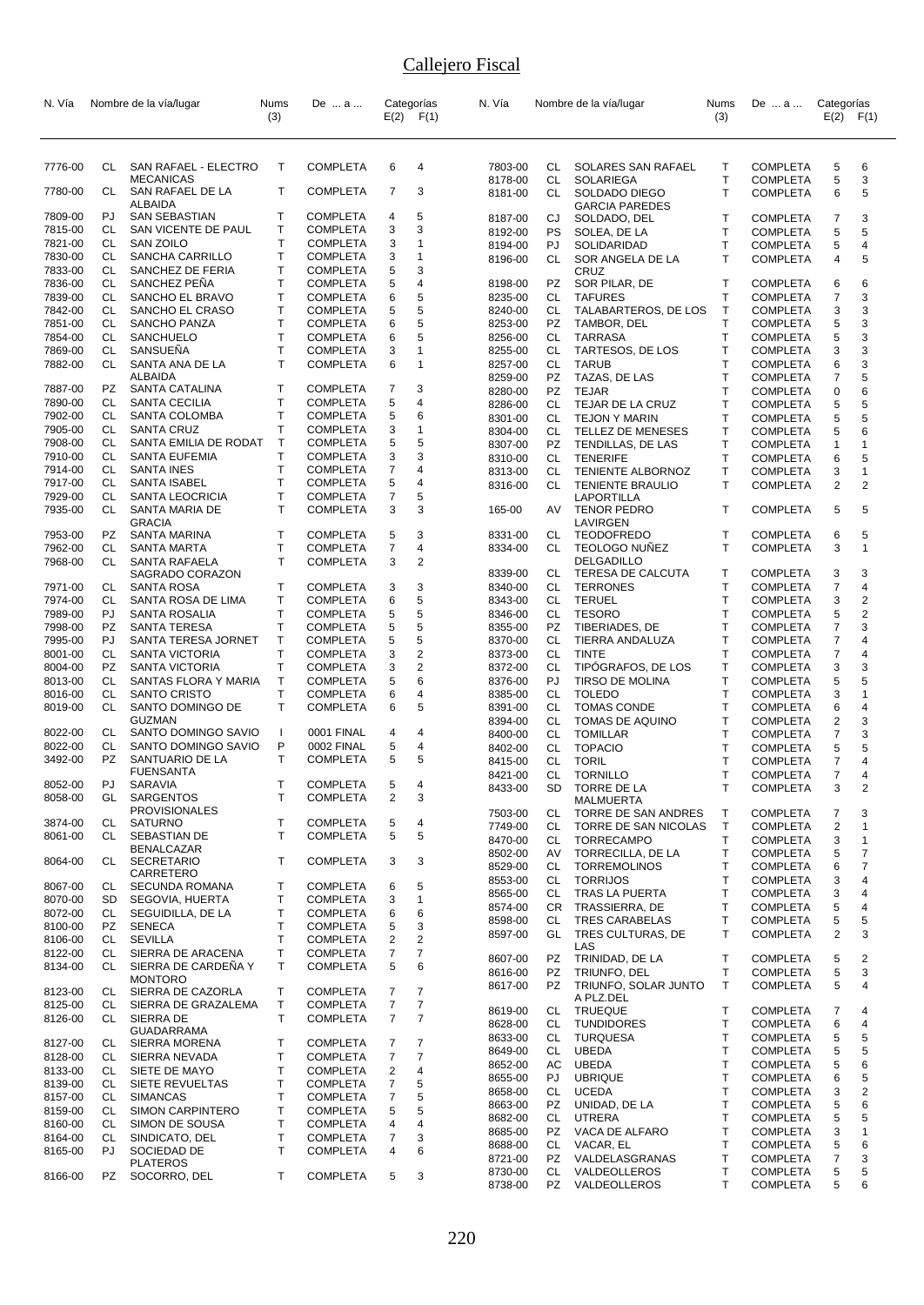| N. Vía             |           | Nombre de la vía/lugar                                   | Nums             | De  a                              |                         | Categorías                | N. Vía             |           | Nombre de la vía/lugar                       | Nums         | De  a                              | Categorías               |                         |
|--------------------|-----------|----------------------------------------------------------|------------------|------------------------------------|-------------------------|---------------------------|--------------------|-----------|----------------------------------------------|--------------|------------------------------------|--------------------------|-------------------------|
|                    |           |                                                          | (3)              |                                    |                         | $E(2)$ $F(1)$             |                    |           |                                              | (3)          |                                    |                          | $E(2)$ $F(1)$           |
| 8760-00            | CL        | VALDERRAMA                                               | T                | <b>COMPLETA</b>                    | 7                       | 3                         | 9218-00            | CJ        | YERBABUENA, DE LA                            | Т            | <b>COMPLETA</b>                    | 5                        | 4                       |
| 8769-00            | CL        | <b>VALDES LEAL</b>                                       | T                | <b>COMPLETA</b>                    | 3                       | $\overline{\mathbf{c}}$   | 9219-00            | CL        | <b>YESO</b>                                  | T            | <b>COMPLETA</b>                    | 3                        | $\overline{\mathbf{c}}$ |
| 8775-00            | CL        | VALENCIA                                                 | T                | <b>COMPLETA</b>                    | $\overline{7}$          | 5                         | 9225-00            | CL        | YOSUF                                        | T            | <b>COMPLETA</b>                    | 6                        | 5                       |
| 8790-00            | CL        | VALLADARES                                               | Τ                | <b>COMPLETA</b>                    | 5                       | 3                         | 9226-00            | AV        | ZAFIRO, DEL                                  | Τ            | <b>COMPLETA</b>                    | 5                        | 5                       |
| 8805-00            | CL.       | VALSEQUILLO                                              | $\mathsf{T}$     | COMPLETA                           | 5                       | 6                         | 9234-00            | CL        | ZAMORANO                                     | T            | <b>COMPLETA</b>                    | $\overline{\mathcal{I}}$ | 3                       |
| 8817-00            | CL        | VANDALINO                                                | Τ                | <b>COMPLETA</b>                    | 3                       | 2                         | 9237-00            | CL        | ZAPATERIA VIEJA                              | T            | <b>COMPLETA</b>                    | $\overline{7}$           | 3                       |
| 8820-00            | CL.       | VARGAS VALENZUELA                                        | Т                | <b>COMPLETA</b>                    | 5                       | 5                         | 9246-00            | <b>PZ</b> | ZARAGOZA, DE                                 | T            | <b>COMPLETA</b>                    | 6                        | 5                       |
| 8823-00            | CL        | VAZQUEZ AROCA                                            | $\mathsf{T}$     | <b>COMPLETA</b>                    | $\overline{2}$          | 4                         | 9249-00            | CL        | ZARCO                                        | T            | <b>COMPLETA</b>                    | 7                        | 4                       |
| 8826-00            | CL        | VAZQUEZ VENEGAS                                          | Т                | <b>COMPLETA</b>                    | 5                       | 5                         | 9255-00            | CL        | <b>ZONA VERDE</b>                            | T            | <b>COMPLETA</b>                    | 7                        | 5                       |
| 3609-00            | AV        | <b>VEINTIOCHO DE</b><br><b>FEBRERO</b><br><b>VELASCO</b> | $\mathsf{T}$     | <b>COMPLETA</b>                    | 5<br>$\overline{7}$     | 5<br>3                    | 9256-00            | CL        | ZORAIDA<br><b>ALAMEDA DEL OBISPO</b>         | T            | <b>COMPLETA</b>                    | 6                        | 3                       |
| 8862-00<br>8877-00 | CL.<br>CL | VELAZQUEZ BOSCO                                          | Τ<br>Т           | <b>COMPLETA</b><br><b>COMPLETA</b> | 6                       | 3                         | 369-00             | EX        | ALCAIDE, PARCELAS DEL                        | $\top$       | <b>COMPLETA</b>                    | 0                        | 5                       |
| 8880-00            | CL        | VENERABLE JUAN DE<br><b>SANTIAGO</b>                     | $\mathsf{T}$     | <b>COMPLETA</b>                    | 3                       | 5                         | <b>ALCOLEA</b>     |           |                                              |              |                                    |                          |                         |
| 8904-00            | CL        | <b>VENUS</b>                                             | Т                | <b>COMPLETA</b>                    | 5                       | 4                         | 17-00              | CL        | ABEDUL                                       | T            | <b>COMPLETA</b>                    | 7                        | 5                       |
| 8907-00            | CL        | <b>VERA</b>                                              | $\mathsf{T}$     | <b>COMPLETA</b>                    | $\overline{7}$          | 5                         | 93-00              | CL        | <b>ACEQUIA</b>                               | T            | <b>COMPLETA</b>                    | 6                        | 5                       |
| 8912-00            | <b>PS</b> | <b>VERDIALES, DE LOS</b>                                 | Τ                | <b>COMPLETA</b>                    | 5                       | 5                         | 96-00              | TR        | <b>ACEQUIA</b>                               | T            | <b>COMPLETA</b>                    | 6                        | 5                       |
| 375-00             | CL        | VEREDA DE LA ALCAIDIA                                    | $\mathsf T$      | <b>COMPLETA</b>                    | 5                       | 5                         | 4113-00            | CL        | ACERA DE LA IGLESIA                          | т            | <b>COMPLETA</b>                    | 7                        | 5                       |
| 8910-00            | CL        | <b>VEREDA DEL PRETORIO</b>                               | $\mathsf T$      | <b>COMPLETA</b>                    | $\overline{c}$          | 1                         | 392-00             | CL        | ALCORNOQUE                                   | T            | <b>COMPLETA</b>                    | 7                        | 5                       |
| 8927-00            | AV        | <b>VIA AUGUSTA</b>                                       | $\mathsf{T}$     | <b>COMPLETA</b>                    | 3                       | 3                         | 539-00             | CL        | <b>ALMEZO</b>                                | T            | <b>COMPLETA</b>                    | 7                        | 5                       |
| 8961-00            | CL        | VICENTE ALEIXANDRE                                       | Τ                | <b>COMPLETA</b>                    | 5                       | 4                         | 578-00             | CL        | ALOE                                         | T            | <b>COMPLETA</b>                    | 7                        | 5                       |
| 8962-00            | CL        | <b>VICENTE BLASCO</b>                                    | $\mathsf{T}$     | <b>COMPLETA</b>                    | 5                       | 3                         | 965-00             | CL        | AZALEA                                       | Τ            | <b>COMPLETA</b>                    | 7                        | 5                       |
|                    |           | <b>IBÁÑEZ</b>                                            |                  |                                    |                         |                           | 8916-00            | CM        | BARCA, VEREDON DE LA                         | $\mathsf T$  | <b>COMPLETA</b>                    | 0                        | 6                       |
| 8964-00            | CL        | VICENTE DE LOS RIOS                                      | Τ                | COMPLETA                           | 6                       | 6                         | 1113-00            | CL        | BATALLA DE ALCOLEA                           | т            | <b>COMPLETA</b>                    | 6                        | 5                       |
| 8969-00            | CL        | <b>VICTOR ESCRIBANO</b><br><b>UCELAY</b>                 | CL               | <b>COMPLETA</b>                    | $\overline{2}$          | 3                         | 1194-00            | SD.       | <b>BLOQUE LOS ANGELES -</b><br>C. MADRID-    | $\mathsf{T}$ | <b>COMPLETA</b>                    | 6                        | 6                       |
| 8972-00            | CL        | <b>VICTORIA KENT</b>                                     | $\top$           | <b>COMPLETA</b>                    | 3                       | 2                         | 1275-00            | TR        | CABO CARMONA                                 | т            | <b>COMPLETA</b>                    | 6                        | 6                       |
| 8970-00            | PS        | VICTORIA, DE LA                                          |                  | 0001 0041                          | $\mathbf{1}$            | 1                         | 1272-00            | CL        | CABO CARMONA                                 | T.           | <b>COMPLETA</b>                    | 6                        | 5                       |
| 8970-00            | PS        | VICTORIA, DE LA                                          |                  | 0043 0051                          | 2                       | 1                         |                    |           | CHAMIZO                                      |              |                                    |                          |                         |
| 8970-00            | PS        | VICTORIA, DE LA                                          | 1                | 0053 FINAL                         | 3                       | $\mathbf{1}$              | 1293-00            |           | CM CADIZ, DE                                 | T            | <b>COMPLETA</b>                    | 7                        | 6                       |
| 8970-00            | PS        | VICTORIA, DE LA                                          | P                | 0002 FINAL                         | $\mathbf{1}$            | 1                         | 1371-00            | CM        | CAMINO DE LA SUA                             | T            | <b>COMPLETA</b>                    | $\overline{7}$           | 6                       |
| 8973-00            | CL        | <b>VICTORIANO RIVERA</b>                                 | Т                | COMPLETA                           | $\mathbf{1}$            | 1                         | 1461-00            | CL        | CANO                                         | T            | <b>COMPLETA</b>                    | 7                        | 6                       |
| 8975-00            | CL        | <b>VIDRIEROS, LOS</b>                                    | Т                | <b>COMPLETA</b>                    | 5                       | 6                         | 1904-00            | CL        | <b>CELINDA</b>                               | T            | <b>COMPLETA</b>                    | 7                        | 5                       |
| 8991-00            | CL        | VILLA DE ROTA                                            | T                | COMPLETA                           | $\overline{c}$          | 3                         | 1586-00            | CL        | CAPRICHO, EL                                 | Т            | <b>COMPLETA</b>                    | 0                        | 5                       |
| 8988-00            | CL        | VILLACEBALLOS                                            | Τ<br>T           | <b>COMPLETA</b>                    | 6                       | 4                         | 1959-00            | TR        | CERRO, EL                                    | T<br>T       | <b>COMPLETA</b>                    | 7                        | 5<br>6                  |
| 9054-00<br>9063-00 | CL<br>CL  | VILLAHARTA<br>VILLALONES                                 | T                | COMPLETA<br><b>COMPLETA</b>        | 5<br>$\overline{7}$     | 6<br>3                    | 1980-00<br>2002-00 | CМ<br>CL  | CHANCILLAREJO<br>CHAPARREA                   | Τ            | <b>COMPLETA</b><br><b>COMPLETA</b> | 7<br>7                   | 5                       |
| 9067-00            | CL.       | VILLANUEVA DE                                            | $\mathsf{T}$     | <b>COMPLETA</b>                    | 3                       | 2                         | 2436-00            | CL        | <b>CUARTEL</b>                               | T            | <b>COMPLETA</b>                    | 6                        | 5                       |
|                    |           | <b>CORDOBA</b>                                           |                  |                                    |                         |                           | 2655-00            | CL.       | <b>DIONISIO MORENO</b>                       | T            | <b>COMPLETA</b>                    | 7                        | 5                       |
| 9070-00<br>9068-00 | CL<br>CL  | VILLANUEVA DEL DUQUE<br>VILLANUEVA DEL REY               | $\mathsf T$<br>T | <b>COMPLETA</b><br><b>COMPLETA</b> | 3<br>3                  | 1<br>$\mathbf{1}$         | 2925-00            | EX        | ENCINARES,                                   | T.           | <b>COMPLETA</b>                    | 0                        | 5                       |
| 9003-00            | CL        | <b>VILLAR JORDANA</b>                                    | Т                | COMPLETA                           | 5                       | 4                         | 2926-00            | AV        | PARCELACION<br>ENCINARES, DE LOS             | T            | <b>COMPLETA</b>                    | 7                        | 5                       |
| 9102-00            | CR        | VILLAVICIOSA, DE                                         | $\mathbf{I}$     | 0001 0021                          | 6                       | 2                         | 2932-00            | CL        | <b>ENEBRO</b>                                | T            | <b>COMPLETA</b>                    | 7                        | 5                       |
| 9102-00            | CR.       | VILLAVICIOSA, DE                                         |                  | 0023 FINAL                         | $\overline{7}$          | 2                         | 3225-00            | SD.       | <b>ESTACION RENFE</b>                        | $\mathsf{T}$ | <b>COMPLETA</b>                    | 0                        | 5                       |
| 9102-00            | <b>CR</b> | VILLAVICIOSA, DE                                         | P                | 0002 FINAL                         | 6                       | $\overline{2}$            | 3243-00            | CM.       | ESTACION, CAMINO DE                          | T.           | <b>COMPLETA</b>                    | 6                        | 6                       |
| 9111-00            | СL        | <b>VINAGREROS</b>                                        | Т                | COMPLETA                           | $\overline{7}$          | 3                         |                    |           | LA                                           |              |                                    |                          |                         |
| 9117-00            | СL        | <b>VINO TINTO</b>                                        | Τ                | <b>COMPLETA</b>                    | $\overline{7}$          | $\boldsymbol{\varLambda}$ | 3348-00            | CL .      | FERIA, LA                                    | Т            | <b>COMPLETA</b>                    | 6                        | 6                       |
| 9132-00            | AV        | VIÑUELA, DE LA                                           | Τ                | <b>COMPLETA</b>                    | $\overline{\mathbf{c}}$ | 4                         | 3444-00            | CL        | <b>FRANCIA</b>                               | T            | <b>COMPLETA</b>                    | 7                        | 6                       |
| 9144-00            | AV        | VIRGEN DE FATIMA                                         | T                | <b>COMPLETA</b>                    | 3                       | 4                         | 3482-00            | CL        | <b>FRESNO</b>                                | Т            | <b>COMPLETA</b>                    | 7                        | 5                       |
| 9150-00            | CL        | VIRGEN DE LA ESTRELLA                                    | Τ                | <b>COMPLETA</b>                    | 5                       | 5                         | 3507-00            | CL        | <b>FUNDACION PEREZ PLA</b>                   | T            | <b>COMPLETA</b>                    | 7                        | 6                       |
| 9153-00            | CL        | VIRGEN DE LA SALUD                                       | Τ                | <b>COMPLETA</b>                    | 2                       | 2                         | 3513-00            | CL        | GALAPAGAR                                    | T            | <b>COMPLETA</b>                    | 7                        | 6                       |
| 9156-00            | AV        | <b>VIRGEN DE LAS</b>                                     | $\mathsf{T}$     | COMPLETA                           | 3                       | 4                         | 3531-00            | EX        | GALAPAGARES                                  | T            | <b>COMPLETA</b>                    | 0                        | 5                       |
| 9159-00            | CL        | ANGUSTIAS<br><b>VIRGEN DE LINARES</b>                    | Τ                | <b>COMPLETA</b>                    | 5                       | 6                         | 3570-00            | CL        | <b>GENERAL CABALLERO</b><br><b>RODAS</b>     | т            | <b>COMPLETA</b>                    | 6                        | 5                       |
| 9162-00            | AV        | <b>VIRGEN DE LOS</b><br><b>DOLORES</b>                   | $\mathsf{T}$     | <b>COMPLETA</b>                    | 3                       | 4                         | 3573-00            | CL        | GENERAL CABALLERO<br>RODAS, PARAL.           | T            | <b>COMPLETA</b>                    | 7                        | 6                       |
| 9165-00            | PJ        | <b>VIRGEN DE LUNA</b>                                    | Τ                | <b>COMPLETA</b>                    | 5                       | 6                         | 3582-00            | CL        | GENERAL D. DE LA                             | T            | <b>COMPLETA</b>                    | 7                        | 5                       |
| 9166-00            | PZ        | VIRGEN DEL CAMINO                                        | Τ                | <b>COMPLETA</b>                    | 4                       | 3                         |                    |           | <b>TORRE</b>                                 |              |                                    |                          |                         |
| 9168-00            | AV        | <b>VIRGEN DEL MAR</b>                                    | $\mathsf{T}$     | <b>COMPLETA</b>                    | 5                       | 5                         | 3585-00            | CL        | <b>GENERAL FRANCO</b>                        | T            | <b>COMPLETA</b>                    | 7                        | 6                       |
| 9174-00            | CL.       | VIRGEN DEL PERPETUO<br><b>SOCORRO</b>                    | $\mathsf{T}$     | <b>COMPLETA</b>                    | 2                       | 3                         | 3588-00            | CL        | (ALCOLEA)<br><b>GENERAL MARQUES DE</b>       | T            | <b>COMPLETA</b>                    | 6                        | 6                       |
| 9177-00            | CL        | <b>VIRGEN DEL RAYO</b>                                   | Т                | <b>COMPLETA</b>                    | 6                       | 5                         | 3603-00            | CL        | <b>NOVALICHES</b>                            | T            |                                    |                          | 6                       |
| 9180-00            | CL.       | VIRGEN DEL ROMERO                                        | Τ                | <b>COMPLETA</b>                    | 3                       | 4                         |                    |           | <b>GENERAL PEDRO A.</b><br><b>ECHEVARRIA</b> |              | <b>COMPLETA</b>                    | 7                        |                         |
| 9186-00            | CL        | VIRGEN DEL VALLE                                         | T.               | <b>COMPLETA</b>                    | 3                       | 1                         | 3612-00            | CL        | <b>GENERAL VEGA E</b>                        | T            | <b>COMPLETA</b>                    | 6                        | 5                       |
| 9189-00<br>9192-00 | CL<br>CL  | <b>VIRGEN MILAGROSA</b><br><b>VIRREY CABALLERO</b>       | T<br>$\mathsf T$ | COMPLETA<br><b>COMPLETA</b>        | 3<br>3                  | 5<br>4                    | 3833-00            | CL        | <b>INCLAN</b><br>HAYA                        | T            | <b>COMPLETA</b>                    | 7                        | 5                       |
|                    |           | <b>GONGORA</b>                                           |                  |                                    |                         |                           | 3849-00            | CL        | HAZA DEL DEMONIO                             | Т            | <b>COMPLETA</b>                    | 0                        | 5                       |
| 1896-00            | CL.       | <b>VIRREY CEBALLOS</b>                                   | Τ                | COMPLETA                           | 5                       | 5                         | 3915-00            | CL        | HERRERIA                                     | T            | <b>COMPLETA</b>                    | 7                        | 5                       |
| 9195-00            | CL        | <b>VIRREY MOYA</b>                                       | Τ                | <b>COMPLETA</b>                    | $\overline{7}$          | 5                         | 4080-00            | TR        |                                              | Τ            |                                    |                          | 5                       |
| 9198-00            | CL.       | <b>VIRREY PEDRO DE</b>                                   | $\mathsf{T}$     | COMPLETA                           | 7                       | 5                         | 4089-00            |           | HUERTAS, LAS<br>EX HUERTOS DE ALCOLEA        | Τ            | <b>COMPLETA</b><br><b>COMPLETA</b> | 0<br>6                   | 6                       |
|                    |           | ARAGON                                                   |                  |                                    |                         |                           | 4199-00            | CL        | <b>JAGUARZO</b>                              | т            | <b>COMPLETA</b>                    | 7                        | 5                       |
| 9201-00            | CL.       | VISITACION, LA                                           | Τ                | <b>COMPLETA</b>                    | 6                       | 5                         | 4418-00            | CL        | <b>JUNCO</b>                                 | T            | <b>COMPLETA</b>                    | 7                        | 5                       |
| 9203-00            | CL.       | VISO, EL                                                 | T                | <b>COMPLETA</b>                    | 3                       | 3                         | 5143-00            | CL        | <b>MESTO</b>                                 | T            | <b>COMPLETA</b>                    | 7                        | 5                       |
| 9205-00            | PZ        | <b>VISTA ALEGRE</b>                                      | Τ                | <b>COMPLETA</b>                    | 2                       | 2                         | 5164-00            | CL        | <b>MIMBRE</b>                                | Т            | <b>COMPLETA</b>                    | 7                        | 5                       |
| 9206-00            | CL        | VITO, EL                                                 | T                | <b>COMPLETA</b>                    | 6                       | 4                         | 4719-00            | TR.       | NACIONAL-IV ANTIGUA                          | T            | <b>COMPLETA</b>                    | 6                        | 5                       |
| 9210-00            | PZ        | VIZCONDE DE MIRANDA                                      | T                | COMPLETA                           | 7                       | 4                         |                    |           | CRA.MADRID                                   |              |                                    |                          |                         |
| 9216-00            | CL        | YAHIA                                                    | $\mathsf{T}$     | <b>COMPLETA</b>                    | 6                       | 5                         |                    |           |                                              |              |                                    |                          |                         |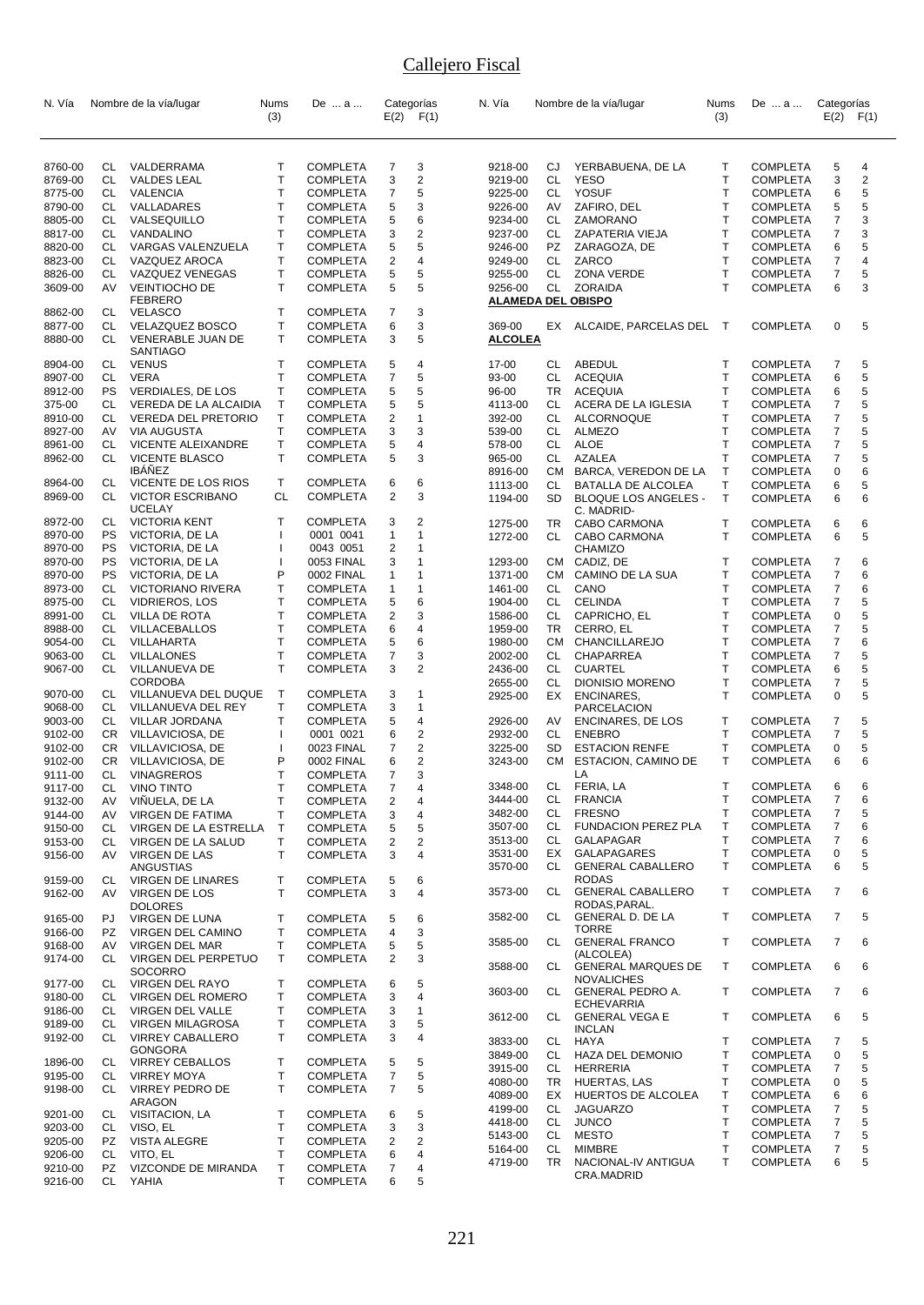| N. Vía                |                        | Nombre de la vía/lugar                   | Nums              | De … a …                           |                     | Categorías    | N. Vía               |                        | Nombre de la vía/lugar                           | Nums                         | De  a                              | Categorías          |                |
|-----------------------|------------------------|------------------------------------------|-------------------|------------------------------------|---------------------|---------------|----------------------|------------------------|--------------------------------------------------|------------------------------|------------------------------------|---------------------|----------------|
|                       |                        |                                          | (3)               |                                    |                     | $E(2)$ $F(1)$ |                      |                        |                                                  | (3)                          |                                    | E(2)                | F(1)           |
|                       |                        |                                          |                   |                                    |                     |               |                      |                        |                                                  |                              |                                    |                     |                |
| 4716-00               |                        | CR NACIONAL-IV CORDOBA                   | Km                | 0390 a 0390                        | $\overline{7}$      | 5             | 5163-00              | CL                     | LA MINA                                          | Т                            | <b>COMPLETA</b>                    | 0                   | 5              |
| 4716-00               | CR.                    | <b>MADRID</b><br>NACIONAL-IV CORDOBA     | Кm                | 0391 a 0391                        | 6                   | 5             | 4584-00<br>1083-00   | <b>CL</b><br><b>BD</b> | LLANOS DEL CONDE<br><b>NORTE</b>                 | T<br>T                       | <b>COMPLETA</b><br><b>COMPLETA</b> | 6<br>$\overline{7}$ | 5<br>5         |
|                       |                        | <b>MADRID</b>                            |                   |                                    |                     |               | 6174-00              |                        | CM PAÑEROS, DE LOS                               | т                            | <b>COMPLETA</b>                    | 7                   | 5              |
| 5868-00               | CL                     | <b>NUEVA</b>                             | $\mathsf{T}$      | <b>COMPLETA</b>                    | 6                   | 6             | 6216-00              |                        | CM PARQUE, DEL                                   | T                            | <b>COMPLETA</b>                    | 7                   | 5              |
| 5928-00               | CL.                    | OFICIAL J. PEREZ MECA                    | Τ                 | <b>COMPLETA</b>                    | 6                   | 5             | 7321-00              | CL                     | PARROCO ROGELIO                                  | T                            | <b>COMPLETA</b>                    | $\overline{7}$      | 4              |
| 5931-00<br>3753-00    | CL<br><b>CR</b>        | OFICIAL MANUEL ANDIA<br><b>PANTANO</b>   | Т<br>$\mathsf{T}$ | <b>COMPLETA</b><br><b>COMPLETA</b> | 6<br>$\overline{7}$ | 5<br>6        |                      |                        | <b>BENITEZ</b>                                   |                              |                                    |                     |                |
|                       |                        | <b>GUADALMELLATO</b>                     |                   |                                    |                     |               | 6546-00<br>6834-00   | CL<br>CM               | PIÑAS, LAS<br>POZO LORENZO                       | T<br>T                       | <b>COMPLETA</b><br><b>COMPLETA</b> | 7<br>$\overline{7}$ | 5<br>5         |
| 6294-00               | CL                     | PEDRO DE DIOS                            | Т                 | <b>COMPLETA</b>                    | 6                   | 5             | 6912-00              | CL                     | PROFESORA CATALINA                               | т                            | <b>COMPLETA</b>                    | 6                   | 5              |
| 6321-00               | EX                     | PENDOLILLAS, FINCA                       | Т                 | <b>COMPLETA</b>                    | $\overline{7}$      | 6             |                      |                        | CASTRO                                           |                              |                                    |                     |                |
| 6324-00               | EX                     | PENDOLILLAS,<br><b>PARCELAS</b>          | $\mathsf{T}$      | <b>COMPLETA</b>                    | $\overline{7}$      | 5             | 7056-00              | CL                     | QUEVEDO                                          | Τ                            | <b>COMPLETA</b>                    | 7                   | 6              |
| 6390-00               | CL                     | PESCA, EL                                | Т                 | <b>COMPLETA</b>                    | $\overline{7}$      | 5             | 7907-00<br>7773-00   | CL<br>CL               | SANTA ELENA<br><b>SAN RAFAEL</b>                 | $\mathsf{T}$<br>T            | <b>COMPLETA</b><br><b>COMPLETA</b> | $\overline{7}$<br>7 | 5<br>4         |
| 6439-00               | CL                     | <b>PINSAPO</b>                           | $\mathsf{T}$      | <b>COMPLETA</b>                    | $\overline{7}$      | 5             | 8457-00              | CL.                    | <b>TORREARBOLES</b>                              | T                            | <b>COMPLETA</b>                    | 7                   | 5              |
| 7016-00               | CL                     | QUEJIGO                                  | T                 | <b>COMPLETA</b>                    | $\overline{7}$      | 5             | 8985-00              | SD                     | VILLA ALICIA, CAMINO                             | т                            | <b>COMPLETA</b>                    | 0                   | 4              |
| 7167-00               | CL                     | REGIMIENTO DEL REY                       | Т                 | <b>COMPLETA</b>                    | 6                   | 6             |                      |                        | <b>ANTIGUO</b>                                   |                              |                                    |                     |                |
| 7224-00               | CL.                    | <b>REYES CATOLICOS</b>                   | Т                 | <b>COMPLETA</b>                    | $\overline{7}$      | 6             |                      |                        | <b>ENCINAREJO DE CORDOBA</b>                     |                              |                                    |                     |                |
| 7230-00<br>7301-00    | EX<br><b>CL</b>        | RIBERA BAJA<br><b>ROBLE</b>              | Т<br>$\mathsf{T}$ | COMPLETA<br><b>COMPLETA</b>        | 0<br>$\overline{7}$ | 5<br>5        | 89-00                |                        | CM ACEITUNEROS, DE LOS                           | $\mathsf{T}$                 | <b>COMPLETA</b>                    | 0                   | 5              |
| 7617-00               | CL                     | SAN ILDEFONSO                            | $\mathsf{T}$      | <b>COMPLETA</b>                    | $\overline{7}$      | 5             | 153-00               | CL                     | <b>ACERA DE MIRASIERRA</b>                       | $\mathsf{T}$                 | <b>COMPLETA</b>                    | 0                   | 5              |
| 7920-00               | CL                     | <b>SANTA ISABEL</b>                      | $\mathsf{T}$      | <b>COMPLETA</b>                    | $\overline{7}$      | 5             | 147-00               | CL                     | <b>ACERA DEL</b>                                 | T                            | <b>COMPLETA</b>                    | $\overline{7}$      | 6              |
|                       |                        | (ALCOLEA)                                |                   |                                    |                     |               |                      |                        | <b>GUADALQUIVIR</b>                              |                              |                                    |                     |                |
| 8055-00               | CL                     | <b>SARGENTO LEON</b>                     | Т                 | <b>COMPLETA</b>                    | 7                   | 5             | 135-00               | CL                     | ACERA DEL SOL                                    | Т                            | <b>COMPLETA</b>                    | 7                   | 5              |
| 8069-00               | CL                     | <b>SEGOVIA</b>                           | $\mathsf{T}$      | <b>COMPLETA</b>                    | $\mathbf 0$         | 6             | 380-00               | CL                     | <b>ALCALDE VICENTE</b><br><b>LOPEZ</b>           | T                            | <b>COMPLETA</b>                    | 0                   | 5              |
| 8073-00<br>8079-00    | CL<br>CL               | <b>SEGUNDA</b><br><b>SEGURA</b>          | Τ<br>Т            | <b>COMPLETA</b><br><b>COMPLETA</b> | 7<br>$\overline{7}$ | 6<br>6        | 4305-00              | PZ                     | ANDALUCIA, DE                                    | T                            | <b>COMPLETA</b>                    | 7                   | 5              |
| 6183-00               | <b>UR</b>              | SOL, EL -PARCELACION-                    | T                 | <b>COMPLETA</b>                    | 6                   | 6             | 841-00               | СL                     | ARQUITECTO FCO.                                  | T                            | <b>COMPLETA</b>                    | 0                   | 5              |
| 8252-00               | CL                     | <b>TAMARINDO</b>                         | $\mathsf{T}$      | <b>COMPLETA</b>                    | $\overline{7}$      | 5             |                      |                        | <b>JIMENEZ CRUZ</b>                              |                              |                                    |                     |                |
| 8299-00               | CL                     | <b>TEJO</b>                              | Т                 | <b>COMPLETA</b>                    | $\overline{7}$      | 5             | 1178-00              | CL                     | BETICA, LA                                       | Τ                            | <b>COMPLETA</b>                    | 0                   | 5              |
| 8371-00               | CL                     | <b>TILO</b>                              | T                 | <b>COMPLETA</b>                    | $\overline{7}$      | 5             | 1822-00<br>2173-00   | CL<br>CL               | <b>LAS CASILLAS</b><br><b>COLONOS FUNDADORES</b> | $\mathsf{T}$<br>$\mathsf{T}$ | <b>COMPLETA</b>                    | $\overline{7}$<br>0 | 5<br>5         |
| 8829-00               | CL                     | VEGA                                     | $\mathsf{T}$      | <b>COMPLETA</b>                    | $\overline{7}$      | 6             | 2877-00              | CL                     | EDUARDO LUCENA                                   | $\mathsf{T}$                 | <b>COMPLETA</b><br><b>COMPLETA</b> | 7                   | 5              |
| 8865-00<br>9120-00    | <b>CL</b><br><b>CL</b> | <b>VELASCO</b><br><b>VINUESA</b>         | T<br>$\mathsf{T}$ | <b>COMPLETA</b><br><b>COMPLETA</b> | 0<br>6              | 5<br>5        | 2919-00              | BD.                    | <b>ENCINAREJO LOS</b>                            | T                            | <b>COMPLETA</b>                    | $\overline{7}$      | 6              |
| 9228-00               | EX                     | ZAHURDAS, CASILLA                        | Τ                 | <b>COMPLETA</b>                    | 7                   | 6             |                      |                        | <b>FRAILES JERONIM</b>                           |                              |                                    |                     |                |
| 9251-00               |                        | CL ZARZA                                 | $\mathsf{T}$      | <b>COMPLETA</b>                    | $\overline{7}$      | 5             | 3618-00              | CL                     | FELIX RODRIGUEZ DE LA                            | $\mathsf{T}$                 | <b>COMPLETA</b>                    | $\overline{7}$      | 6              |
| <b>ARENALES(LOS)</b>  |                        |                                          |                   |                                    |                     |               | 3672-00              | CL                     | <b>FUENTE</b><br><b>GONGORA</b>                  | T                            | <b>COMPLETA</b>                    | 7                   | 5              |
|                       |                        |                                          |                   |                                    |                     |               | 3756-00              | CL                     | GUADALQUIVIR,                                    | т                            | <b>COMPLETA</b>                    | $\overline{7}$      | 5              |
| 4206-00               |                        | UR JARAS, LAS                            | Т                 | <b>COMPLETA</b>                    | 0                   | 3             |                      |                        | <b>PROLONGACION</b>                              |                              |                                    |                     |                |
| <b>CANSINOS (LOS)</b> |                        |                                          |                   |                                    |                     |               | 4139-00              | CL                     | <b>INGENIERO AGR.</b>                            | T                            | <b>COMPLETA</b>                    | 0                   | 5              |
| 4716-00               | CR.                    | NACIONAL-IV CORDOBA                      | Кm                | 0381 a 0389                        | 7                   | 5             |                      |                        | <b>CARLOS CREMADES</b>                           |                              |                                    |                     |                |
|                       |                        | <b>MADRID</b>                            |                   |                                    |                     |               | 4141-00              | CL                     | <b>INGENIERO AGRONOMO</b><br><b>PIZARRO</b>      | $\mathsf{T}$                 | <b>COMPLETA</b>                    | 0                   | 5              |
|                       |                        | <b>CASTILLO DE LA ALBAIDA</b>            |                   |                                    |                     |               | 7350-00              | CL                     | <b>JULIO ROMERO DE</b>                           | т                            | <b>COMPLETA</b>                    | 7                   | 5              |
| 6061-00               |                        | CR C-431 CORDOBA - PALMA                 | $\top$            | <b>COMPLETA</b>                    | 7                   | 0             |                      |                        | <b>TORRES</b>                                    |                              |                                    |                     |                |
|                       |                        | DEL RIO                                  |                   |                                    |                     |               | 5052-00              | CL                     | MEDINA AZAHARA                                   | Т                            | <b>COMPLETA</b>                    | 7                   | 5              |
| 2130-00               | SD                     | COLECOR S.A.                             | T                 | <b>COMPLETA</b>                    | 0                   | 4             | 5997-00              | <b>CL</b>              | <b>OSIO</b>                                      | T                            | <b>COMPLETA</b><br><b>COMPLETA</b> | 7<br>$\overline{7}$ | 5<br>6         |
| 8010-00               | EX                     | SANTA ANA DE LA                          |                   | COMPLETA                           | 0                   | 2             | 5998-00<br>7626-00   | CL<br>CL               | OSIO, PROLONGACION<br><b>SAN ISIDRO</b>          | Т<br>Т                       | <b>COMPLETA</b>                    | 6                   | 5              |
|                       |                        | ALBAIDA                                  |                   |                                    | 6                   |               | 7632-00              | CL                     | <b>SAN JERONIMO</b>                              | T                            | <b>COMPLETA</b>                    | 7                   | 5              |
| 8568-00               |                        | CR TRASSIERRA KM. 2,5 AL<br>6            | T.                | <b>COMPLETA</b>                    |                     | 3             | 8097-00              | CL                     | <b>SENECA</b>                                    | т                            | <b>COMPLETA</b>                    | $\overline{7}$      | 5              |
| 8634-00               |                        | EX TURRUÑUELOS                           | T                 | <b>COMPLETA</b>                    | $\mathbf 0$         | 4             | <b>ERMITAS (LAS)</b> |                        |                                                  |                              |                                    |                     |                |
| <b>CERRO MURIANO</b>  |                        |                                          |                   |                                    |                     |               | 4458-00              | EX                     | LAGAR DE LA CRUZ                                 |                              | <b>COMPLETA</b>                    |                     |                |
| 114-00                |                        | CL ACERA DE LA VIA                       | Т                 |                                    | 7                   | 5             | 7368-00              | EX                     | ROSAL DE TRES                                    | Т<br>T.                      | <b>COMPLETA</b>                    | 0<br>0              | 5<br>5         |
| 5832-00               |                        | CL ACERA DEL NORTE                       | Т                 | <b>COMPLETA</b><br><b>COMPLETA</b> | $\overline{7}$      | 5             |                      |                        | <b>PALACIOS</b>                                  |                              |                                    |                     |                |
| 138-00                |                        | CL ACERA DEL SUR                         | T                 | <b>COMPLETA</b>                    | $\overline{7}$      | 4             | 8517-00              |                        | EX TORREHORIA, CORTIJO                           | T                            | <b>COMPLETA</b>                    | 0                   | 5              |
| 162-00                | CL                     | ACERA SANTA BARBARA                      | Τ                 | <b>COMPLETA</b>                    | 7                   | 4             | <b>HIGUERON (EL)</b> |                        |                                                  |                              |                                    |                     |                |
| 459-00                |                        | CL ALFONSO XIII (CERRO                   | Τ                 | <b>COMPLETA</b>                    | $\overline{7}$      | 5             | 0034-00              |                        | CL ABOGADO MUÑOZ Y                               | T                            | <b>COMPLETA</b>                    | 7                   | 5              |
|                       |                        | <b>MURIANO)</b>                          |                   |                                    |                     |               |                      |                        | RAMIREZ VERGEL                                   |                              |                                    |                     |                |
| 525-00                |                        | CR ALMADEN (CERRO<br>MURIANO)            | T                 | <b>COMPLETA</b>                    | 7                   | 4             | 207-00               |                        | CR AEROPUERTO                                    | $\mathsf{T}$                 | <b>COMPLETA</b>                    | 7                   | 6              |
| 648-00                | PZ                     | ANDALUCIA, DE                            | Т                 | <b>COMPLETA</b>                    | $\overline{7}$      | 4             | 270-00               |                        | EX AGUILAREJO ALTO                               | т                            | <b>COMPLETA</b>                    | 0                   | 6              |
| 990-00                | CL                     | <b>BAENA (CERRO</b>                      | T.                | <b>COMPLETA</b>                    | 6                   | 4             | 273-00               | EX                     | AGUILAREJO BAJO                                  | T                            | <b>COMPLETA</b>                    | 0                   | $\overline{7}$ |
|                       |                        | <b>MURIANO</b> )                         |                   |                                    |                     |               | 843-00               |                        | CL ARQUITECTO JUAN                               | T.                           | <b>COMPLETA</b>                    | 7                   | 5              |
| 1383-00<br>8589-00    | EX                     | CAMPAMENTO, CAMINO                       | Т<br>Τ            | <b>COMPLETA</b>                    | 6<br>6              | 4<br>5        | 6058-00              | CR                     | <b>DURILLO</b><br>C-431 CORDOBA - PALMA          | $\mathsf{T}$                 | <b>COMPLETA</b>                    | $\overline{7}$      | 6              |
| 1962-00               | TR<br>CL               | <b>CERRO MURIANO</b><br><b>CERVANTES</b> | Т                 | <b>COMPLETA</b><br><b>COMPLETA</b> | $\overline{7}$      | 5             |                      |                        | DEL RIO                                          |                              |                                    |                     |                |
| 2157-00               | CL                     | COLONIA CARBONELL                        | Τ                 | <b>COMPLETA</b>                    | 7                   | 5             | 1497-00              | CL                     | <b>CANTERO CRISTOBAL</b>                         | T                            | <b>COMPLETA</b>                    | $\overline{7}$      | 5              |
| 2160-00               | EX                     | COLONIA DIPUTACION                       | T.                | <b>COMPLETA</b>                    | 0                   | 4             |                      |                        | <b>GUERRA</b>                                    |                              |                                    |                     |                |
|                       |                        | <b>PROVINCIAL</b>                        |                   |                                    |                     |               | 1500-00              | CL                     | CANTERO GONZALO<br><b>RODRIGUEZ</b>              | T.                           | <b>COMPLETA</b>                    | $\overline{7}$      | 5              |
| 2478-00               |                        | CL CUATRO VIENTOS                        | Т                 | <b>COMPLETA</b>                    | 7                   | 5             | 1503-00              | CL                     | CANTERO JUAN DE                                  | T                            | <b>COMPLETA</b>                    | $\overline{7}$      | 5              |
| 3162-00               | CL.                    | <b>ESPALDA SANTA</b><br><b>BARBARA</b>   | T.                | <b>COMPLETA</b>                    | $\overline{7}$      | 5             |                      |                        | <b>OCHOA</b>                                     |                              |                                    |                     |                |
| 1833-00               | CL                     | <b>GENERAL CASTAÑOS</b>                  | т                 | <b>COMPLETA</b>                    | 7                   | 5             | 6066-00              | SD                     | <b>CASILLA PEONES -</b>                          | T                            | <b>COMPLETA</b>                    | 7                   | 6              |
| 3780-00               | EX                     | GUADANUÑO, PRESA DE                      | Τ                 | <b>COMPLETA</b>                    | $\overline{7}$      | 5             | 2256-00              | CR                     | CTRA.PALMA RIO<br>CONFEDERAC.HIDROG.G            | T                            | <b>COMPLETA</b>                    | $\overline{7}$      | 6              |
| 1413-00               | CL                     | <b>HERMANDADES DE</b><br><b>TRABAJO</b>  | T.                | <b>COMPLETA</b>                    | 6                   | 4             |                      |                        | <b>UADALQUIVIR</b>                               |                              |                                    |                     |                |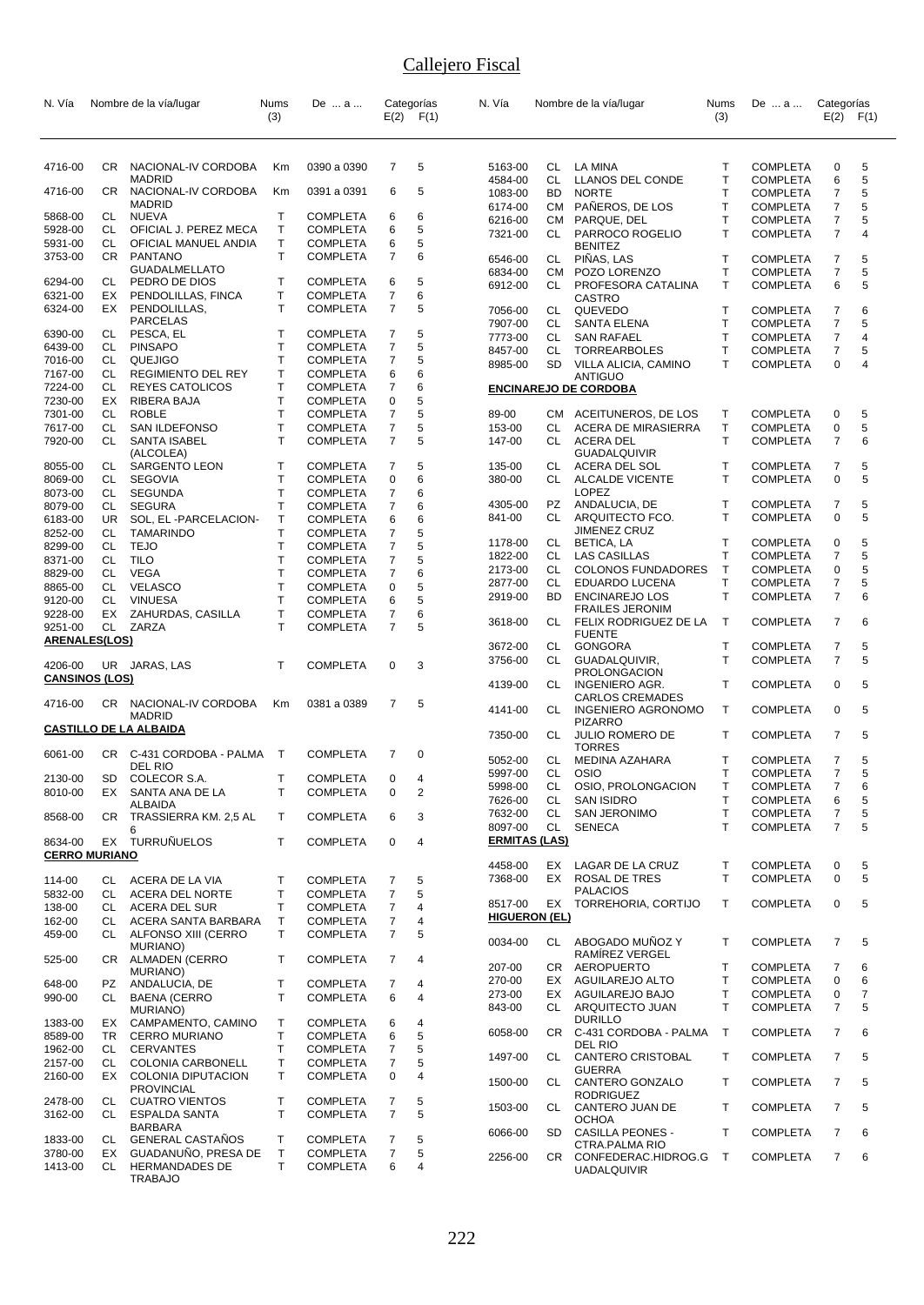| N. Vía                           |            | Nombre de la vía/lugar                                      | Nums<br>(3)        | De  a                              |                     | Categorías<br>$E(2)$ $F(1)$ | N. Vía                           |           | Nombre de la vía/lugar                                  | Nums<br>(3)                  | De  a                              | Categorías<br>E(2)  | F(1)                |
|----------------------------------|------------|-------------------------------------------------------------|--------------------|------------------------------------|---------------------|-----------------------------|----------------------------------|-----------|---------------------------------------------------------|------------------------------|------------------------------------|---------------------|---------------------|
|                                  |            |                                                             |                    |                                    |                     |                             |                                  |           |                                                         |                              |                                    |                     |                     |
| 3003-00                          | CL         | <b>ESCRITOR GONZALO</b><br>SAAVEDRA                         | Т                  | <b>COMPLETA</b>                    | 6                   | 5                           | 8469-00                          | EX        | TORREBLANCA,-LA<br>PONDEROSA-                           | т                            | <b>COMPLETA</b>                    | 0                   | 3                   |
| 3027-00                          | CL<br>CL   | ESCRITOR LEIVA MUÑOZ<br><b>ESCRITOR PAEZ</b>                | $\mathsf{T}$<br>T. | <b>COMPLETA</b>                    | 7<br>$\overline{7}$ | 5<br>5                      | <b>PEDROCHES</b>                 |           |                                                         |                              |                                    |                     |                     |
| 3045-00<br>3058-00               | CL         | VALENZUELA<br><b>ESCRITOR PORRAS</b>                        | T                  | <b>COMPLETA</b><br><b>COMPLETA</b> | 7                   | 5                           | 522-00<br>2145-00                | CR<br>SD  | ALMADEN, DE<br>COLINA, LA -CTRA.                        | т<br>T                       | <b>COMPLETA</b><br><b>COMPLETA</b> | 7<br>0              | 7<br>3              |
| 3126-00                          | CL         | <b>MARQUEZ</b><br><b>ESCULTOR JUAN</b>                      | T                  | <b>COMPLETA</b>                    | 7                   | 5                           | 7728-00                          | EX        | ALMADEN-<br><b>SAN MARCOS, HUERTA</b>                   | т                            | <b>COMPLETA</b>                    | 0                   | 5                   |
| 3132-00                          | CL         | <b>ALCOCER</b><br>ESCULTOR MARTIN DE                        | T                  | <b>COMPLETA</b>                    | 7                   | 5                           | <b>PRAGDENA</b>                  |           |                                                         |                              |                                    |                     |                     |
| 4575-00                          | EX         | LA TORRE<br>LLANOS DEL CASTILLO                             | Τ                  | <b>COMPLETA</b>                    | 0                   | 5                           | 8262-00<br><b>PUENTE VIEJO</b>   | EX        | TEBA, CORTIJO                                           | т                            | <b>COMPLETA</b>                    | 0                   | 6                   |
| 5872-00                          | CL         | NUEVA APERTURA -<br>CALLE A-                                | T.                 | <b>COMPLETA</b>                    | 0                   | 5                           | 1449-00                          | SD        | CAMPSA, FACTORIA                                        | Т                            | <b>COMPLETA</b>                    | 0                   | 5                   |
| 5875-00                          | CL         | NUEVA APERTURA -<br>CALLE B-                                | Т                  | <b>COMPLETA</b>                    | 0                   | 5                           | 8109-00                          | CR.       | NACIONAL-IV CORDOBA<br>CADIZ                            | $\mathsf{T}$                 | <b>COMPLETA</b>                    | 4                   | 6                   |
| 7965-00                          | SD.        | PALMA DEL RIO-<br>VIVEROS ST.MARTA                          | T                  | <b>COMPLETA</b>                    | 0                   | 5                           | 6423-00<br><b>QUEMADAS (LAS)</b> |           | EX PILAS, PARCELA LAS                                   | T                            | <b>COMPLETA</b>                    | 0                   | 6                   |
| 6069-00                          | SD         | PALMA RIO, C.DE. JUNTO<br><b>GRANJA SR</b><br>PINTOR ALEJO  | T<br>T             | <b>COMPLETA</b><br><b>COMPLETA</b> | 7<br>7              | 6<br>5                      | 762-00                           | EX.       | ARENAL, CAMINO DEL                                      | $\mathsf{T}$                 | <b>COMPLETA</b>                    | 0                   | 5                   |
| 6444-00<br>6443-00               | CL<br>CL.  | <b>FERNANDEZ</b><br>PINTOR ALONSO                           | Т                  | <b>COMPLETA</b>                    | 7                   | 6                           | 1404-00<br>8976-00               | EX<br>EX  | CAMPIÑUELA BAJA<br>HUERTA VIEJA -CAMINO                 | T<br>$\mathsf{T}$            | <b>COMPLETA</b><br><b>COMPLETA</b> | 0<br>0              | 5<br>5              |
| 6442-00                          | CL         | MARTINEZ<br>PINTOR ALVAREZ                                  | T                  | <b>COMPLETA</b>                    | 0                   | 5                           | 4635-00                          |           | CARBONELL<br>CM LOPEZ GARCIA                            | T                            | <b>COMPLETA</b>                    | 0                   | 5                   |
| 6446-00                          | CL         | ORTEGA<br>PINTOR ANTONIO                                    | T                  | <b>COMPLETA</b>                    | 7                   | 6                           | 5280-00                          | EX.       | MOLINO CARBONELL,<br><b>MOLINO ARENA</b>                | T                            | <b>COMPLETA</b>                    | 0                   | 5                   |
| 6470-00                          | CL         | <b>MOHEDANO</b><br>PINTOR JIMÉNEZ DE                        | T                  | <b>COMPLETA</b>                    | $\overline{7}$      | 5                           | 5355-00<br>4716-00               | EX<br>CR  | MONTON DE LA TIERRA,<br>PARCELAS<br>NACIONAL-IV CORDOBA | $\mathsf{T}$<br>Кm           | <b>COMPLETA</b><br>0392 a 0396     | 0<br>6              | 5<br>5              |
| 6471-00                          | CL         | <b>CORDOBA</b><br>PINTOR JUAN LUIS DE                       | T                  | <b>COMPLETA</b>                    | $\overline{7}$      | 5                           | 6747-00                          | PG        | <b>MADRID</b><br>POLIGONO INDUSTRIAL                    | Т                            | <b>COMPLETA</b>                    | 0                   | 5                   |
| 6880-00                          | AV         | ZAMBRANO<br><b>PRINCIPAL</b>                                | T                  | <b>COMPLETA</b>                    | 0                   | 5                           | 7041-00                          | CM.       | QUEMADAS<br>QUEMADILLAS - CAMINO                        | $\mathsf{T}$                 | <b>COMPLETA</b>                    | 0                   | 5                   |
| 6995-00<br>7506-00               | CR.<br>EX  | PUESTA EN RIEGO<br><b>SAN ANTONIO</b>                       | Т<br>T             | <b>COMPLETA</b><br><b>COMPLETA</b> | 7<br>0              | 6<br>5                      |                                  |           | PECUARIO-<br>SANTA MARIA DE TRASSIERRA                  |                              |                                    |                     |                     |
| <b>MAJANEQUE</b>                 |            |                                                             |                    |                                    |                     |                             | 57-00                            | CL        | ACACIAS, LAS                                            | Т                            | <b>COMPLETA</b>                    | 7                   | 4                   |
| 198-00                           | CR.        | <b>AEROPUERTO</b>                                           | т                  | <b>COMPLETA</b>                    | 0                   | 5                           | 75-00                            | CL        | <b>ACADEMICO MENENDEZ</b>                               | Т                            | <b>COMPLETA</b>                    | 6                   | 4                   |
| 204-00<br>1068-00                | CR.<br>EX  | <b>AEROPUERTO</b><br>BARQUERA, CORTIJO LA                   | Т<br>Т             | <b>COMPLETA</b><br><b>COMPLETA</b> | 7<br>0              | 6<br>5                      | 7941-00                          |           | PIDAL<br>EX ALBERQUILLAS, CHALET                        | $\mathsf{T}$                 | <b>COMPLETA</b>                    | 7                   | 4                   |
| 6059-00                          | CR         | C-431 CORDOBA - PALMA<br>DEL RIO                            | T.                 | <b>COMPLETA</b>                    | 7                   | 6                           | 543-00                           | TR        | LAS<br>ALMENDROS, LOS                                   | Т                            | <b>COMPLETA</b>                    | $\overline{7}$      | 4                   |
| 3096-00                          | CL         | <b>ESCULTOR BERNABE</b><br>GOMEZ DEL RIO                    | T                  | <b>COMPLETA</b>                    | 6                   | 5                           | 1245-00<br>1242-00               | EX<br>CL  | CABALLERA, FINCA LA<br>CABALLERA, LA                    | T<br>T                       | <b>COMPLETA</b><br><b>COMPLETA</b> | 0<br>7              | 4<br>3              |
| 3092-00                          | CL         | <b>ESCULTOR ENRIQUE</b><br>MORENO RODRG.                    | T                  | <b>COMPLETA</b>                    | 7                   | 6                           | 1446-00                          | EX        | CAMPOALEGRE                                             | T                            | <b>COMPLETA</b>                    | 6                   | 3                   |
| 3105-00                          | CL         | <b>ESCULTOR FELIPE</b>                                      | T                  | <b>COMPLETA</b>                    | 6                   | 5                           | 1953-00<br>2310-00               | CL.<br>AV | <b>CERRO PLATERO</b><br>CORDOBA, DE                     | T<br>Τ                       | <b>COMPLETA</b><br><b>COMPLETA</b> | 7<br>7              | 4<br>4              |
| 3111-00                          | CL         | VAZQUEZ URETA                                               | T                  | <b>COMPLETA</b>                    | 7                   | 5                           | 2913-00                          | CL        | ENCINA, LA                                              | T                            | <b>COMPLETA</b>                    | $\mathbf 0$         | 4                   |
|                                  |            | <b>ESCULTOR FRANCISCO</b><br>DE VERA                        |                    |                                    |                     |                             | 2988-00                          | СL        | <b>ESCRITOR ECHEGARAY</b>                               | T                            | <b>COMPLETA</b>                    | $\overline{7}$      | 4                   |
| 3120-00                          | CL         | <b>ESCULTOR GUILLERMO</b><br><b>ALEMAN</b>                  | T.                 | <b>COMPLETA</b>                    | 6                   | 5                           | 3500-00<br>3768-00               | CL<br>CL  | FUENTE DEL ELEFANTE<br><b>GUADAMACILERO</b>             | Τ<br>T                       | <b>COMPLETA</b><br><b>COMPLETA</b> | 6<br>$\overline{7}$ | 3<br>4              |
| 4347-00<br>4755-00               | CL<br>BD.  | JUAN PEREZ ZURITA<br>MAJANEQUE, BARRIO                      | т<br>Т             | <b>COMPLETA</b><br><b>COMPLETA</b> | 6<br>0              | 5<br>6                      | 3969-00                          | CL        | <b>ANTON VALDELOMAR</b><br>HISTORIADOR ASTRANA          | $\mathsf T$                  | <b>COMPLETA</b>                    | $\overline{7}$      | 4                   |
| 4764-00                          | EX         | MAJANEQUE, CORTIJO                                          | T.                 | <b>COMPLETA</b>                    | 0                   | 5                           |                                  |           | <b>MARIN</b>                                            |                              |                                    |                     |                     |
| 6580-00                          | CL         | PLATERO BERNABE DE<br>LOS RIOS                              | T.                 | <b>COMPLETA</b>                    | $\overline{7}$      | 6                           | 3981-00                          | CL        | <b>HISTORIADOR LEVI</b><br>PROVENZAL                    | т                            | <b>COMPLETA</b>                    | 7                   | 4                   |
| 6997-00                          |            | CR PUESTA EN RIEGO                                          | т                  | <b>COMPLETA</b>                    | 7                   | 6                           | 4562-00<br>4863-00               | EX<br>PS  | LLANOS DE ARJONA<br>MANZANOS, DE LOS                    | T<br>Т                       | <b>COMPLETA</b><br><b>COMPLETA</b> | 0<br>7              | 3<br>4              |
| 7011-00<br>7068-00               | EX         | PUNTAL DEL RUBIO                                            | Т                  | <b>COMPLETA</b>                    | 0                   | $\overline{7}$              | 5412-00                          | CL        | MOREA, LA                                               | $\mathsf{T}$                 | <b>COMPLETA</b>                    | 7                   | 4                   |
| 7407-00                          | CМ<br>EX   | QUINTOS, DE<br>RUBIO, PARCELAS EL                           | Т<br>T             | <b>COMPLETA</b><br><b>COMPLETA</b> | 7<br>0              | 6<br>5                      | 6681-00                          | CL        | POETA JUAN RAMON<br><b>JIMENEZ</b>                      | $\mathsf{T}$                 | <b>COMPLETA</b>                    | 7                   | 4                   |
| <b>MEDINA AZAHARA</b><br>6062-00 |            | CR C-431 CORDOBA - PALMA                                    | $\mathsf{T}$       | <b>COMPLETA</b>                    | 7                   | 0                           | 7590-00<br>8184-00               | EX<br>CJ  | SAN FRANCISCO -DS-<br>SOLDADO SOLIMAN DEL               | $\mathsf{T}$<br>$\mathsf{T}$ | <b>COMPLETA</b><br><b>COMPLETA</b> | 6<br>7              | $\overline{7}$<br>3 |
| <b>MORALES (LOS)</b>             |            | DEL RIO                                                     |                    |                                    |                     |                             | 8200-00                          | CL        | <b>POZO</b><br>SOTILLO, EL                              | T                            | <b>COMPLETA</b>                    | 6                   | 4                   |
|                                  |            |                                                             |                    |                                    |                     |                             | 8575-00                          | CR .      | TRASSIERRA,<br>CARRETERA DE                             | T                            | <b>COMPLETA</b>                    | 0                   | 3                   |
| 696-00<br>1017-00                | EX         | EX ANTAS, HUERTA DE LAS<br><b>BALLESTEROS,</b>              | Т<br>T.            | <b>COMPLETA</b><br><b>COMPLETA</b> | 0<br>0              | 1<br>$\overline{2}$         | 8882-00<br><b>SANTO DOMINGO</b>  |           | CL VENEROS DE BEJARANO                                  | $\mathsf{T}$                 | <b>COMPLETA</b>                    | 6                   | 4                   |
| 9105-00                          |            | <b>HACIENDA LOS</b><br>CR CO-110 CORDOBA                    | T                  | <b>COMPLETA</b>                    | 0                   | 2                           | 522-00                           | CR        | ALMADEN, DE                                             | Τ                            | <b>COMPLETA</b>                    | 7                   | 7                   |
| 7827-00                          |            | <b>VILLAVICIOSA</b><br>CR HOSPITAL DE LOS                   | T                  | <b>COMPLETA</b>                    | 0                   | 1                           | 4212-00                          | EX.       | JARDINITO, EL-SANTO<br>DOMINGO-                         | $\mathsf{T}$                 | <b>COMPLETA</b>                    | 0                   | $\mathbf{1}$        |
| 4725-00                          | EX         | <b>MORALES</b><br><b>MAESTRE ESCUELA -</b><br>SANTO DOMINGO | T                  | <b>COMPLETA</b>                    | $\mathbf 0$         | 1                           | 8034-00<br>VILLARRUBIA           | UR        | SANTO DOMINGO                                           | T                            | <b>COMPLETA</b>                    | 0                   | $\overline{2}$      |
| 7461-00                          |            | EX SALDANA, HUERTA<br><b>NUESTRA SEÑORA DE LINARES</b>      | T                  | <b>COMPLETA</b>                    | 0                   | 1                           | 4116-00                          | CL        | ACERA DE LA IGLESIA                                     | т                            | <b>COMPLETA</b>                    | 7                   | 6                   |
|                                  |            |                                                             |                    |                                    |                     |                             | 502-00                           | PZ        | ALJARILLA, DE LA                                        | Τ                            | <b>COMPLETA</b>                    | $\overline{7}$      | 5                   |
| 2790-00<br>6330-00               | UR.<br>UR. | DOÑA MANUELA<br>PEÑATEJADA                                  | т<br>T             | <b>COMPLETA</b><br><b>COMPLETA</b> | 0<br>0              | 3<br>4                      | 694-00<br>970-00                 | CL<br>CL  | <b>ANZUR</b><br>AZAHARA                                 | $\mathsf{T}$<br>T            | <b>COMPLETA</b><br><b>COMPLETA</b> | 7<br>$\mathbf 0$    | 5<br>5              |